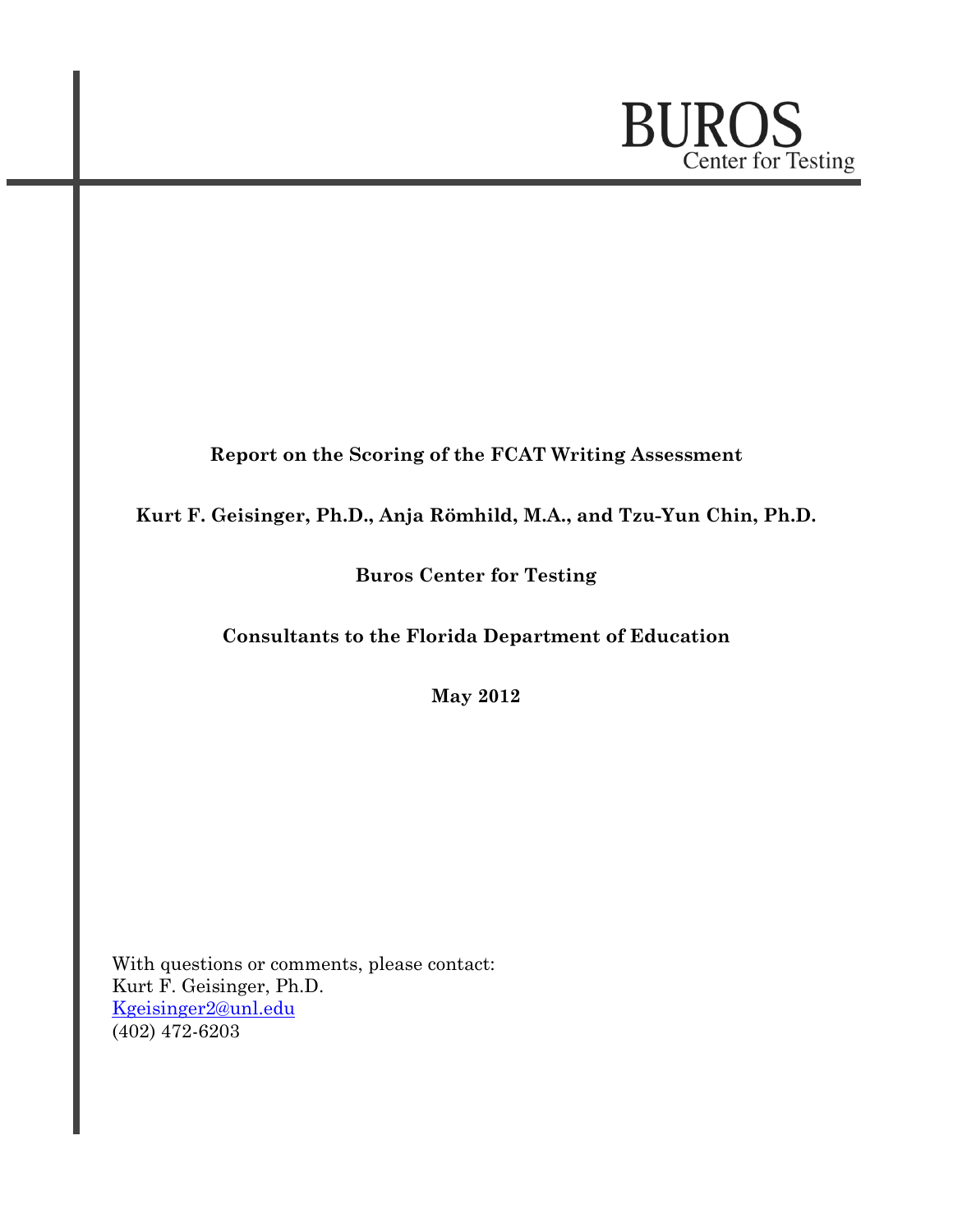# Report on the Scoring of the FCAT Writing Assessment

#### Buros Center for Testing

Kurt F. Geisinger, Ph.D., Anja Römhild, M.A., and Tzu-Yun Chin, Ph.D.

#### Consultants to the Florida Department of Education

#### May 2012

 As part of the Buros Center for Testing's analysis of various aspects of the 2012 Florida Comprehensive Assessment Tests (FCAT) for the Florida Department of Education, members of the Buros audit team conducted a comprehensive review of the FCAT Writing handscoring process. The evaluation included a review of Handscoring Specifications documents and operational handscoring statistics, a two plus-day site visit to monitor the scanning and preparation of FCAT Writing test documents, and two three-day visits to each of the three FCAT Writing scoring sites to observe the initial training of scorer candidates from March 12 to 14, and subsequently to monitor ongoing scoring operations. These site visits are summarized in Appendix A and B of this report. Our staff and subcontractors also participated in daily calls between State Department of Education officials and leaders at Pearson, the State's scoring contractor. This report summarizes our impressions of the quality of the scoring of FCAT Writing responses.

 The organization of this report largely follows that of the visits. We discuss the time frame and timeline, the training of scorers, the supervisors, the scoring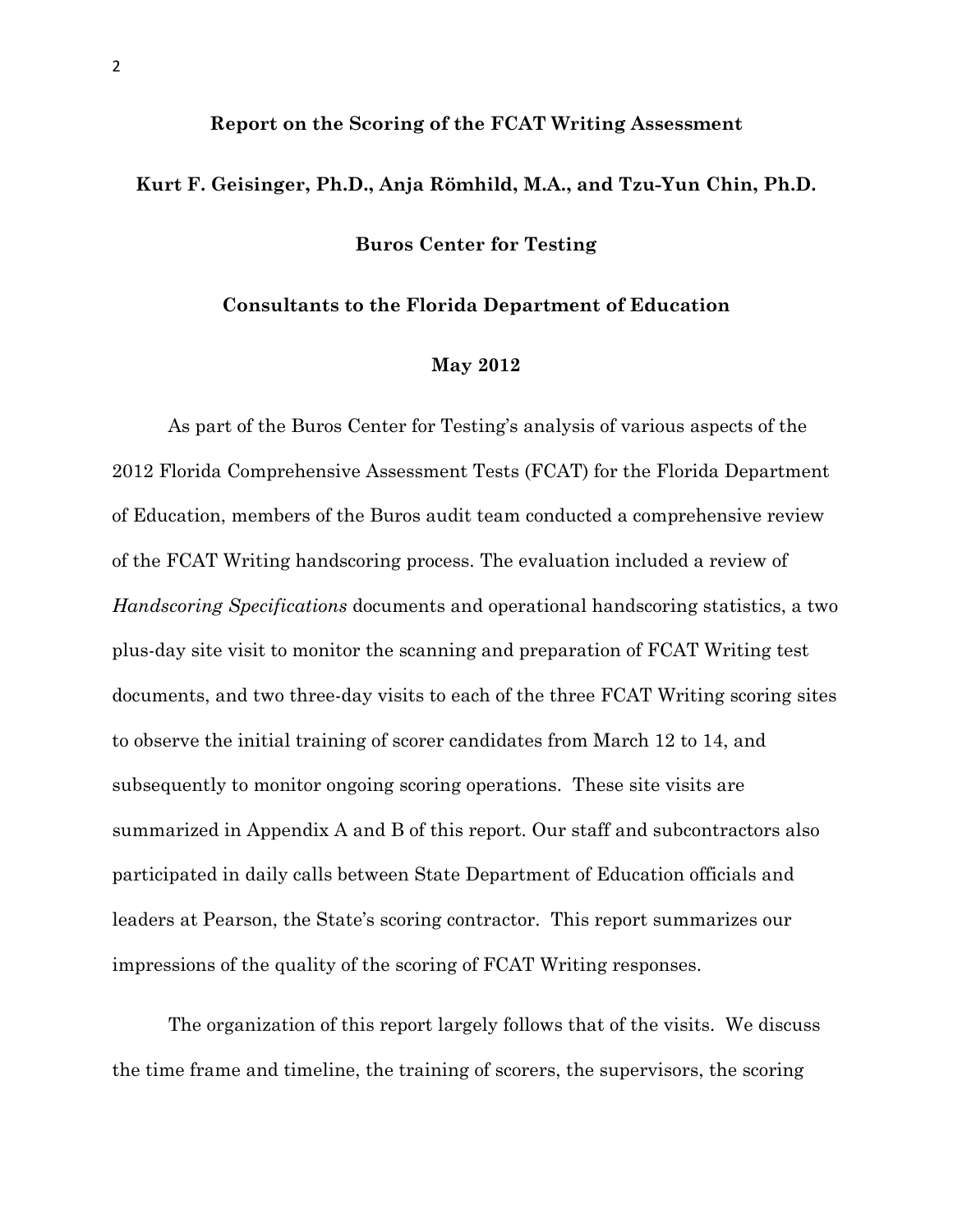itself, retraining of supervisors and scorers, standards for reliability, standards for validity, and ongoing monitoring of the scoring process. Finally, we provide some comments about this year's student performance and district accountability measures (school grade calculations), as compared to the past year's scores.

 Scoring Time Frame and Timeline. The time frame for the FCAT Writing scoring was documented in various contracts and notes. The work began in the scoring centers on March 5, 2012 and was completed May 2, 2012, approximately a week and a half after the scheduled completion date of April  $20^{\rm l}$ . The delay in completing the FCAT Writing scoring primarily occurred with the Grade 4 and Grade 8 scoring. The Mesa, AZ, site, which scored Grade 10 essays, finished within the agreed-upon schedule. The Jacksonville, FL, site finished scoring the Grade 4 essays on April 24, and the Auburn, WA, site finished scoring the Grade 8 essays on May 2.

 We believe that the original time frame, though ambitious, is doable when one is working with an experienced team of scorers of written examination essays. Pearson experienced some difficulties recruiting an adequate number of excellent and experienced essay scorers, which extended the duration of the project. Pearson, in conjunction with Florida Department of Education professionals, responded swiftly when the difficulty arose, holding additional training sessions and offering overtime to qualified scorers and supervisors to meet the demands. It might be

 $\overline{a}$ 

 $1$  The completion date was originally set for April 18 but was extended by two days when it became apparent that an insufficient number of scorers had passed the scoring qualification criteria during the initial scorer training.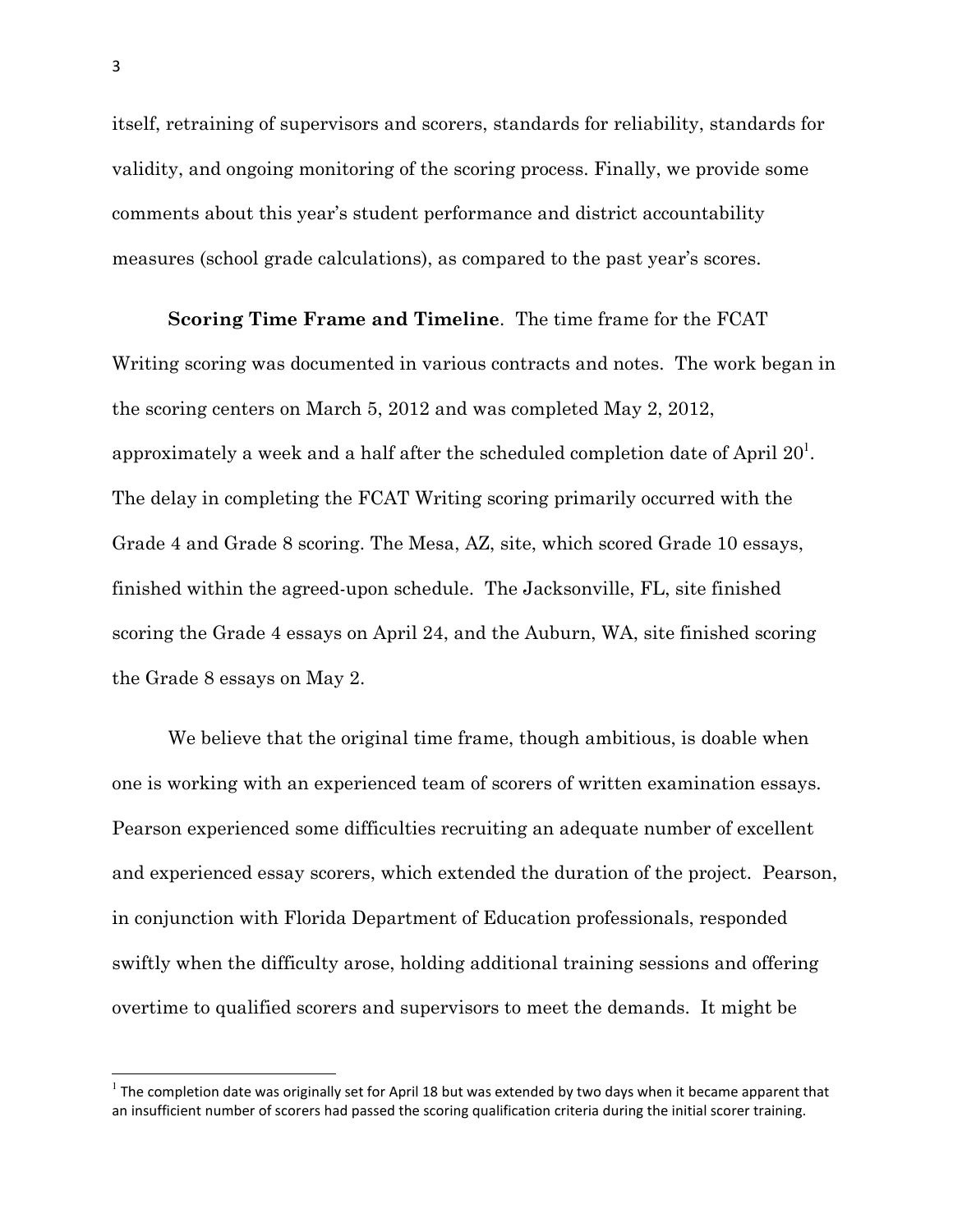noted that all candidates to become scorers did meet stringent scoring criteria in order to be hired and needed to continue to meet exacting standards to remain on the project. At this point we can only speculate as to why fewer experienced scorers chose to score essays this year. We believe that the improving economy may have resulted in some previous years' scorers obtaining other positions. Additionally, a good proportion of the scorers are retired teachers, who may have decided to forgo the work this year.

Scorer Recruitment and Training. All scoring centers experienced an initial shortfall of scorers able to meet the qualification criteria at the end of the first wave of training, which was held one week prior to the start of operational scoring. The sites had recruited 134% (Jacksonville, FL), 135% (Auburn, WA), and 155% (Mesa, AZ) of the planned number of qualifying scorers needed for the project. In years past, these numbers would generally have been adequate to meet scoring needs. Despite recruiting well above the target, only 87% of the needed target number qualified for Grade 4 scoring, 64% for Grade 8 scoring, and 76% for Grade 10 scoring. In response to the lower than anticipated qualification rates, additional training waves were conducted as operational scoring began.

 For Grade 4 and Grade 10 scoring, Pearson held two additional training waves during the first and second week of the scoring window. For Grade 8 scoring, a third additional wave was needed, which was held during the third scoring week. Both, the Mesa (Grade 10) and Auburn (Grade 8) sites invited back candidates who had participated in the first training wave and who narrowly missed the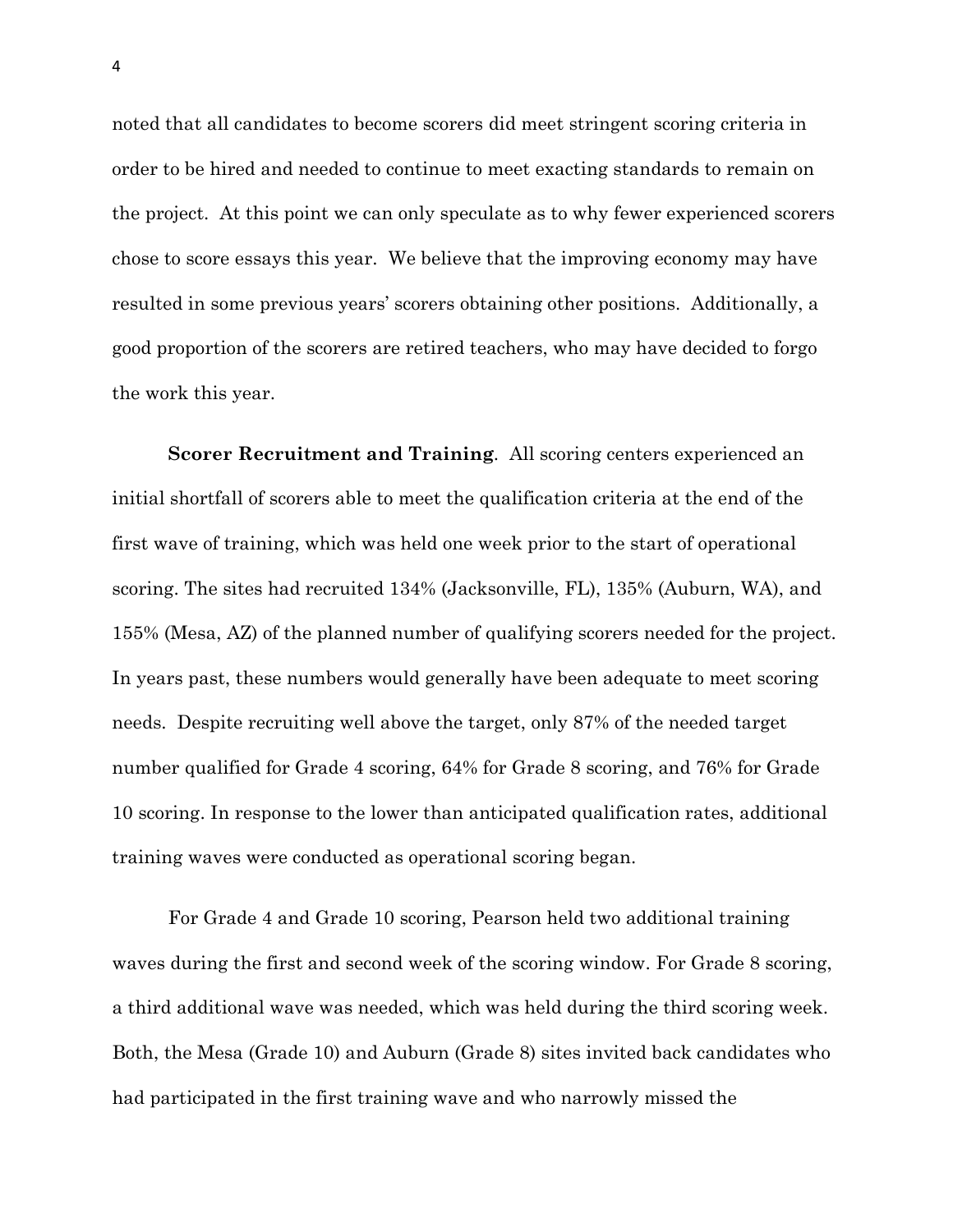qualification criteria. These repeat candidates made up all (48 of 48 in Mesa) or a substantial portion (70 of 92 in Auburn) of the second wave candidates. They were given the same training and qualifying materials as the first training wave with a few modifications (i.e., some papers were exchanged or presented in different order).

 The reuse of training materials with repeat candidates is something to reconsider in future years, at least when making the determinations that a candidate is qualified to be a scorer. The repeat candidates may be more likely to meet the qualification standards by remembering a correct score rather than by assigning that score based on their own judgment; indeed, for at least some of the training and test essays, explanations as to why they have been scored as they were are provided to the scorer candidates. We do understand that in some cases, some essays were replaced in a qualification set from one wave to the next and that the essays were re-ordered. However, a scorer might, for example, remember how they scored an essay previously and what the correct score for a given essay was.

 Members of the Buros audit team attended the initial scorer training at each of the three scoring sites and found them to be professionally conducted. Appendix A includes site visit reports summarizing our observations of these scorer training sessions. Initial training, whether one has previous Pearson scoring experience or not<sup>2</sup>, occurs over a three-day period for both scoring supervisors and scorers, with supervisors trained and selected first. After this training, supervisors and scorers must pass a qualifying test with rigorous standards for scoring accuracy. The

l.

 $^2$  One observer was informed that over one-half of the scorers had previous Pearson essay scoring experience.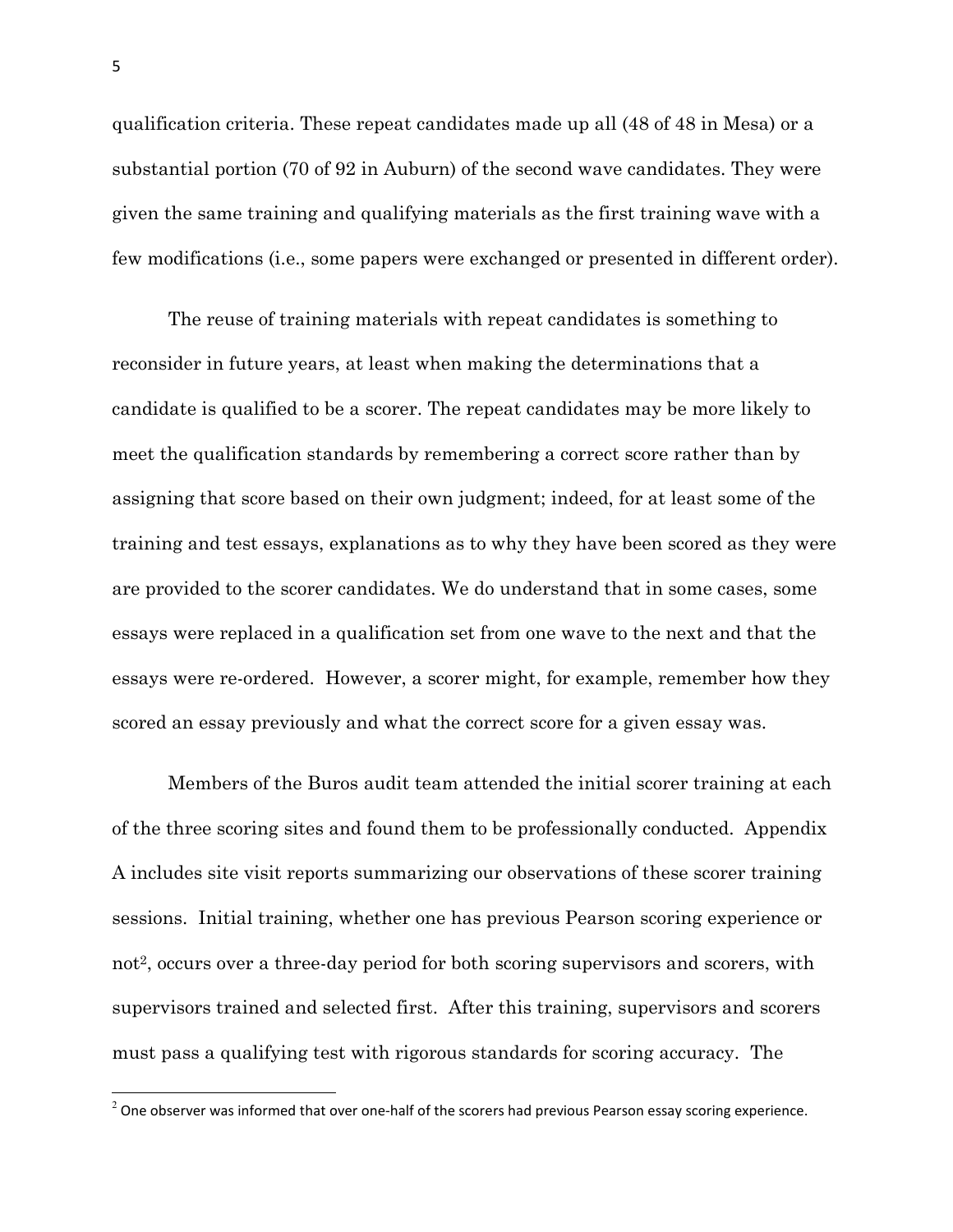qualifying test involves having the supervisor and scorer candidates score carefully selected samples of essays that were previously scored by a panel of experienced, expert scorers as part of the rangefinding work. The scores assigned by the potential supervisors and scorers are compared to the scores provided by the expert panel. Supervisors must take three qualifying sets of essays and achieve an exact agreement of 75% on two sets, with none of the three sets below 60% exact agreement. The scorers, as opposed to the supervisors, need only reach an average of 70% agreement across two sets of essays, which we believe is a demanding standard. They also must have 95% agreement within one point of the intended score, which means that to qualify as a scorer, only one of 40 essays across the two sets of essays can differ from the expert panel by more than one score point. These criteria assure that the scorers are able to score essays accurately.

 Every day during the actual scoring, the leaders at each site provided focused training on specific scores (e.g., scores in the middle of the distribution or scores that are low within their score band). It is likely that such continuous training kept the rubric centrally in the minds of the scorers. Finally, the Pearson staff reviewed the accuracy of each and every supervisor and scorer on a daily basis and shared summary data with Florida DOE staff and their consultants on a daily basis. If an individual scorer's statistics did not meet specific criteria for accuracy, he or she had to participate in retraining measures. If scoring accuracy did not improve, scorers were removed from the pool and the scores they had assigned up to that point were removed as well; these essays were then rescored. In some cases,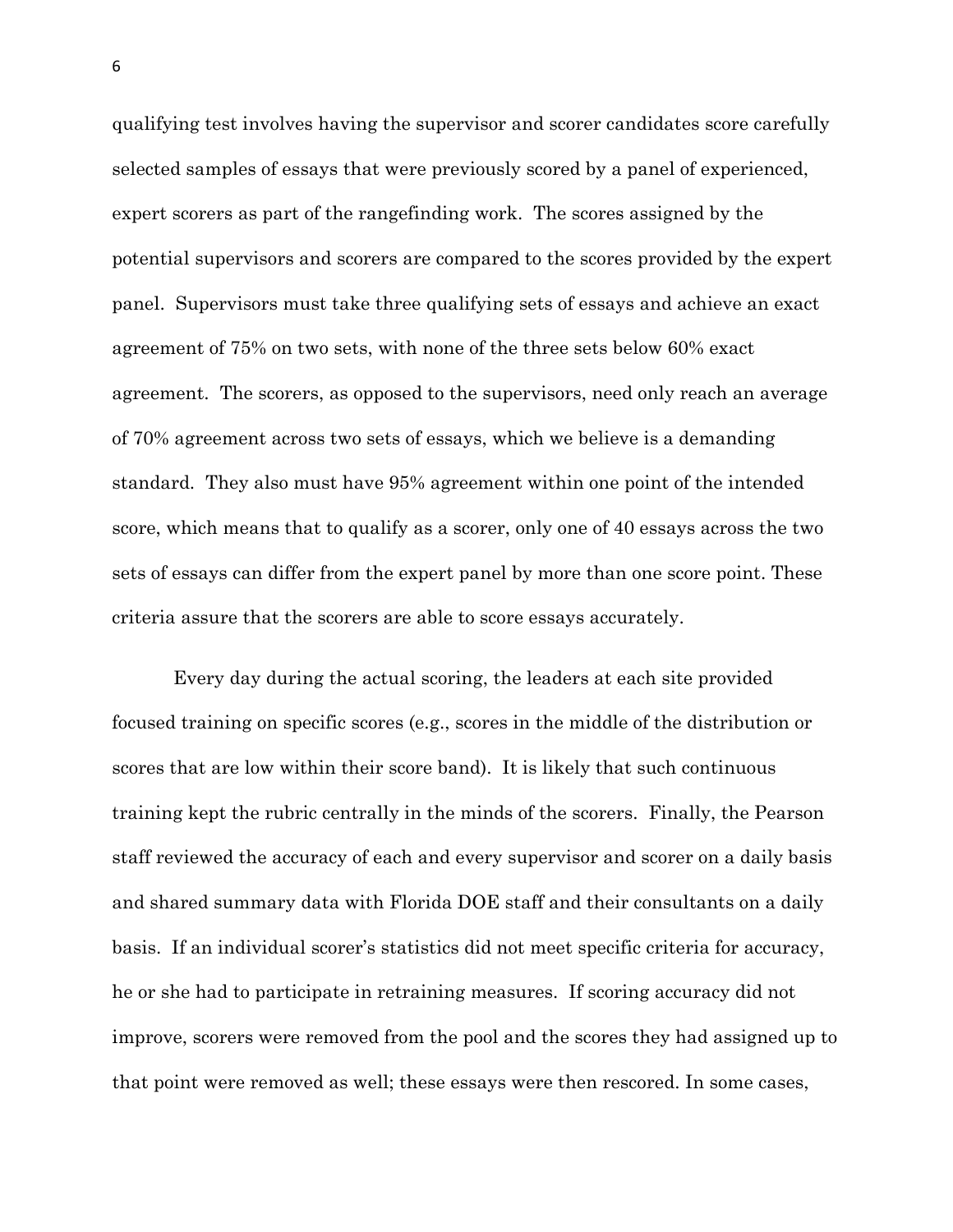scores were removed if a scorer left the project for a different reason but his or her low scoring quality indicated that release from the project was imminent.

 Overall, the approach to accumulating scores for the essays was a careful one. In general, we believe that this approach to the holistic scoring of essays was professionally done and was in keeping with the best practices of the profession and of the assessment of writing in educational systems. We commend both the Florida Department of Education and their counterparts at Pearson for their professionalism and exactitude in processing these essays. We believe their review of scoring on a daily basis meets the highest procedural requirements of our field.

Supervisors. As noted previously, supervisors met higher standards to obtain their positions. They are expected to work with the scorers, especially those having some difficulties. Each supervisor oversaw approximately 10 to 15 scorers, which we believe is a reasonable supervisory ratio. Supervisors also "back-read" approximately 5% of the essays scored by those that they supervise. This process is intended both to check the scorers' accuracy and to provide the scorers with guidance when needed. We believe the back-readings in addition to the statistical indicators of scoring quality provide an effective monitoring system and help facilitate accurate scoring of FCAT essays.

#### The Work of the Scorers/Standards of Reliability and Validity.

 Approximately one in every seven essays that a scorer reads is a validity paper rather than an essay for operational scoring. Validity papers are essays that have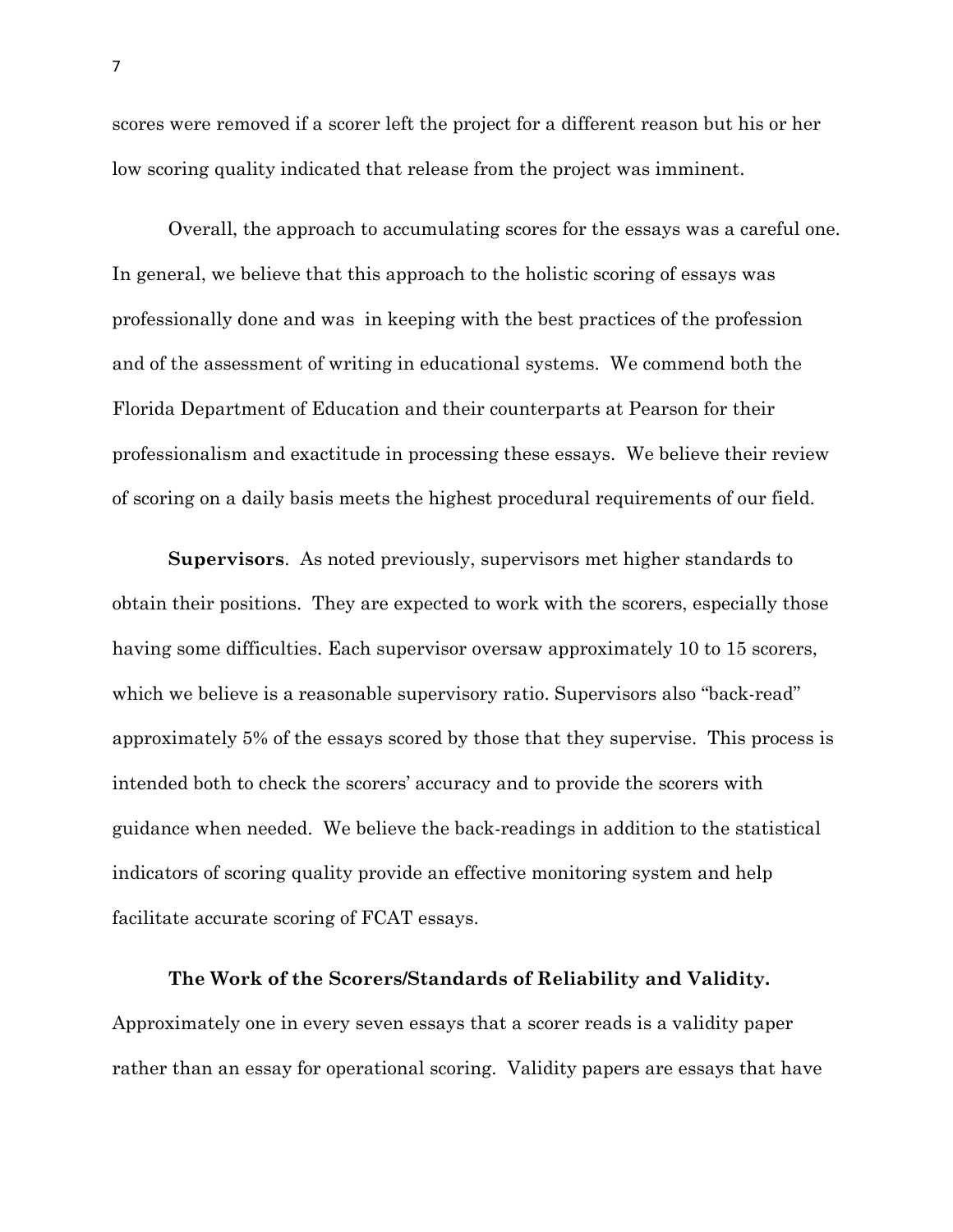been pre-scored by scoring directors and approved by Florida Department of Education representatives. They are embedded into the operational scoring of responses to check that scorers continue to work in accordance with the scoring rubric. Scorers are blind to whether any given essay is operational or a validity paper.

 Scores from validity papers are used to compute the validity agreement rate, the percentage of perfect agreement with the pre-assigned validity score. Scorers are expected to maintain a minimum agreement rate of 70%. If they fall below the 70% standard, more intensive monitoring and retraining measures are initiated. If a scorer falls below 60% validity agreement, the scorer is in jeopardy of being released from the project unless scoring performance improves over the next 10 validity papers or the scorer passes a 10-paper calibration set achieving at least 70% agreement with no non-adjacent scores. As noted previously, should a scorer be released from his or her employment for failing to maintain scoring quality standards, the scores that they had assigned heretofore are also removed from the scoring database and these essays are re-scored by other scorers.

 In addition to the validity agreement rate as a standard of scoring quality, a measure of inter-rater reliability (IRR) is also computed. Because each essay is scored by at least two raters, the inter-rater reliability can be computed as the percentage of exact agreement between a paper's first and second score. The standard for inter-rater reliability is defined for the entire project, not for the performance of individual scorers. However, scorers with low inter-rater reliability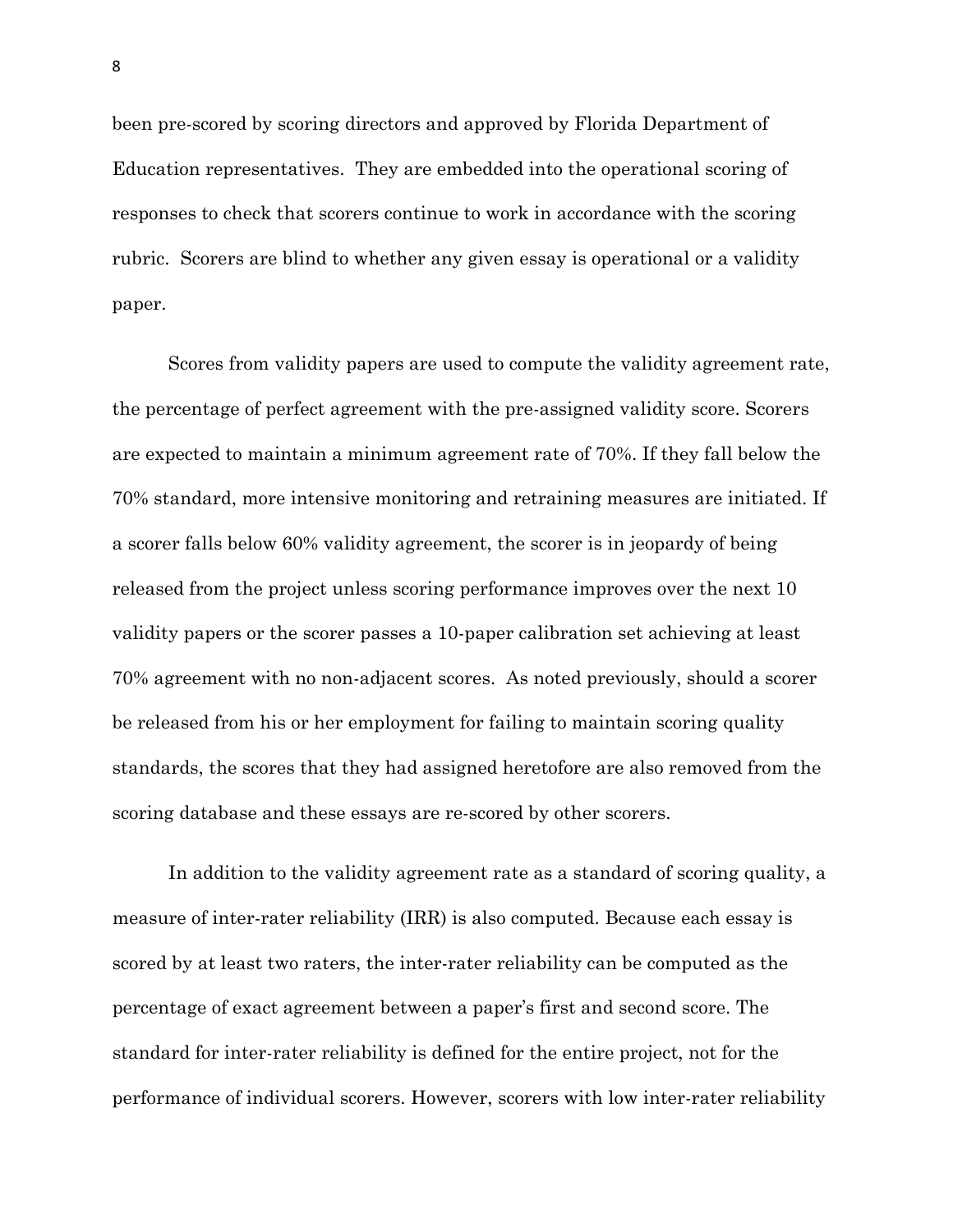were targeted for increased monitoring and retraining. For the scoring of Grades 4 and 8, the project's inter-rater reliability target was 60%; for Grade 10 the target was 55%. The Grade 10 target was lower because high school student writing is more complex, and 55% IRR has been the historical trend for a number of years. These target values are comparable to inter-rater reliability rates reported for similar assessments, for example NAEP writing prompts. As such, these reliability estimates are reasonable. Table 1 below provides the inter-rater reliability rates for 2012 by grade.

The inter-rater reliability goal proved more challenging for the Grade 8 scorers than for those scoring Grades 4 and 10. In our opinion, the more difficult persuasive writing mode and complexity of the prompt in combination with the more stringent inter-rater reliability goal likely contributed to the difficulties experienced by the Auburn scoring site.

 Half way through the scoring window, the Pearson team, at the request of the Florida Department of Education, initiated several measures aimed at improving the inter-rater reliability at all sites, but especially in Auburn. In addition to continued targeted monitoring of poorly performing scorers, additional calibration sessions and trainings were implemented. A training form called paired scoring (one-on-one scoring with immediate supervisor feedback) was initiated and was reportedly most helpful in improving scorer performance. Despite these efforts, the inter-rater reliability for Grade 8 scoring remained below its target for much of the project's duration. However, through the committed efforts of FDOE and Pearson,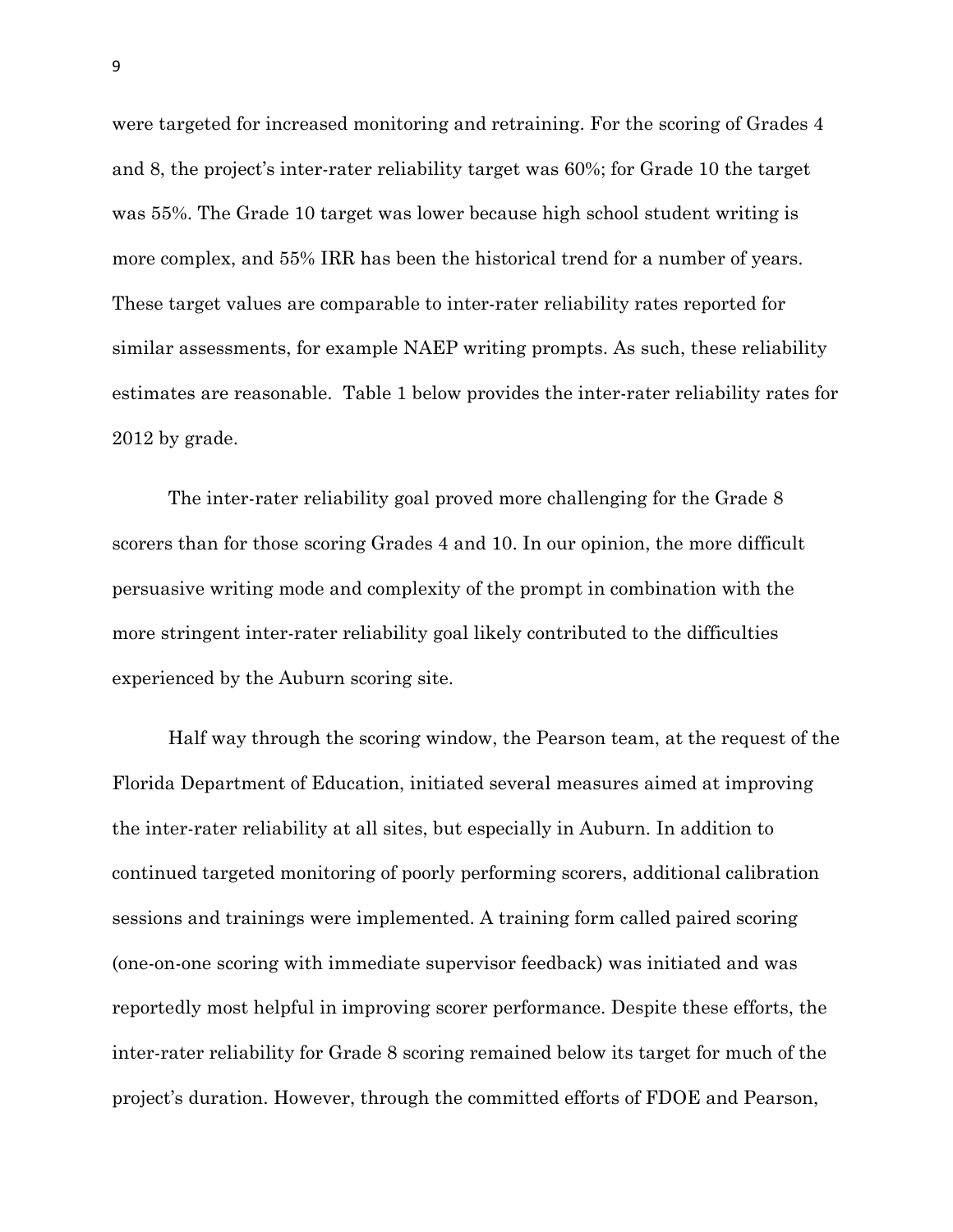the rescoring of papers resulted in the improvement of the agreement rate, which met the target value.

 The use of the exact agreement rate of scores from two or more raters is a widely used and accepted indicator of inter-rater reliability, although it is not the only statistic available for that purpose. In our view, the exact agreement rate provides an incomplete assessment of reliability for the FCAT Writing assessment because it discounts the occurrence of adjacent scores, even though valid operational scores are produced from them through averaging. A supplementary indicator of scoring quality may be the agreement rate of perfect plus adjacent score points, for which explicit project-wide targets and expectations for scorer performance could be established (the current scorer disqualification criteria only focus on validity agreement rate). The perfect agreement index would need to be used alongside this latter index, as the use of perfect plus adjacent score agreement alone might permit a scorer to continue scoring essays even if he or she continually evaluated essays as one point too high or too low. In addition, as a project-wide standard for reliability, the Florida Department of Education and Pearson may wish to consider a standard reliability index, the intraclass correlation, which is a measure of the consistency among raters (Shrout & Fleiss, 1979)<sup>3</sup>. We believe that it is well suited to evaluate the reliability of the operational essay score that results from averaging scorer ratings, and could serve as a complementary index of

 $\overline{a}$ 

<sup>&</sup>lt;sup>3</sup> The intraclass correlation for this case will be  $\text{ICC}(1,2)$  using Shrout and Fleiss' notation system  $(1979)$ . Note, we do not recommend using the  $\text{ICC}(1,2)$  to evaluate individual scorers as the coefficient is dependent on the score distribution of essays.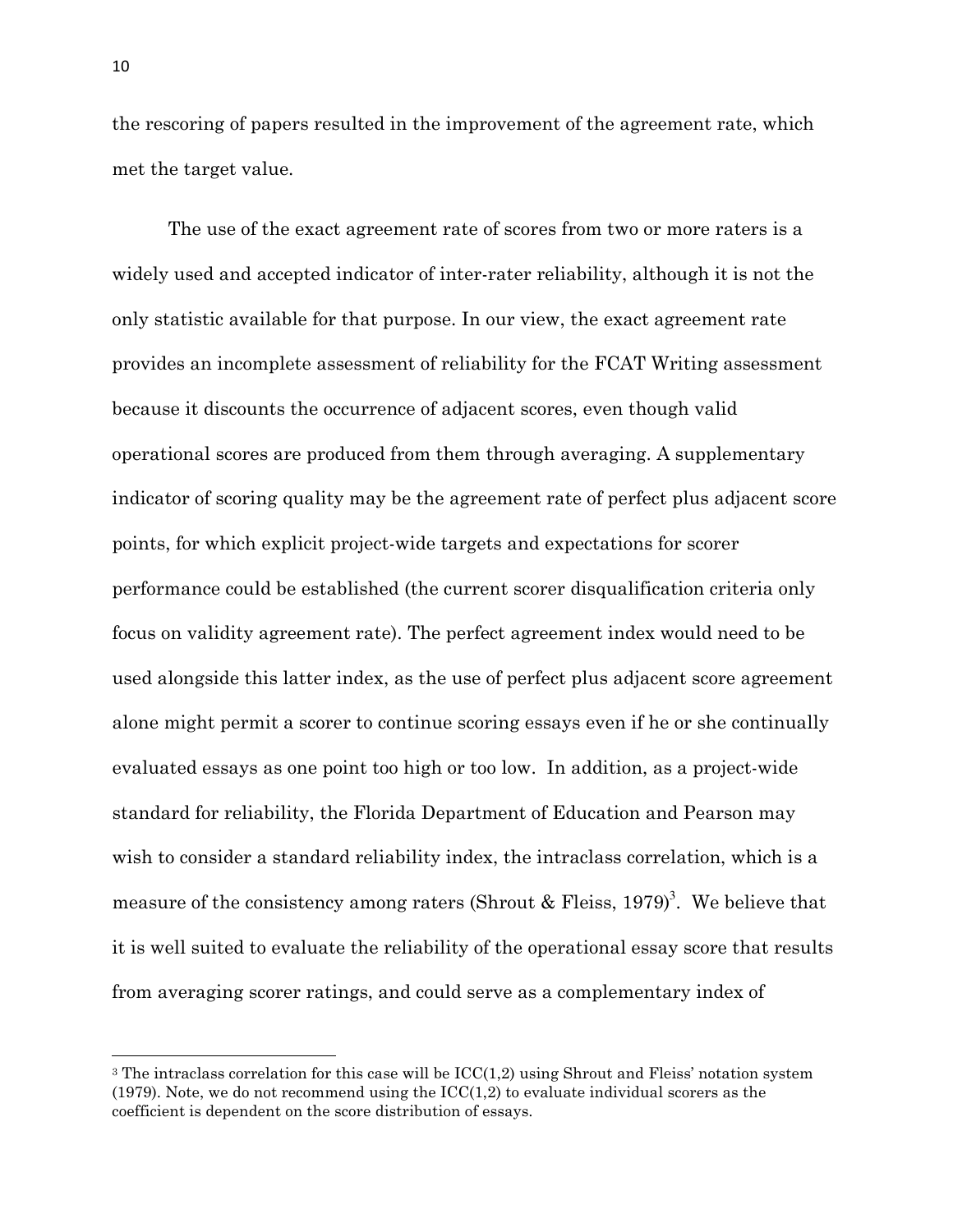reliability next to the currently used inter-rater reliability agreement rate. The intraclass correlation coefficient is one of the primary indices used in education and psychology to indicate inter-rater agreement. It provides an index that is directly comparable to a traditional reliability coefficient, such as coefficient alpha that is used for multiple-choice tests. Moreover, one can easily compute the reliability of a single scoring and that of the combination of two raters, so that one can see the improved reliability. It is not possible to provide the reliability of the combination of two scorers using the agreement percentages that the Florida DOE and Pearson have been utilizing. The index also takes into account when different scores for the same essay are more or less similar. (That is, a disagreement when one scorer has assigned a "3" and the other a "4" is less severe than when one assigns a "1" and the other a "5.") The standard IRR that has been used treats them both as equivalent. Finally, the intraclass correlation coefficient is preferred when base rates are high. Base rates are the percentage agreement due simply to chance. Given the frequency distribution of scores (which can be estimated using data from Table 2), it can be seen that the modal score is a "3." If scorers simply assigned every score a "3", the IRR would be 100% agreement, even though the validity of these assigned scores would be much lower. In this hypothetical case, the intraclass correlation coefficient would be 0.00. Please note that we are simply suggesting that including the intraclass correlations as an index of reliability would be a valuable addition because it is more directly comparable to a traditional reliability coefficient without encountering the problem of base rates present in agreement percentages. (We note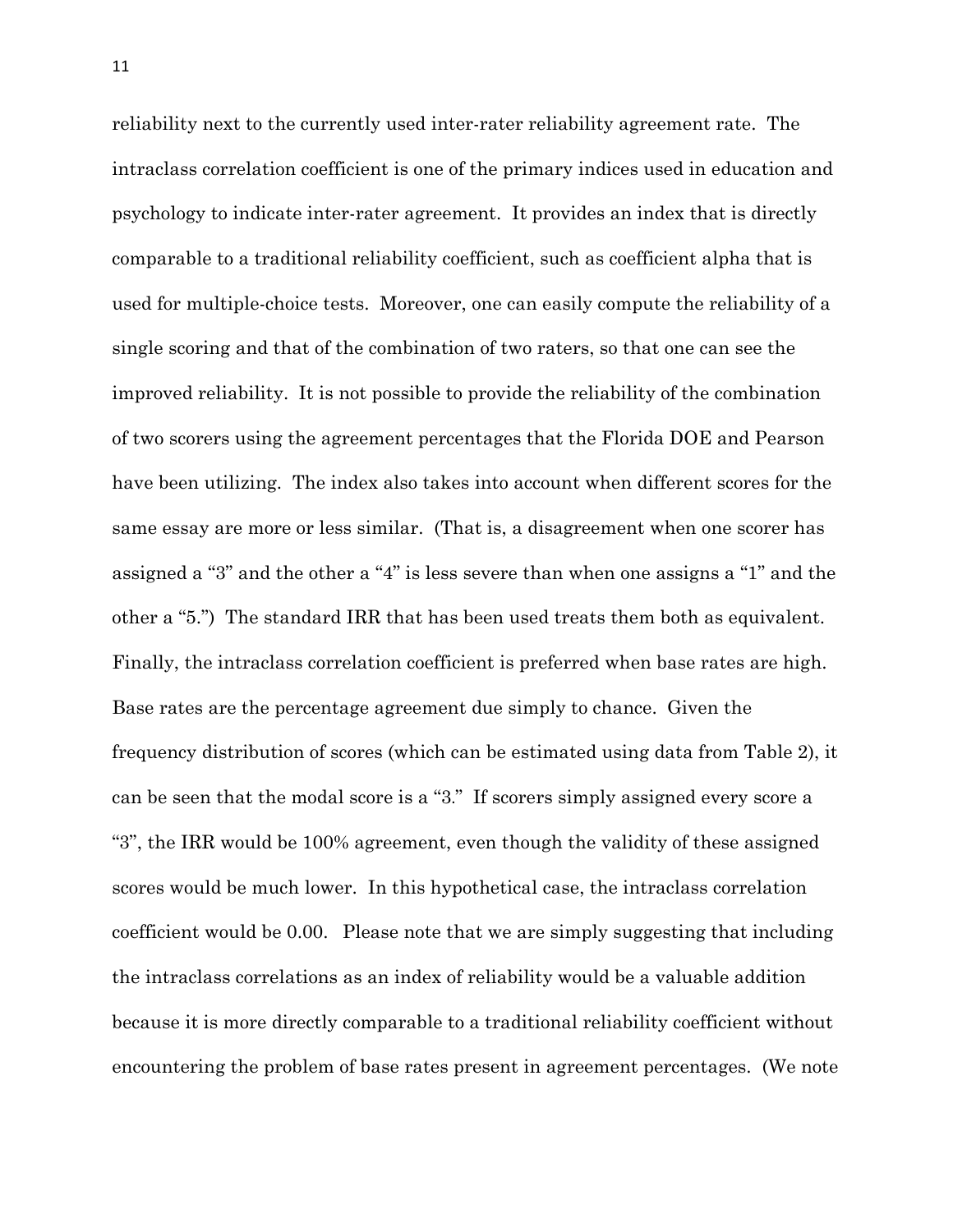that sometimes people also use kappa coefficients to avoid the base rate concern, and while kappa coefficients have many advantages, they are not directly comparable to coefficient alpha, which is itself an intraclass correlation coefficient.)

 Results of Scoring Performance. Table 1 below provides the targeted and achieved agreement rates for validity and inter-rater reliability for each grade level scoring.

#### Table 1

|                                | Grade 4   | Grade 8   | Grade 10  |
|--------------------------------|-----------|-----------|-----------|
| # papers scored                | 193,284   | 195,181   | 189,281   |
| max # scorers on roster        | 156       | 227       | 236       |
| max # supervisors on roster    | 18        | 24        | 21        |
| project IRR (target IRR)       | 60% (60%) | 60% (60%) | 56% (55%) |
| project validity (target val.) | 79% (70%) | 75% (70%) | 79% (70%) |

Inter-rater Reliability (IRR) and Validity Rates

It can be seen that the target inter-rater reliabilities (IRRs) were all met. The validity agreement rates were all exceeded by meaningful amounts. This latter value has a highly meaningful impact to the lowering of scores, as noted in the following section of this report. That between 75% and 79% of essay scores provided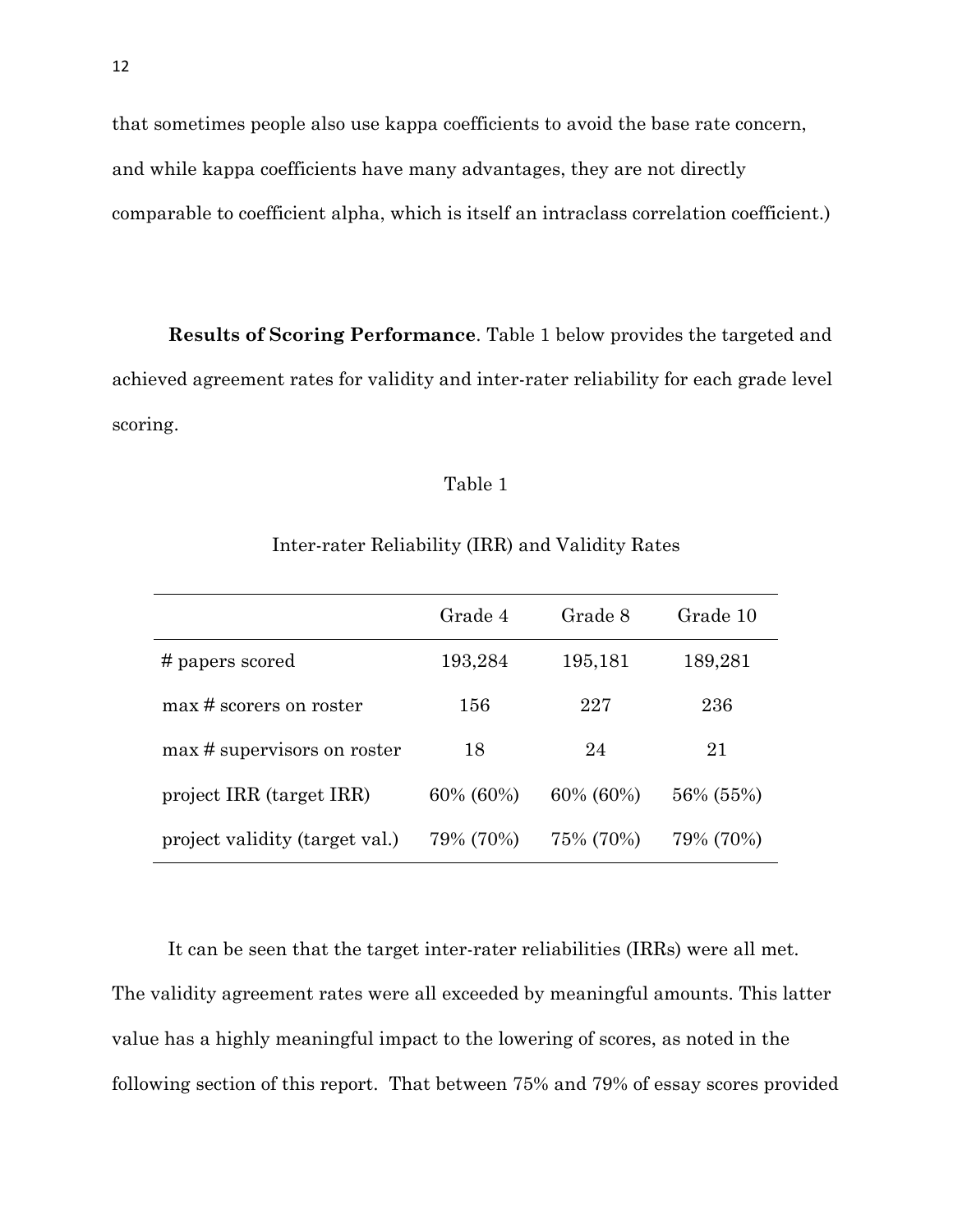by scorers matched those of the expert scorers indicates that the rubrics were followed in a highly consistent manner. The new and more rigorous scoring criteria were applied accurately and reflected the scores given to validity essays by the expert scorers.

2012 FCAT Writing Student Performance. Responses to a writing prompt are written by virtually all Florida students in fourth, eighth and tenth grades as part of the FCAT. All students in a grade level respond to the same essay prompt representing a particular writing mode or purpose (i.e., narrative, expository, or persuasive). The 2012 FCAT Writing asked fourth graders to respond to a narrative prompt, and eighth and tenth graders responded to a persuasive prompt. Table 2 below provides a listing of the numbers of students at each score point across the three grades. The average scores for fourth, eighth, and tenth grades were 3.25, 3.28, and 3.42, respectively, as can also be seen in Table 3 below.

| anle |
|------|
|------|

| Score point Grade 4 |      | Grade 8 | Grade 10 |
|---------------------|------|---------|----------|
| $\Omega$            | 1.03 | 0.77    | 0.53     |
| 1                   | 1.41 | 1.7     | 1.25     |
| 1.5                 | 1.4  | 1.51    | 1.32     |
| 2                   | 5.91 | 8.48    | 4.58     |
| 2.5                 | 9.47 | 10.14   | 8.28     |

Percent Students at Score Point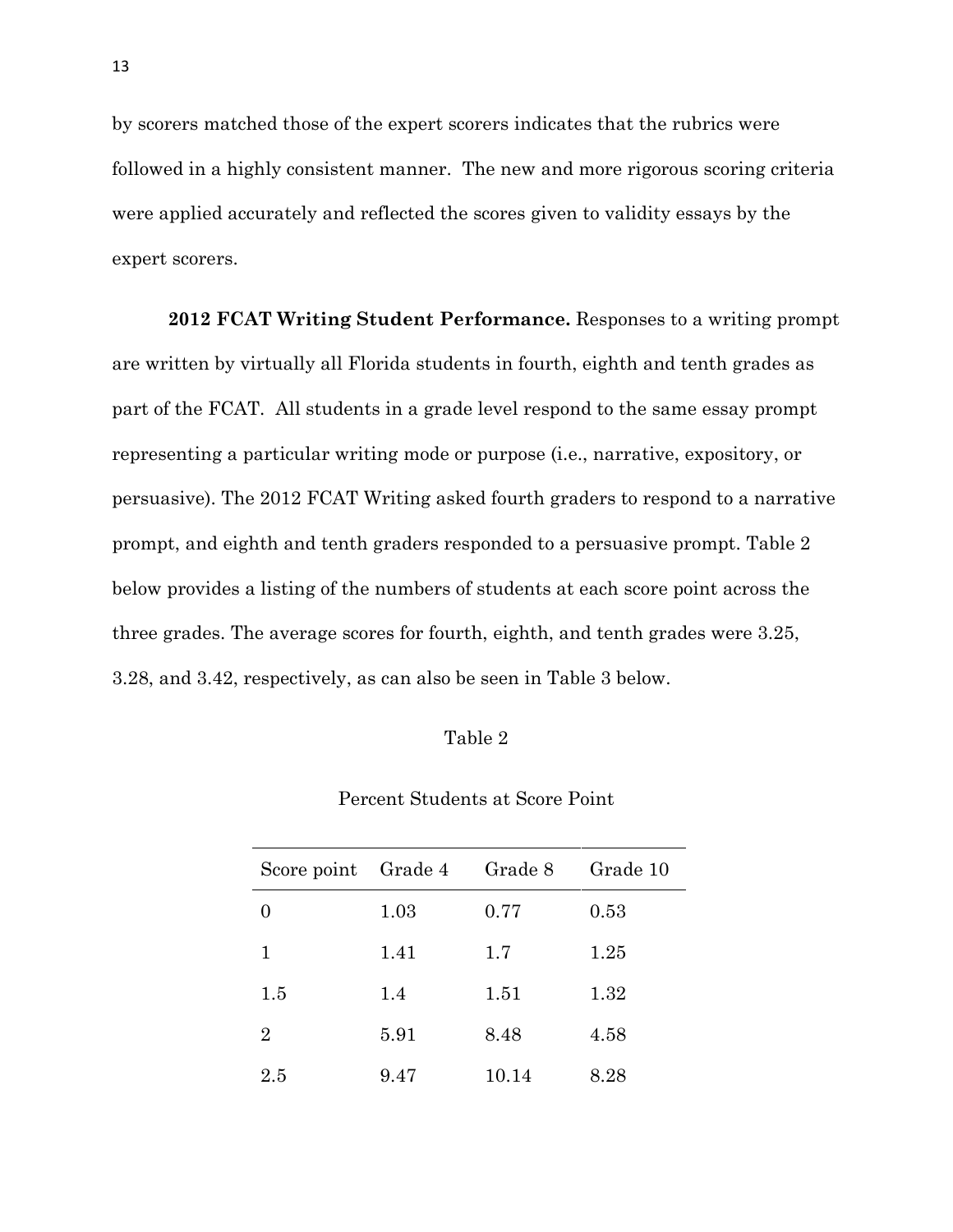| 3   | 32.48 | 25.44 | 24.09 |
|-----|-------|-------|-------|
| 3.5 | 21.02 | 18.96 | 22.31 |
| 4   | 19.25 | 23.11 | 25.92 |
| 4.5 | 5.29  | 6.23  | 7.8   |
| 5   | 1.9   | 2.63  | 2.84  |
| 5.5 | 0.62  | 0.74  | 0.84  |
| 6   | 0.22  | 0.29  | 0.24  |

 Why were scores lower this year? Several changes were made to the scoring criteria for the 2012 FCAT Writing. Specifically, more stringent scoring criteria were introduced that expanded expectations concerning the correct use of English conventions and the quality of supporting detail. These criterion changes were built into the selection of anchor essay papers by the Rangefinding Committee. These changes made the FCAT Writing a more difficult test for students across all three grade levels. With the previous school accountability measure of the percentage of students scoring 4 and above still in place, it was more difficult for students to reach this criterion. It should be clear that achieving such a status is not "set in stone" and can change over time. Another significant change in 2012 concerns the re-introduction of double-scoring of essays<sup>4</sup> and the use of score averages as operational scores. This practice resulted in the possibility of half-point scores on the operational score scale. A half-point score occurs, for instance, when

 $\overline{a}$ 

 <sup>4</sup> Double scoring of essays was practiced prior to 2010, but had been replaced with single rater scoring during 2010 and 2011. We appreciate that the State of Florida made the decision to have all essays scored by two trained scorers in 2012. Buros recommended that this practice be reinstituted last year, and Florida saw fit to do so.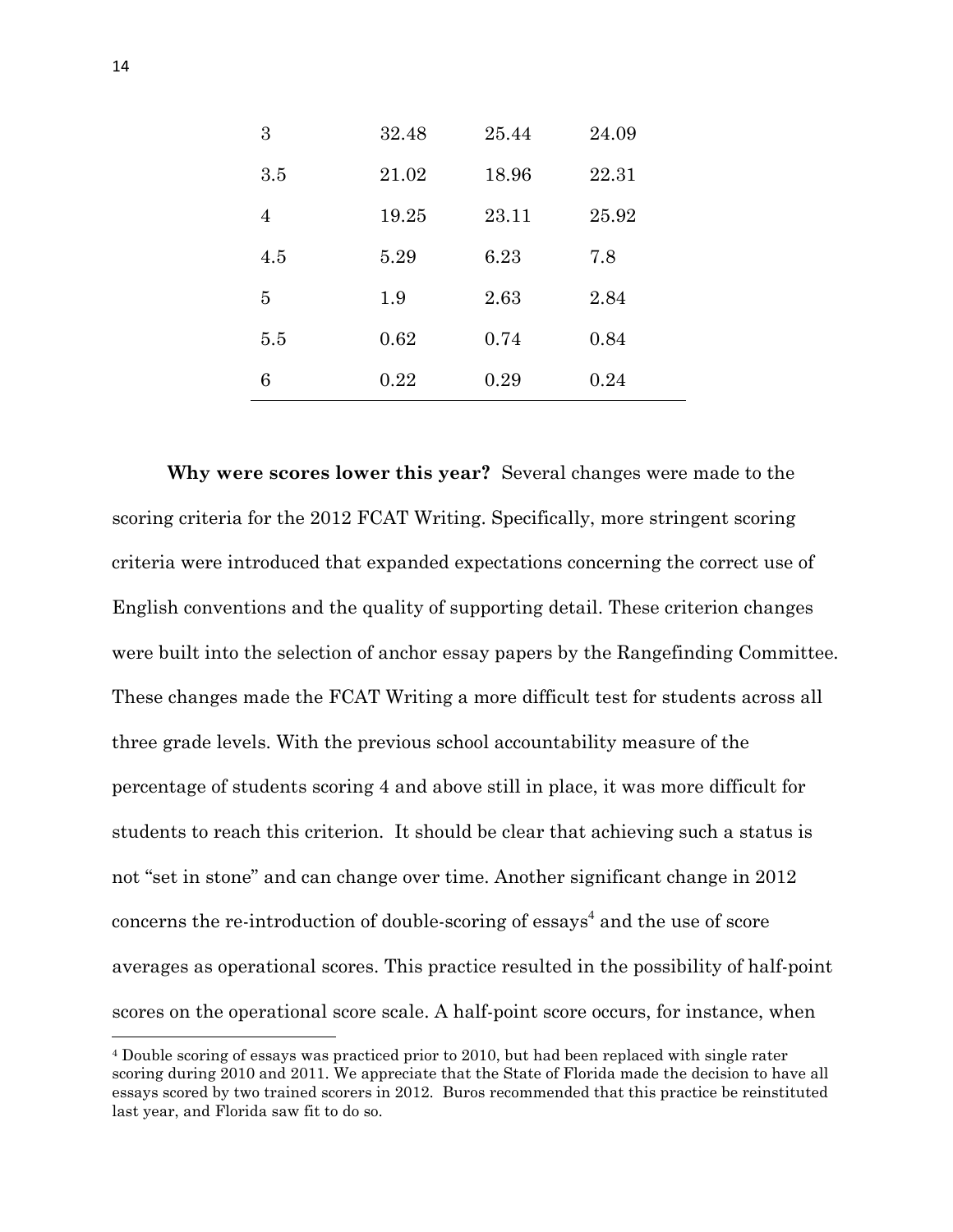one scorer assigns an essay with a "3" and a second scorer, blind to the first scoring, assigns a "4". In such an instance, the essay receives a score of "3.5". Students who received half-point scores this year would have been assigned to one of the two adjacent integers if a single scorer scoring protocol were used. As a result the change of scoring protocol may have had an impact on some students' meeting the proficiency standard.

 What prompted the dramatic drop in students' proficiency rates this year? There is ultimately no way to answer this question with factual accuracy, and hypotheses are educated speculations. A few of the possible reasonings follow.

- 1. The essay prompts were simply more difficult.
- 2. The more rigorous scoring criteria implemented by the Department of Education in the attempt to increase standards affected the scores so that lower scores resulted.
- 3. Because the scoring standards were increased in 2012, the essays selected to be the anchor, training, and validity papers were assigned scores that were somewhat lower than what they would have been under the previous writing standards, and the operational scoring of the student essays duplicated this more stringent essay scoring.
- 4. The actual writing of students declined from one year to the next.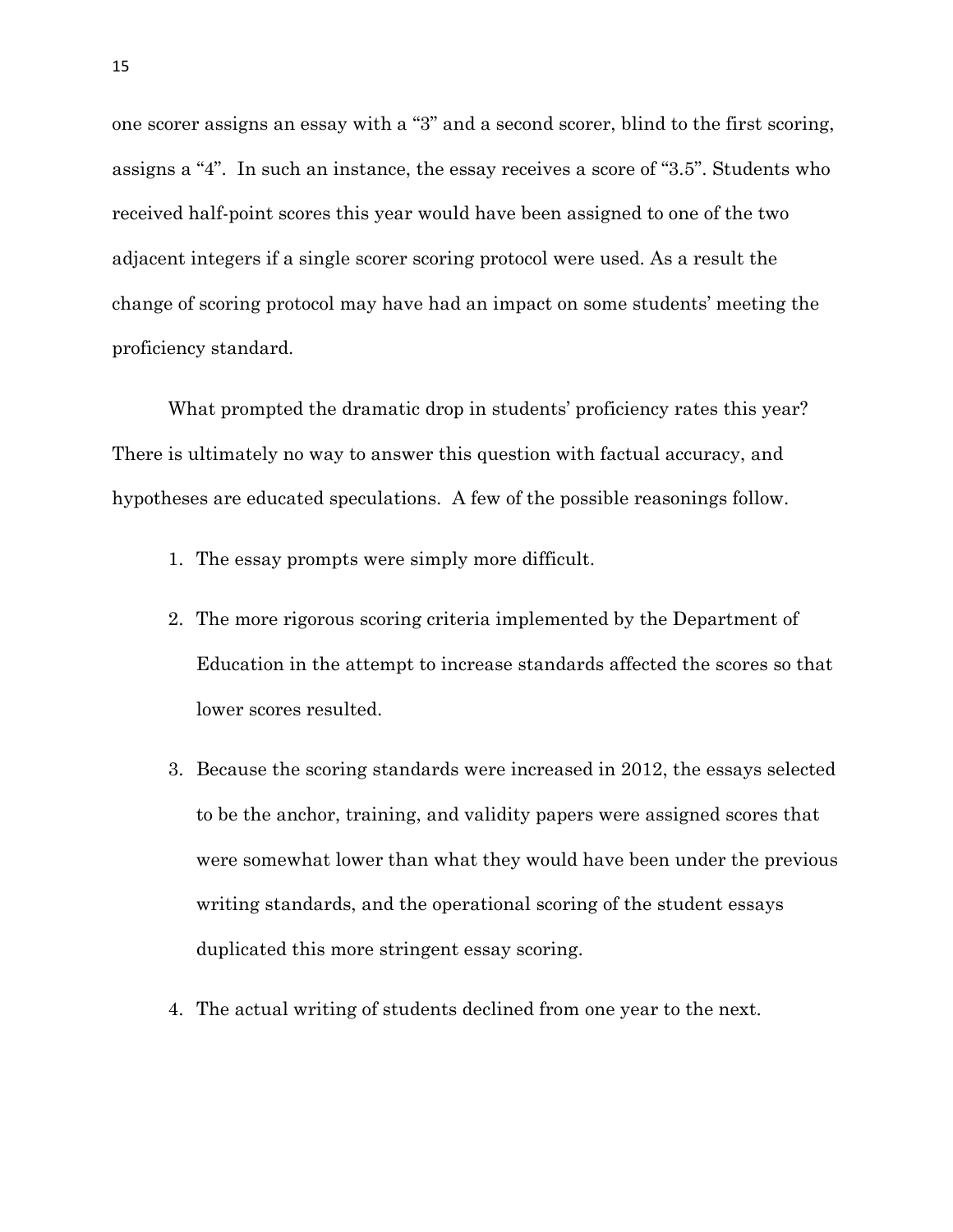Of the hypotheses above, only the first and last ones can be largely discounted. Addressing the fourth, it is simply improbable that writing instruction and student quality across the state would have declined to such an extent across a single year. Without a catastrophe having occurred to the State and its educational system, such an explanation would defy logic and experience. Similarly, the essay prompts had been pretested during earlier testing years and had been found to generate score profiles similar to previous prompts. Thus, the first hypothesis can also be largely discounted.

 If the current report writers had to make educated guesses as to why the decline in scores occurred, it would be a scenario like the following. The State Department of Education wished to implement higher writing standards, and they did implement these through raised expectations in the scoring criteria. Those new scoring criteria were reflected in the way that the range finding scoring team evaluated the essays used as validity and anchor essays as well as those used in the training of the scorers. The training of scorers was effective and therefore the scorers placed into practice these higher standards through the scores that they assigned to individual essays. Thus, the second and third hypotheses above are related. The state's more rigorous criteria were implemented and were reflected in the selection of anchor papers. The scorers graded reliably and validly using the above criteria and scores fell, even though it would appear that student writing performance was as good as it was the year before.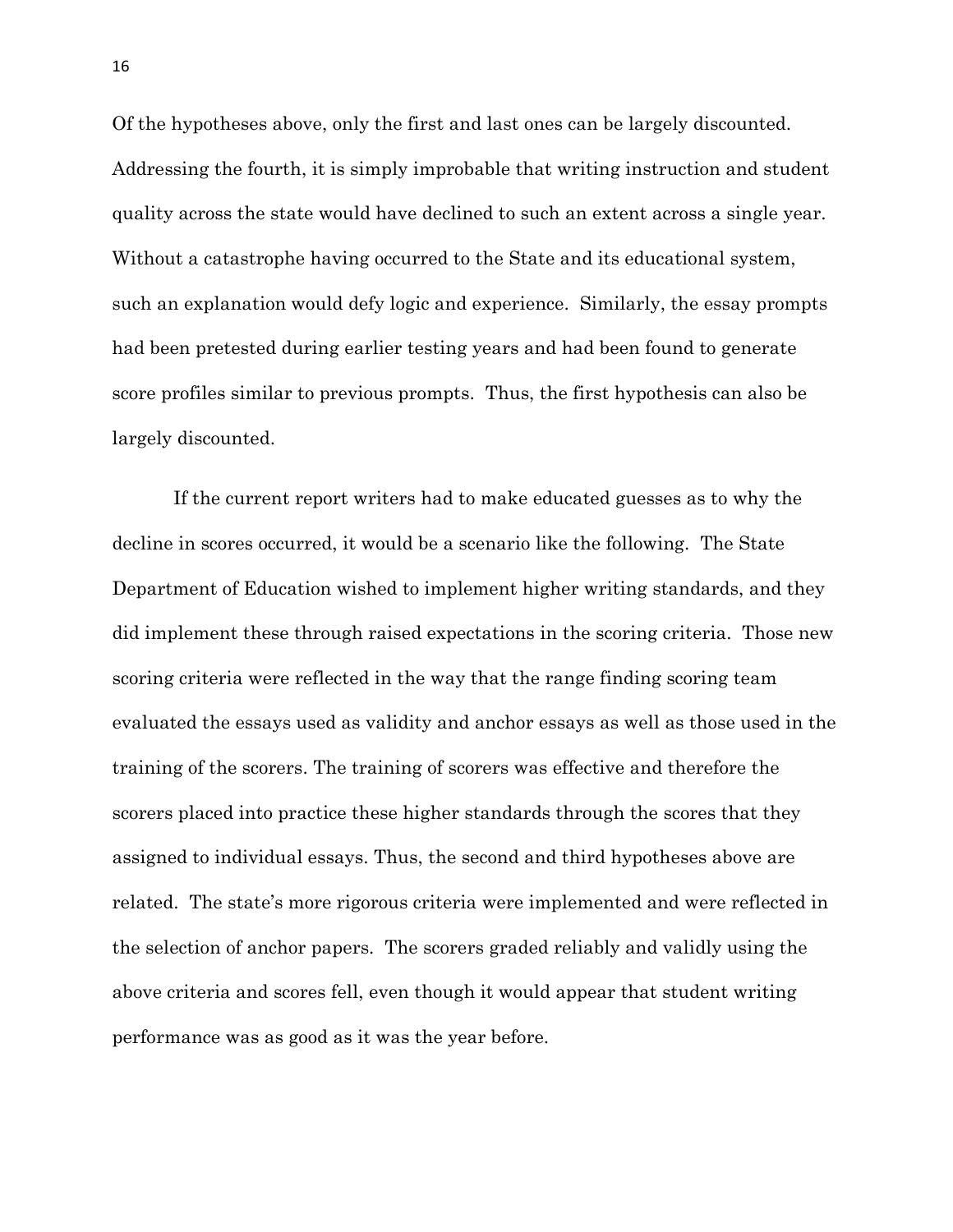When a more rigorous scoring system is implemented, it makes year-to-year comparisons difficult under the best of circumstances. Let us provide an analogy to this situation. Imagine that the train system for a given city has been studied for on-time performance for years. They have identified trains as either on-time or late for 10 years using the criterion that if a train reaches its destination within 5 minutes of the scheduled time, it was seen as on-time. If it arrives after that time, it was identified as late. A new station master comes into office and wants to raise efficiency. He or she announces that forthwith trains will be considered on time if they are within 2 minutes of the scheduled time, rather than 5 minutes. If the percentage of trains identified as late increases, does that mean that the trains are running later on average? Well, it might be that, but it is impossible to tell from that limited information. That is the situation in which Florida finds itself. Only time will tell if instruction improves student performance across the state, but there is evidence in the literature that higher standards do lead to higher performance.

 What should standards for the new and more rigorous school accountability measure for the FCAT Writing Test be? The answer to this question is a policy one rather than a psychometric one, and therefore, Buros will not answer it. However, we provide the data below in Table 3 indicating the percentage of students identified as meeting the designation of Proficiency given the cut scores of 3, 3.5 and 4.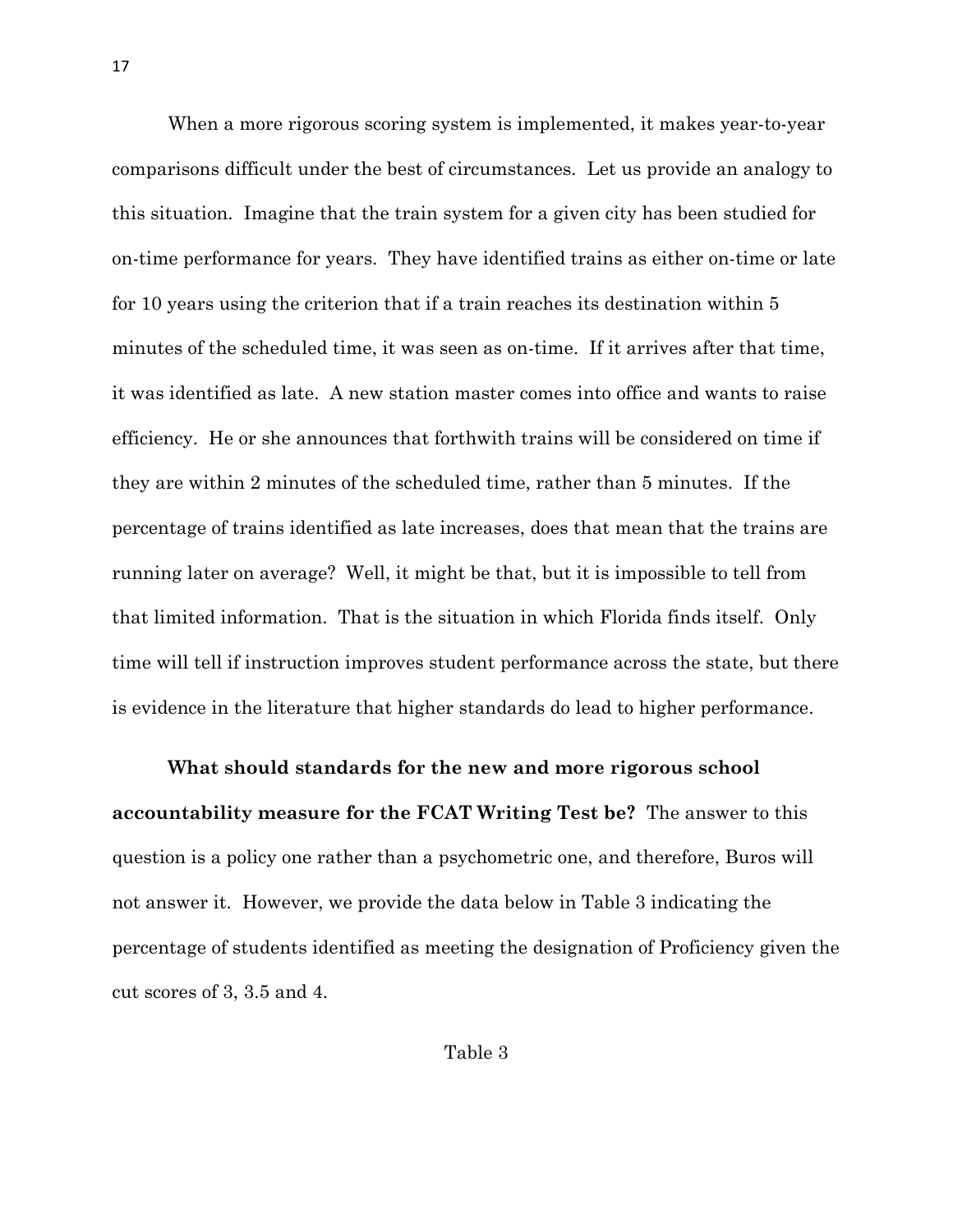| Grade          | cut            | $%$ not<br>reaching | $\%$<br>reaching        | Mean |
|----------------|----------------|---------------------|-------------------------|------|
|                | score          |                     | proficiency proficiency |      |
| $\overline{4}$ | $\overline{4}$ | 72.72               | 27.28                   |      |
|                | 3.5            | 51.70               | 48.30                   | 3.25 |
|                | 3.0            | 15.97               | 80.78                   |      |
| 8              | $\overline{4}$ | 67.01               | 32.99                   |      |
|                | 3.5            | 48.05               | 51.95                   | 3.28 |
|                | 3.0            | 22.61               | 77.39                   |      |
| 10             | 4.0            | 62.37               | 37.63                   |      |
|                | 3.5            | 40.06               | 59.94                   | 3.42 |
|                | 3.0            | 19.22               | 84.03                   |      |

Proficiency Rates of Students (with descriptive score information)

 What can be seen is that the use of 3.0 as the proficiency criterion score maximally keeps the classification rates similar to what they were in previous years. This approach is a type of equipercentile equating. The scoring system for the FCAT Writing Test, as it is for virtually all holistically scored performance-based writing tests, is less precise than other kinds of testing, such a multiplechoice testing as it is only seven whole number score points and six additional half-score points. It is, of course, however, a direct measure of writing.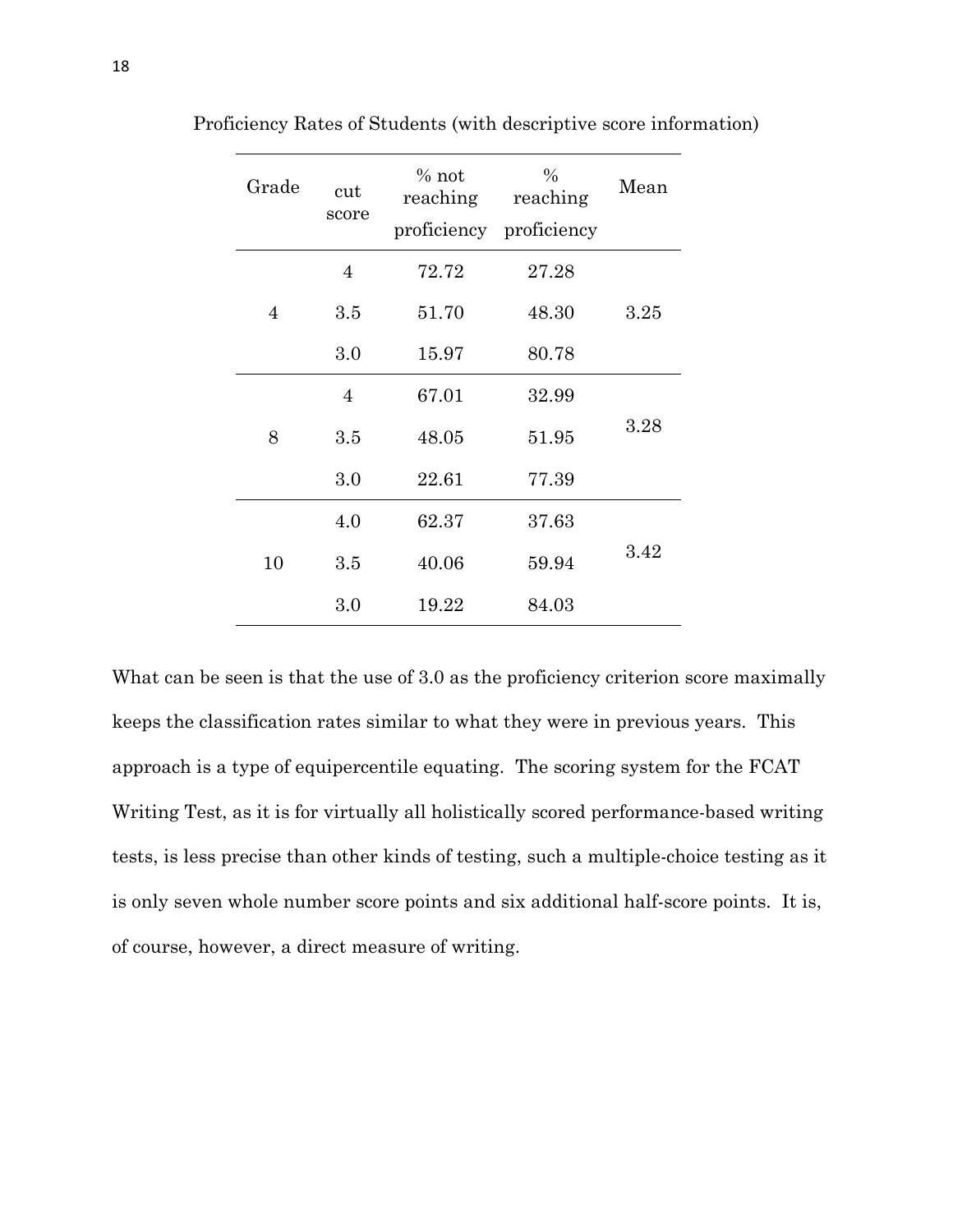#### Conclusions and Recommendations

 In general, in the opinion of the Buros Center for Testing, which has evaluated essay scoring for the Florida Department of Education as performed by Pearson for the past three years, we believe that this partnership is working well, that providing valid scores of writing ability is the number one concern of the process<sup>5</sup>, that neither politics nor pressures from the client are involved in any way, and that the work is uniformly professionally performed. In short, it is our opinion that the program meets the standards of best practices in state-wide testing of writing. We acknowledge, too, that many states do not assess writing, as they are not required to do so as they are with English Language Arts, Mathematics, and Science under the No Child Left Behind and Elementary and Secondary Education Acts. Writing is certainly one of the most important educational skills, and by assessing it, Florida is identifying writing as a critical skill to be learned by students in the State of Florida schools.

 One must also accept, however, that scoring essays is not as exact a process as scoring some other types of tests. Ultimately, professional evaluators of writing set the scale by identifying essays that they believe embody 1s, 2s, 3s, and so on using the entire score scale. However, the questions to which these responses are written differ year by year. When the essays are selected, if any differences year-to-year occur, then the averages might well be affected. Therefore, to the extent that

l.

 $<sup>5</sup>$  Comments to this effect are made by officials of the Florida Department of Education throughout the daily phone</sup> calls. These officials obviously want scores to be rendered in a timely way, but they emphasize consistently that the provision of accurate scores is the most important goal.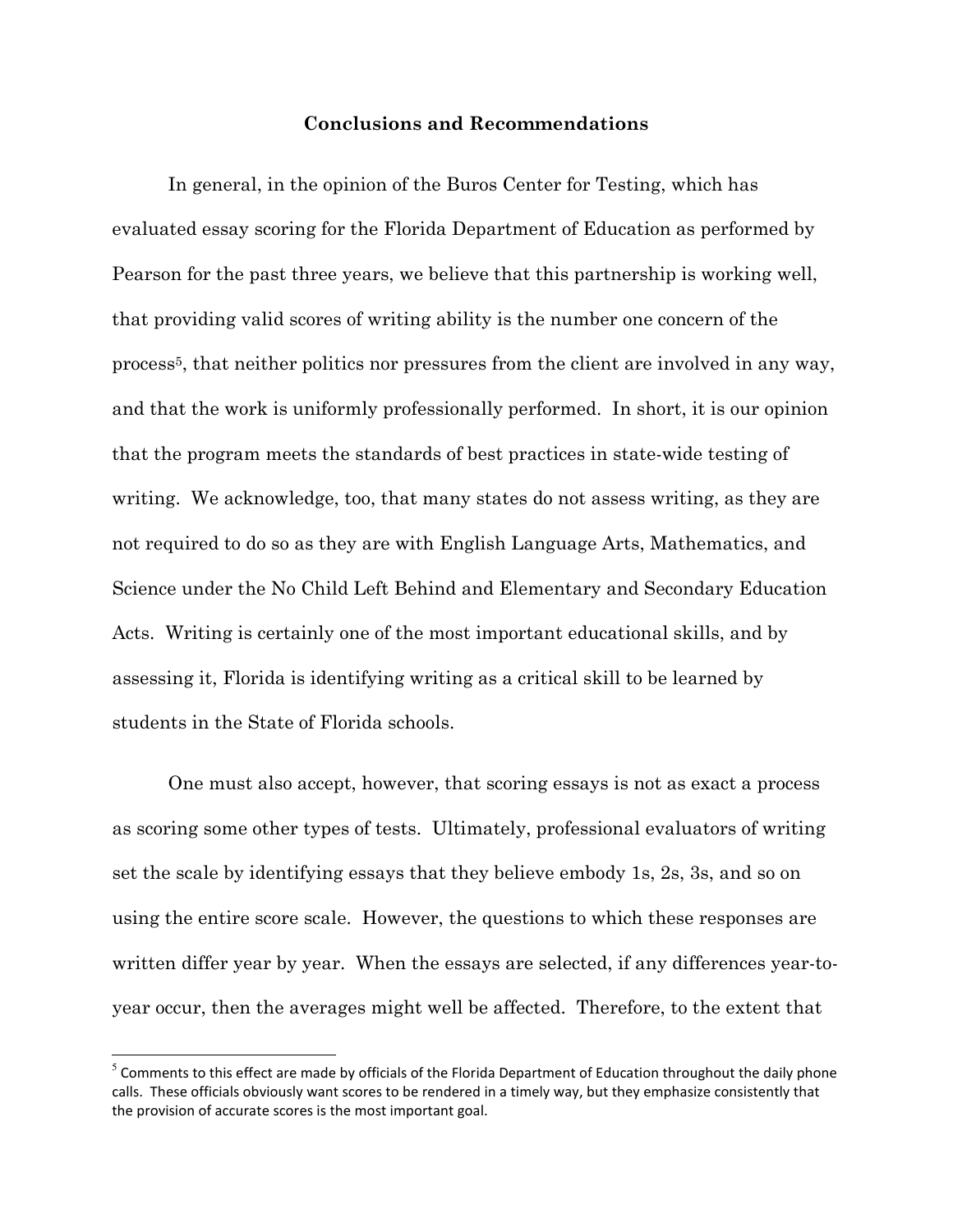the rangefinding panel is not exact in assigning example essays to score points, differences will appear. Moreover, during the 2011-2012 academic year, the Florida Department of Education called for a more stringent scoring of the essays. Therefore, one should give substantially less emphasis to year-to-year fluctuations on writing tests such as the FCAT as opposed to more traditional multiplechoice measures that can be equated year to year and when the scoring criteria for the essays have not been changed.

 Pearson faced some additional complexity in acquiring enough scorers and having them qualify this year. It is unclear why these issues occurred. Perhaps the job market sufficiently turned around and quality people were generally less interested in this work. Perhaps some of the retirees who have engaged in this work regularly have reached an age where they are less interested or less able to succeed at the work. Such points are only speculation, of course. Nevertheless, it appears that Pearson was able to attract a number of quality scorers to meet their standards of scoring as they have done in previous years. This matter led to some delays in the fulfillment of scoring on schedule. Please note that Pearson responded swiftly when this issue arose and engaged in vigorous efforts to attract and train scorers even after the initial scoring had begun.

We raise a question on the re-training of those potential scorers who fail to achieve satisfactory qualifying criteria at the end of training. Many of these individuals go through training a second time, something we find to be totally appropriate. However, we also believe that many of these individuals see the same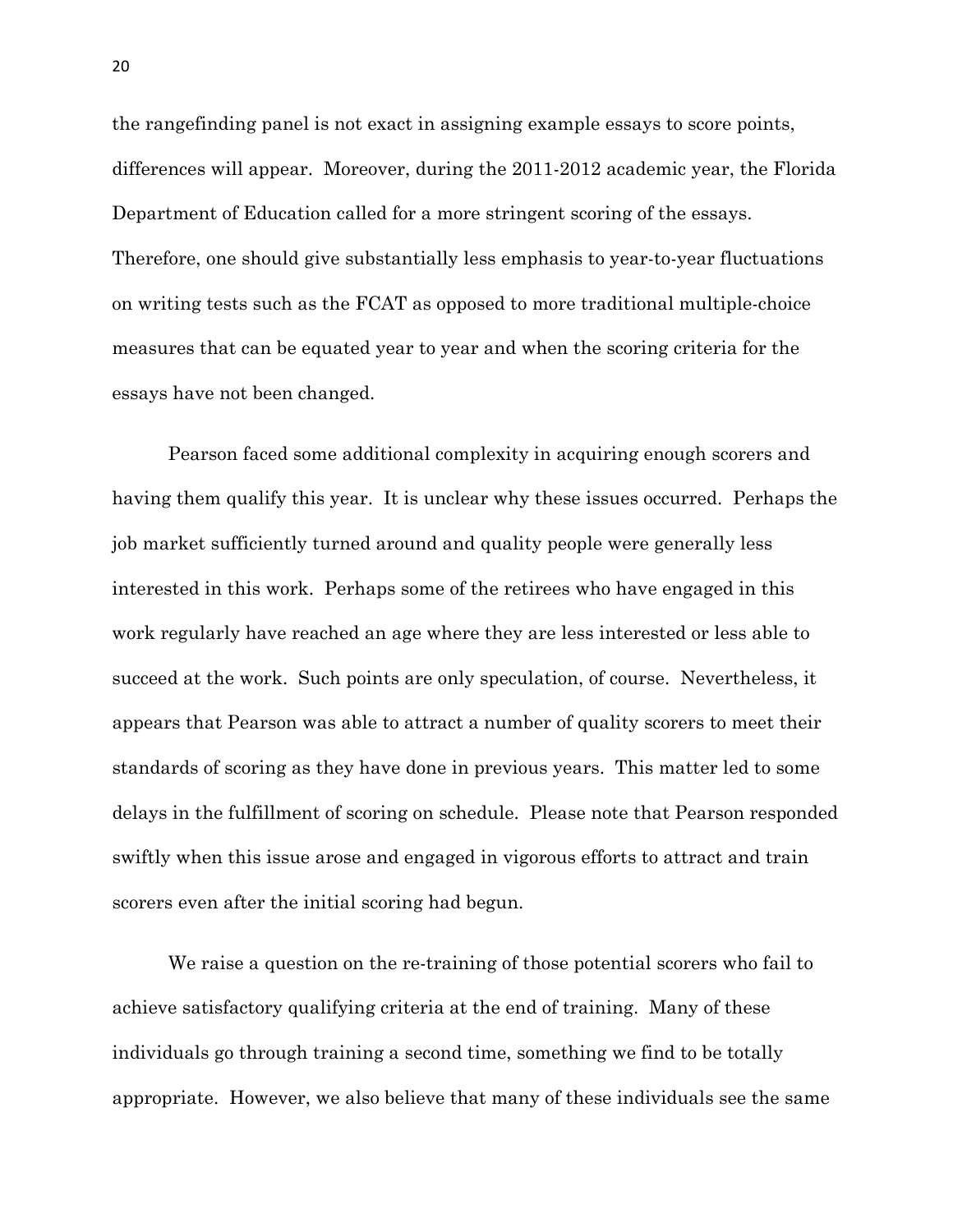or similar training materials and score the same set of essays on their second qualification attempt. We do understand that the essays that are used to qualify the scorers, known as qualification sets, were generally the same from one training session to the next, although very appropriately, we understand that the trainers re-ordered the sets of essays and re-ordered the responses within sets for these repeat scorers. We believe that while such an approach makes sense operationally, we question whether some of these individuals may remember the scores assigned to certain essays. While re-using such materials for training is certainly not a concern, it may well be for the assessment of scorer accuracy. We encourage Florida and Pearson to consider developing additional sets of criterion essays so that those individuals undergoing training a second time would be examined on essays that differ from those they saw the first time. We understand that there are cost implications to this recommendation, but they are relatively minor compared to other possible concerns that a program such as this one might face. Operationally, this may mean that all scorers-in-training during second or third waves of training would receive this second (or third) qualification set of essays.

 Nevertheless, we heartily acknowledge that Florida is effectively assessing writing and commend them for this effort. We know that to a large extent, teachers teach what tests test. Few academic areas are more important than writing. Such tests are expensive, but if a state desires its students to learn and be taught how to write, assessing it indicates its importance. We also recognize that the State has listened to our recommendations in past years, we hope fruitfully. For example,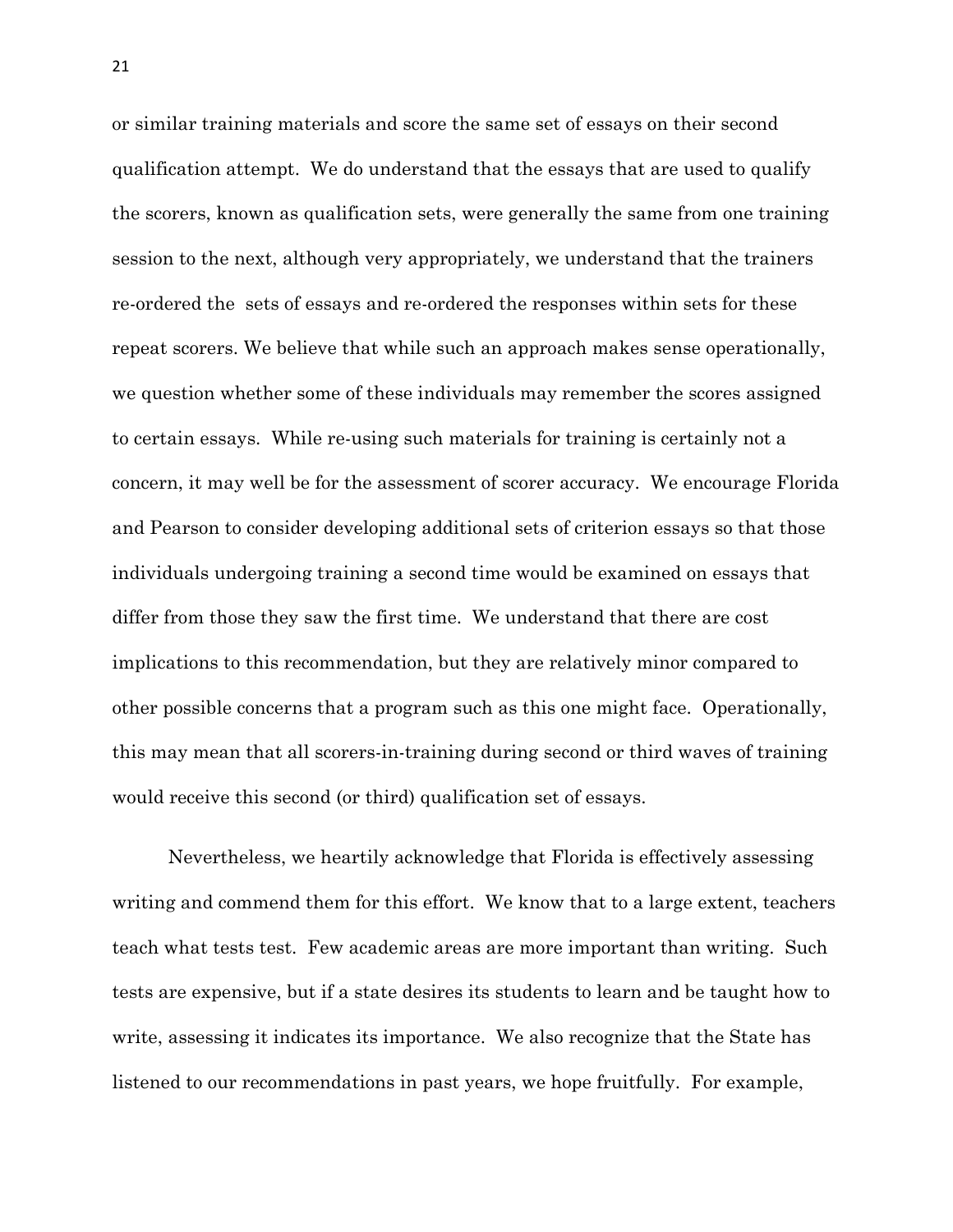this year, the State of Florida had every essay read by two scorers; in the past, only 20% of essays were scored twice.

 The State of Florida has set and Pearson applied rigorous standards for the scoring quality of these essays in terms of both inter-rater reliability and validity. These standards have been met this year, even in the face of the concerns over recruiting enough qualified scorers. We might suggest a second way of gauging the reliability of scorers. We suggest that in addition to the percentage of exact scorings that is currently carefully analyzed every day during the scoring process and kept for future reference, that the vendors provide the intraclass correlation that is used often to evaluate the reliability of scoring. We would not recommend that this index be used to evaluate the qualifications of scorers. Rather, it has the benefit of telling the extent to which scorers agree generally as opposed to agree exactly.

 Writing is an inherently subjective process, both in writing itself and in scoring the products of student writing. We believe that Florida has achieved considerable success in this direct assessment of the writing of virtually all of its students in fourth, eighth, and tenth grades. We believe that Pearson has implemented the writing assessment portion of the FCAT quite effectively and meeting what we understand to be the specifications set by the Florida Department of Education. Florida implemented more rigorous standards for the scoring of student writing this year and it certainly appears that these expanded standards were reflected in the manner in which scoring occurred. In evaluating this assessment process, we have attempted to determine whether the standards of the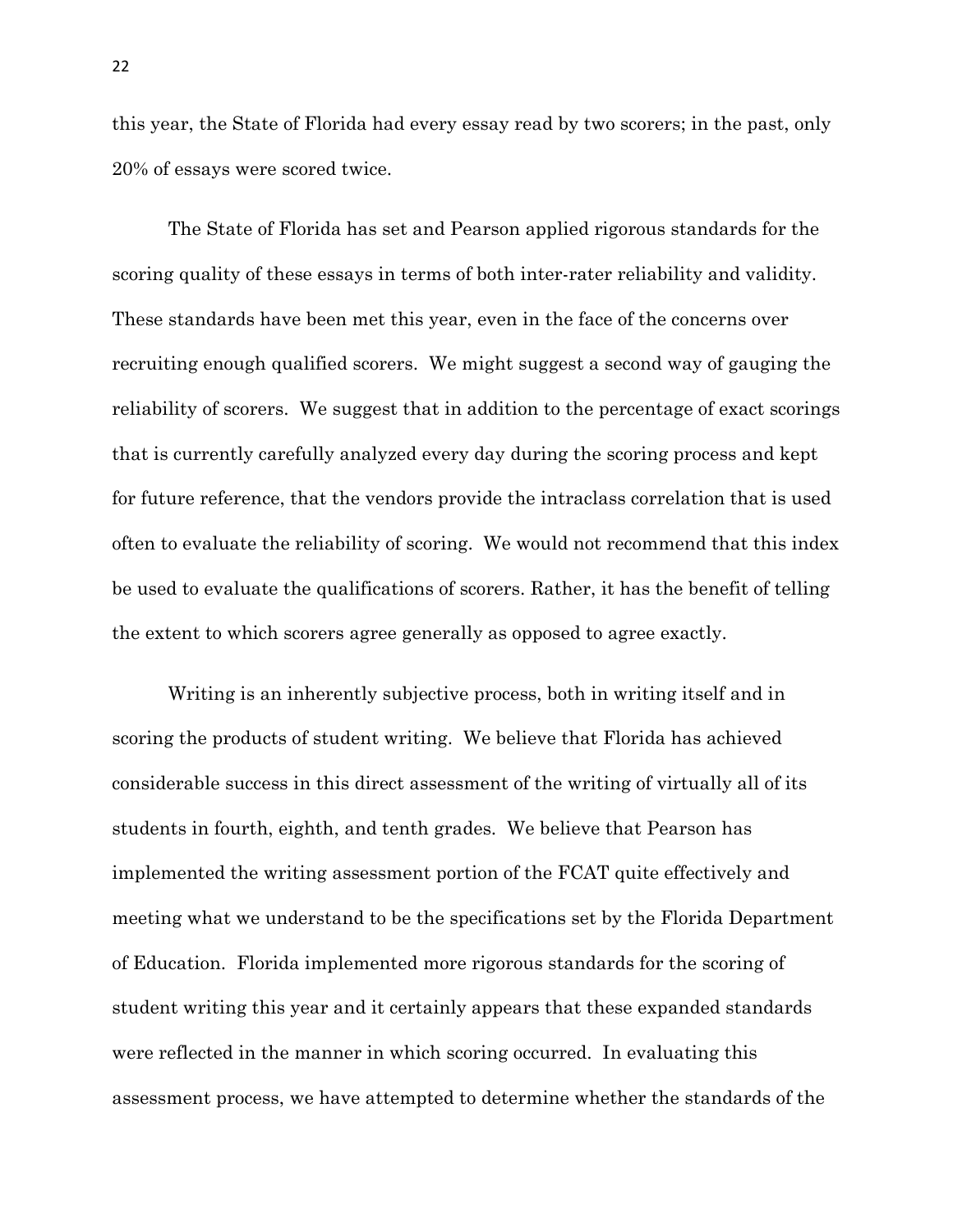testing profession as reflected in the Standards for Educational and

 Psychological Testing (American Educational Research Association, American Psychological Association, & National Council on Measurement in Education, 1999) have been followed and we believe that they have. This testing program meets the standards of our profession.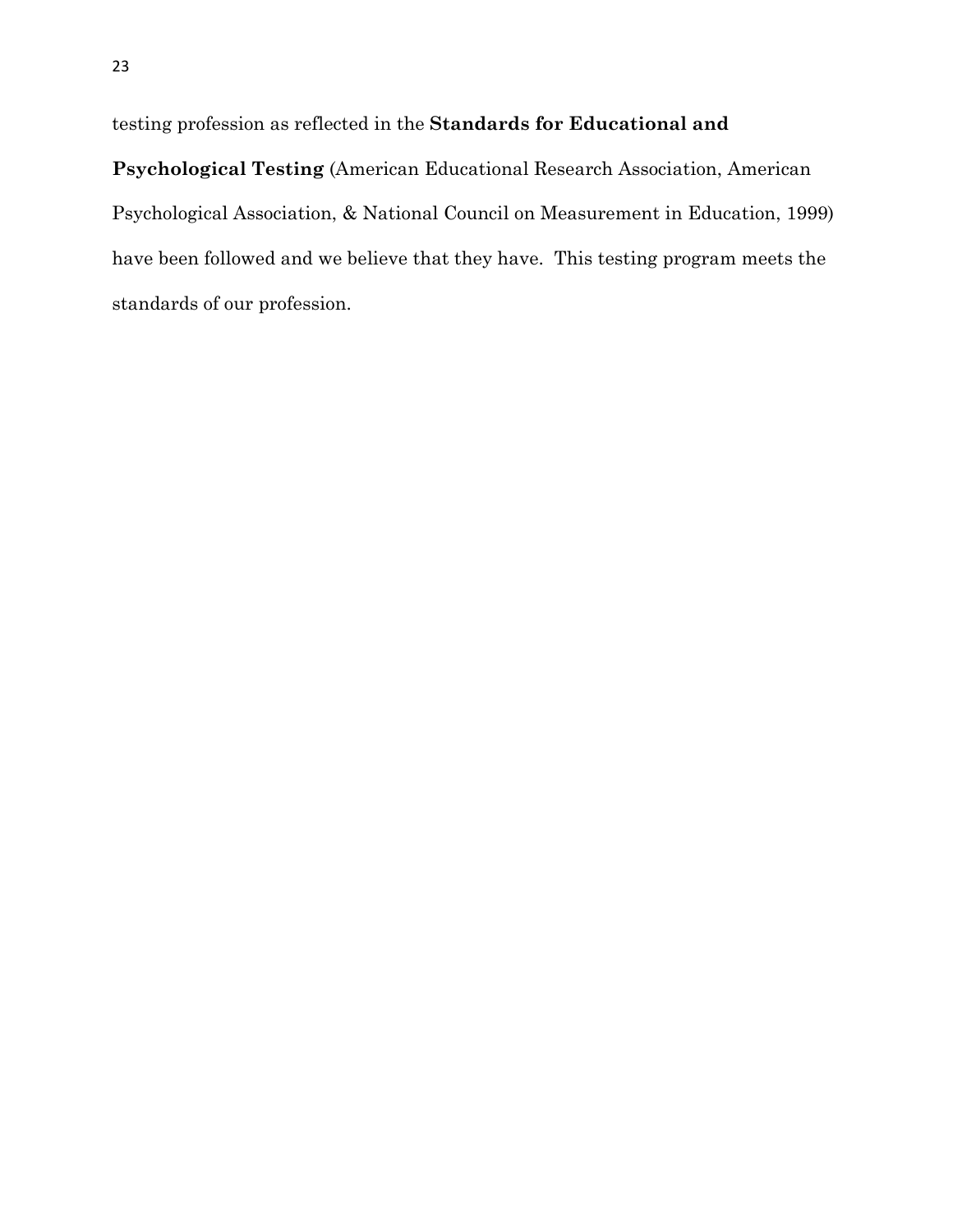#### References

- American Educational Research Association, American Psychological Association, & National Council on Measurement in Education. (1999). Standards for Educational and Psychological Testing. Washington, DC: American Educational Research Association.
- Shrout, P.E. & Fleiss, J.L. (1979). Intraclass correlations: Uses in assessing rater reliability. Psychological Bulletin, 2, 420-428.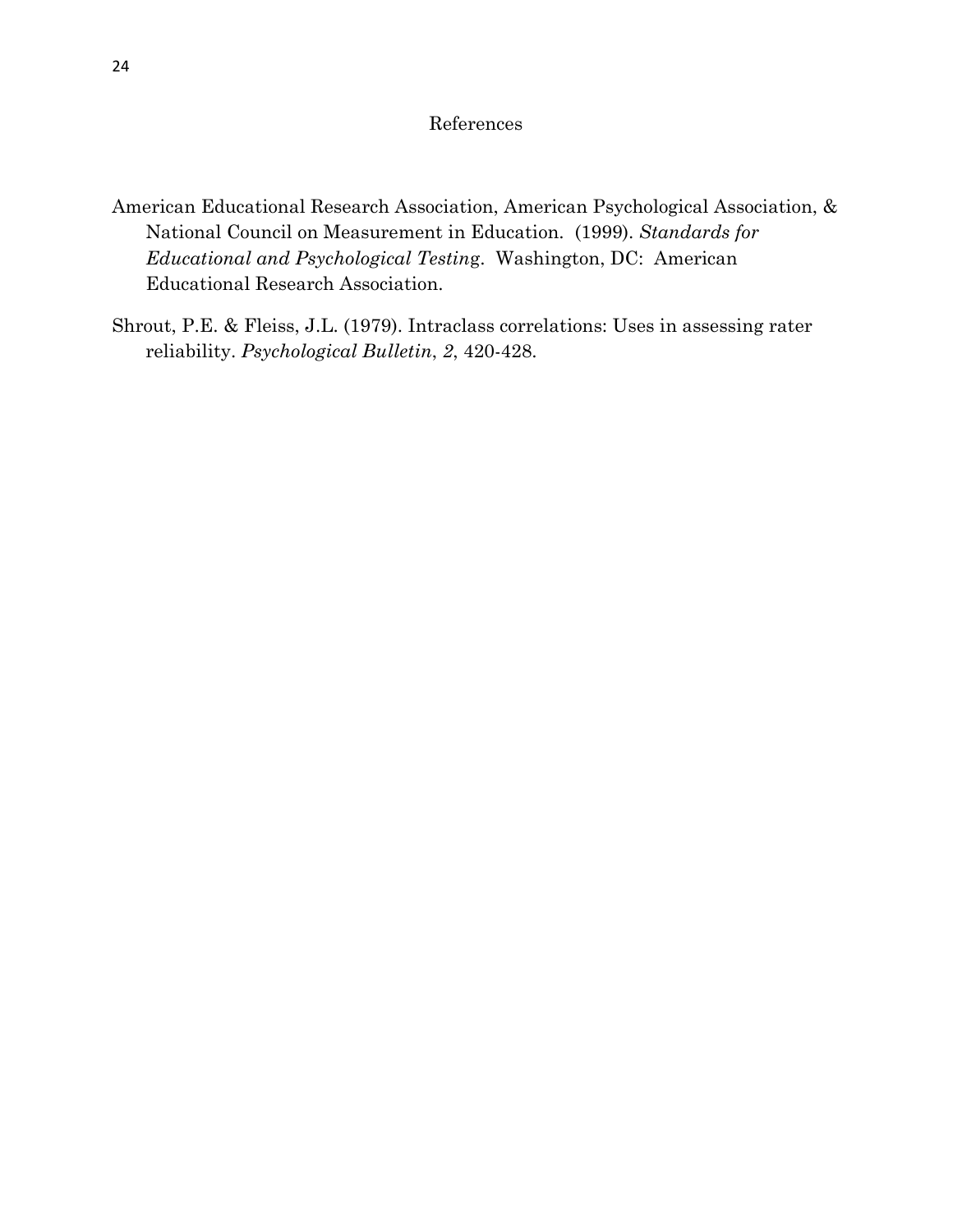Appendix A:

Reports on site visits to observe scorer training in:

Jacksonville, Florida (J. Randall)

Auburn, Washington (R. Spies)

Mesa, Arizona (A. Römhild)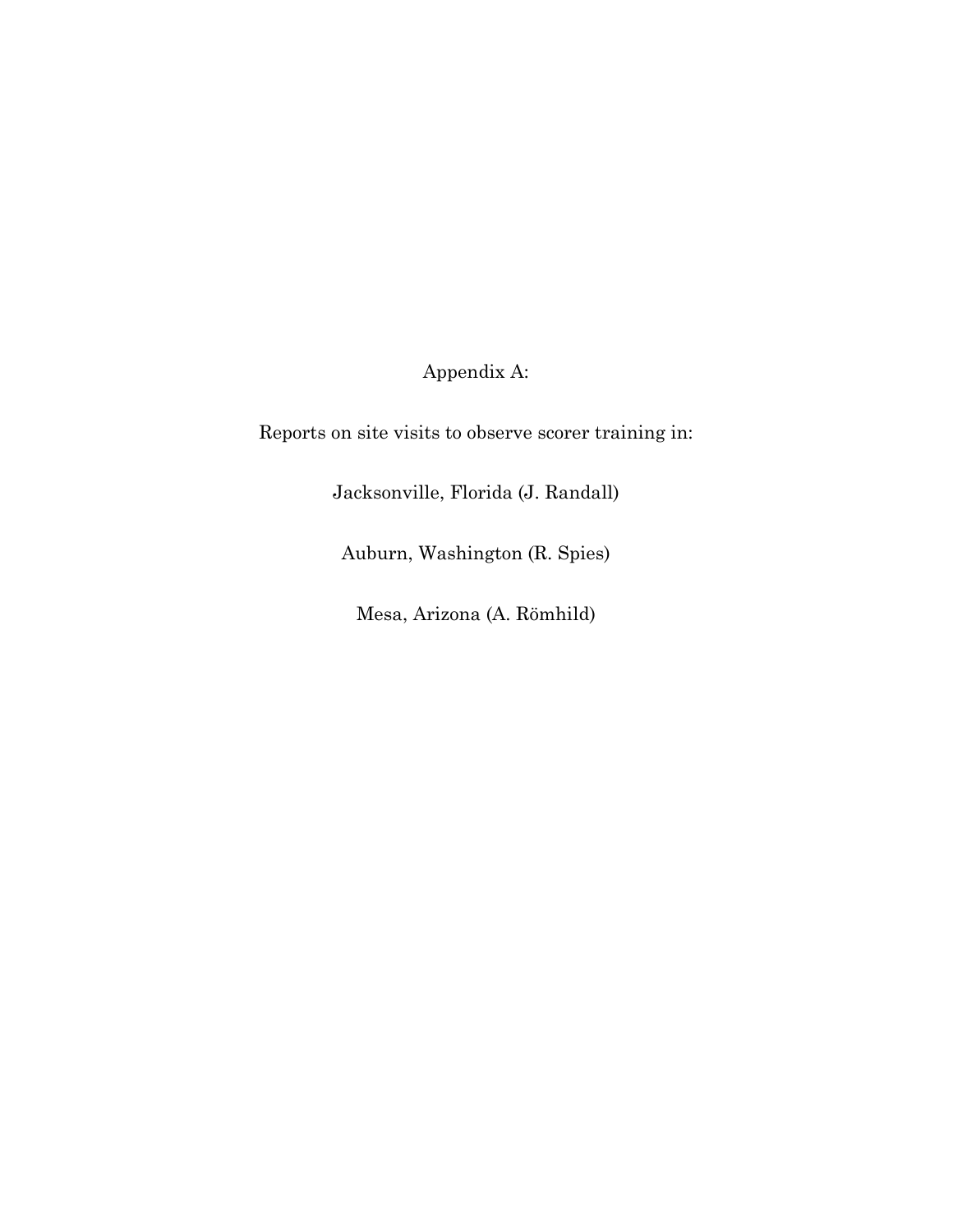# Observations about Scorer Training

 Jennifer Randall observed the 4th grade essay scorer training from Monday 3/12/2012 to Wednesday 3/14/2012 in Jacksonville, Florida. She gathered information to evaluate the effectiveness of the scorer training from several sources: (a) observations of scorers (trainees), supervisors, and trainers; (b) the training manual (including anchor papers), (c) training materials (including practice and qualifying essays); and (d) discussions with Rob Sights and Steve Ash. The following is a summary of her observations.

# Security

 All scorers, supervisors, and trainers were met at the front door and required to check-in with a representative. Identification badges were required to prevent unauthorized entry between the training hours  $(8:00 \text{ am} - 4:00 \text{ pm})$ . All scorers were also required to sign confidentiality forms before training commenced. Scorers were also reminded not to talk about the project outside of the scoring center to anyone; and to respond to questions about their activities by saying "I am scoring an assessment" with no mention of the state or the name of the test. This requirement was emphasized particularly due to the scoring occurring in the state of the assessment (which is apparently unusual).

# Materials

 $\overline{a}$ 

- 1) The fourth grade essay was the result of a writing test and was scored on a 1-6 score scale basis, where scores must be assigned as whole numbers.
- 2) Notebooks were provided as part of the training as well as practice in actual scoring by the contractor when training scorers. These notebooks include well-written descriptions of the six ordinally<sup>6</sup> organized rubric scores as well as anchor papers. In addition, the notebooks include descriptions of possible sources of scorer bias, and a description of the writing prompt.
- 3) 18 anchor papers are provided in the notebooks, three for each rubric point.
	- • Of the three anchor papers provided for each rubric point, one of the anchors represents a lower level of performance within that particular

 $^6$  Ordinally simply means that these numbers are rank ordered. From a measurement perspective, we can say neither that the difference between scores 3 and 4 is equivalent to the difference between scores of 5 and 6 nor that a score of 4 is twice as proficient as a score of 2. Such statement would require a substantially higher level of psychometric research.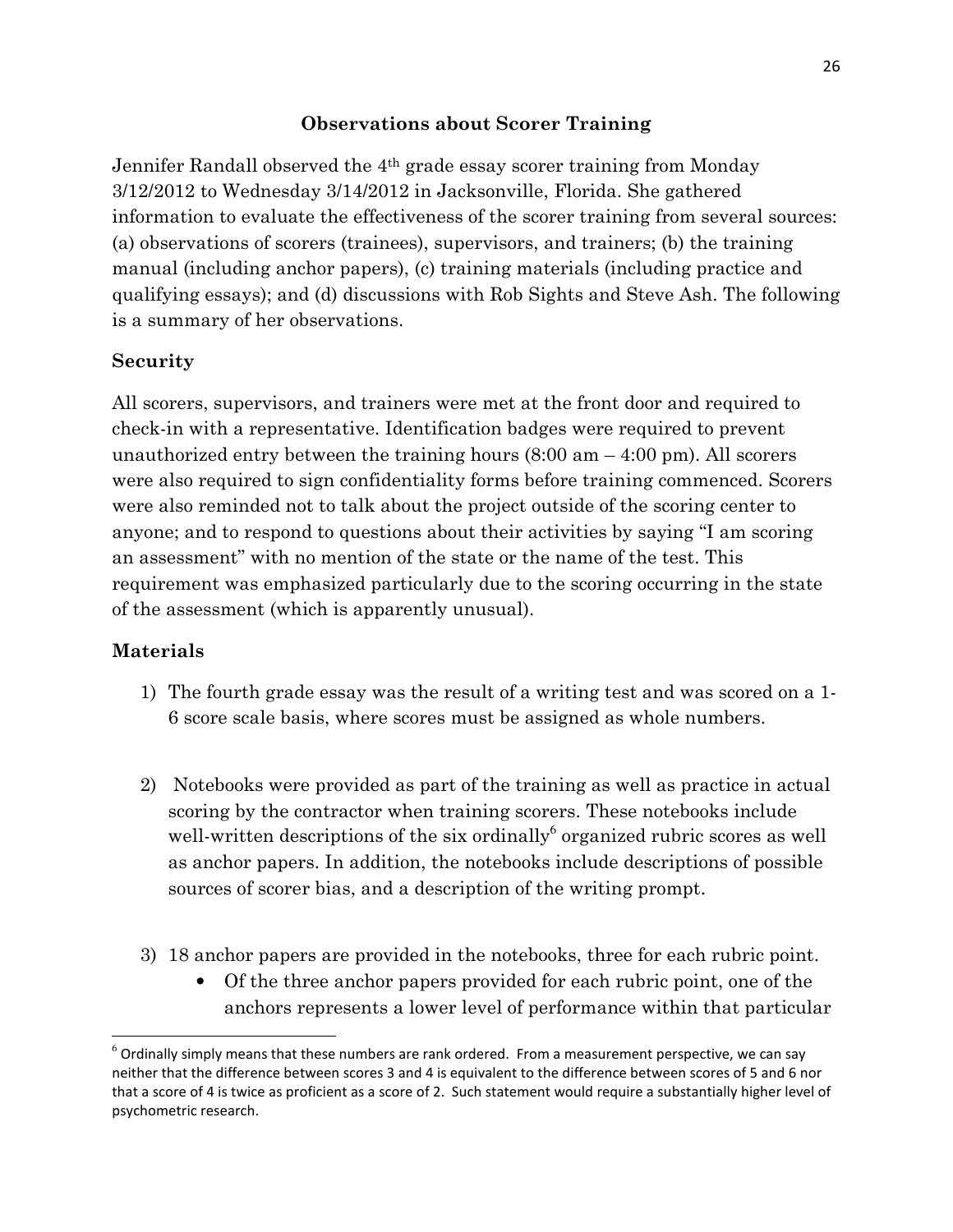scale point, one in the middle of the distribution of essays receiving that score, and one at the higher end. For example, for the score of "4," there are three anchor papers, one relatively weak for a scoring of four, one average response for a four, and one high essay.

4) The notebooks that were provided to candidates during the scoring and scoring supervisor training hence provide the basis for all scoring. The rubric is ultimately the basis for this scoring, although in training it is suggested to the scorers to compare student-written essays more to the anchor papers than the rubric per se.

## Training Procedures

 The training began with a description of the test and the context in which it was given. It proceeded sequentially to the rubric, a review of the bias handout, the above-described anchor papers, several highly structured rounds of practice with feedback, and finally to qualifying rounds.

 Scorers were encouraged by Steve Ash, Florida DOE, to give great effort (as all kids deserve their best effort) and to listen closely to the three trainers – Mary, Janice, and Nancy. Moreover, the scorers were asked to listen actively and respect the opinions of others. Finally, scorers were told not to get emotionally attached to a score: "The score will not change no matter what you say; getting upset may affect how you score the remaining of the week and jeopardize your qualification."

 Scorers (particularly scorers from previous years) were informed of changes on the scoring rubric. Specifically, they were told of the increased attention to conventions and support (a focus on standard English rules). They were reminded that although the expectations had changed (increased), scoring would remain holistic (not analytic) in nature. To that end, scorers were told that they were *scoring* essays and not grading them. As such, they were asked to focus on what was right about the essays as opposed to what was wrong or missing. Indeed, scorers were reminded repeatedly throughout the training process that they were scoring the essays holistically. Scorers were also told that they were expected to eventually score approximately 20 essays per hour, and that most score between 17 and 35 essays per hour. Scorers were encouraged not to score too rapidly (e.g., 100 essays/hour) and to read each essay carefully.

 There were five rounds of practice scoring. The first round included a training pack of six papers identified as lower range essays (scores 1 – 3). The second round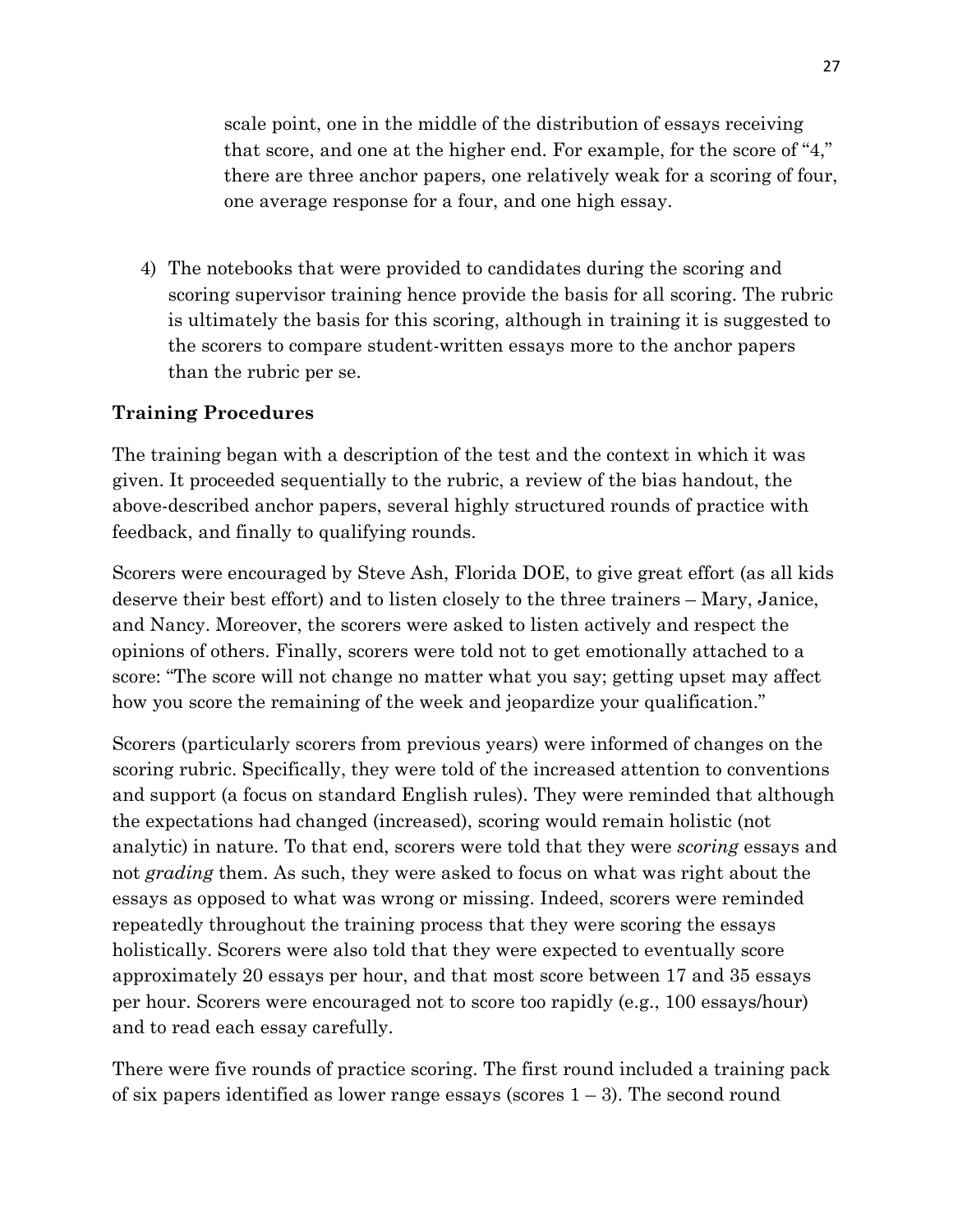included a training pack of six papers identified as upper range (scores 4-6). Both the first and second training rounds were completed on the first day of training. The third practice round included the mid-range practice set of six papers. Practice rounds four and five included essays across the full range of the scoring rubric.

 After each practice round, feedback was provided to the scorers; and scorers were urged to ask questions. Scorers were encouraged to ask questions that would help them understand why a particular score point was assigned, and not questions that sought reasons for why another score point was not assigned. At all times, trainers answered questions patiently explaining score assignments. Scorers were also reminded repeatedly by the trainers that the practice sets were selected specifically due to the difficult/possibly controversial issues present in the essays. They were encouraged to remain positive during the practice/training session as they qualifying papers would look more like the anchor sets (i.e. more typical in nature).

# Common Scorer Issues/Concerns

- • The proportion of the essay actually devoted to writing about the  $camel<sup>7</sup>$
- • Are the four parts of the holistic scale (conventions, focus, organization, support) weighed the same?
- • Can ideas be a fantasy or made up?
- • Not allowing one or two phrases to elevate or detract from an essay
- • Use of dialogue must further the story along (no matter how beautifully written, it is just fluff if it does not move the story along)

 The trainers responded to all of the scorer issues/questions with considerable detail and patience. Specifically, they noted

 • The camel did not have to be the center, or focus, of the story. Students simply had to mention the camel, or camel ride, at some point in the story to indicate that they had, in fact, read the prompt. Scorers were instructed to focus on the conventions, focus, organization and support of each essay as outlined in the rubric and illustrated by the anchor set responses. The trainers explained that the prompts were simply meant to serve as a tool (or jumping off point) to get students writing – as opposed to asking them more broadly to "write a narrative about anything."

l.

 $7$  Camel was a component of the essay prompt.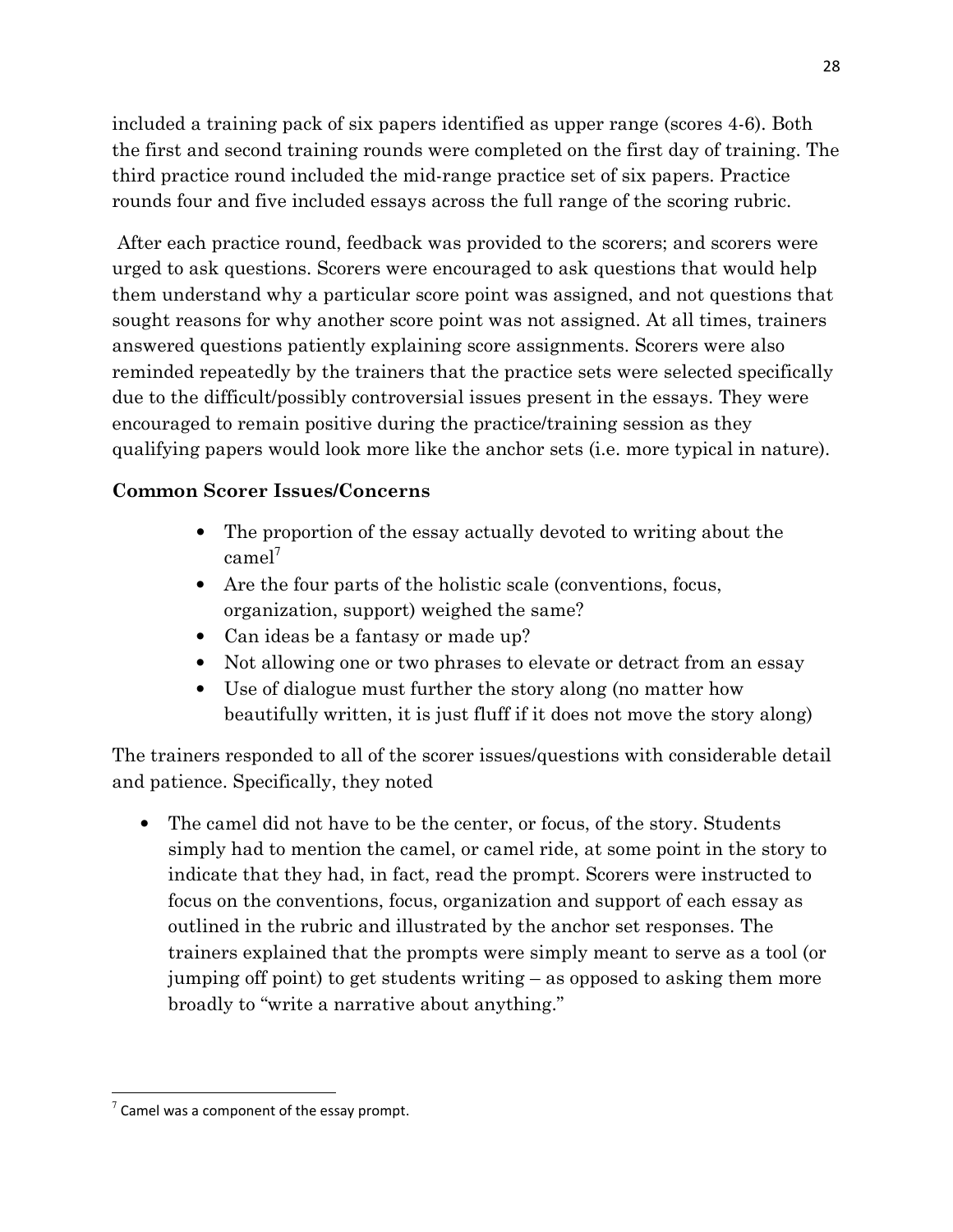- • Because student essays were to be holistically scored, the trainers told scorers to consider all four parts (conventions, focus, organization, & support) of each essay together as equally as possible.
- • Scorers were told that student essays could be completely fantasy in nature (e.g. flying camel rides, talking camels, camels with polka dots), and that students should not be penalized, in terms of their final scores, for fantastical stories. In fact, some higher score point (4, 5, 6) anchor papers involved fantastical stories.
- • Trainers encouraged scorers neither to allow one poorly written sentence to adversely affect a student's score nor to allow one or two beautifully written sentences to improve a student's score significantly. Again, scorers were repeatedly instructed to score each essay holistically taking into account the entire essay from beginning to end.
- • Scorers were reminded repeatedly not to become distracted by well written dialogue in the narrative essays if that dialogue did not further the story along. The trainers provided examples of dialogue that failed to move the story along through time, so that scorers would be more likely to recognize such a scenario when scoring student essays.

# Scorer Qualifications

- Must average 70% agreement on two of the three qualifying sets
- May have one non-adjacent score across all three qualifying sets
- Agreement must not fall below 60% on any one qualifying set

# Comments

 Given the observations of the trainers, supervisors, and scorers (trainees) as well as the conversations with Pearson and Florida DOE personnel, it is clear that the training of the 4th grade essay scorers was conducted efficiently, successfully, and appropriately.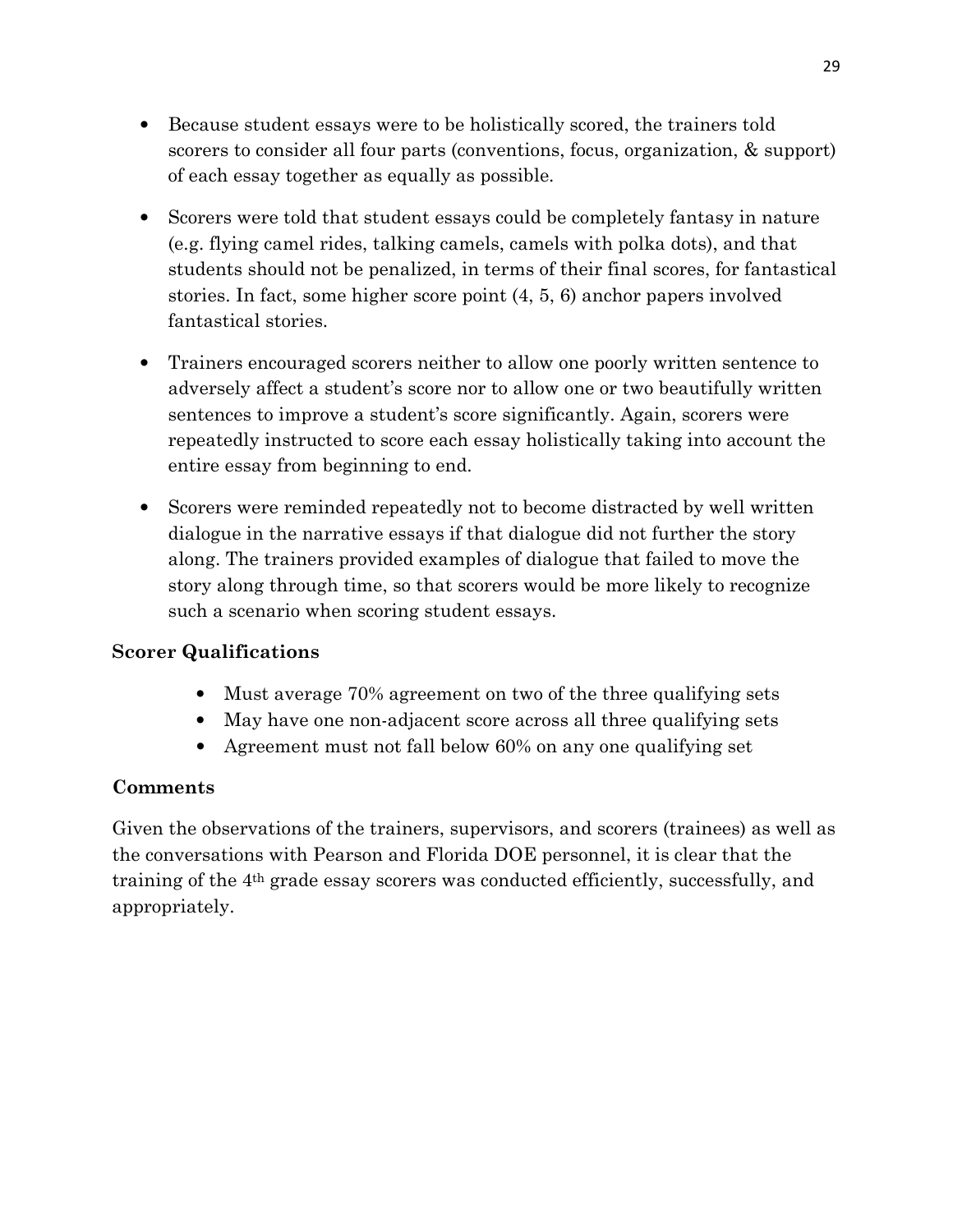## Site Visit Report of FCAT 8<sup>th</sup> Grade Writing Assessment - #1

# Robert Spies, Ph.D.

# Buros Center for Testing

 The Puyallup Fairgrounds was the original site selected for FCAT 8th grade scorer training. At the prearranged time of 8:30 a.m. on Monday, March 12, 2012, site manager Bonnie Bizzell and Assistant Manager Nicole Nelson provided the required badge needed to gain access to the building site. They also supplied a binder of training materials used by candidate scorers. After signing non-disclosure and confidentially forms, direct observations of formal scorer training began from the back of the room where all instruction could be observed.

 For the next three days, the training provided to candidate scorers was observed. This training followed the formal processes outlined in the Florida Comprehensive Assessment Test FCAT Writing 2012 Handscoring Specifications. This report summarizes the direct observations, conversations with FDOE and Pearson representatives, and daily telephone conferences conducted during this time period.

## Logistics and organization

 The Puyallup (Washington) Fairgrounds was selected as the original site for the FCAT candidate training due to limitations in the size of the Auburn PSC facility. The Puyallup site provided sufficient space for the expected 250 candidates. Candidate scorer instruction and qualification was to proceed through Thursday, March 15, 2012 at the Puyallup Fairground. On March 16, instruction was to shift to the Auburn Scoring Center for those individuals who had satisfied previously established scorer qualification standards.

 Although the ceilings were high at the Puyallup Fairgrounds, the room had sufficient sound amplification for the Scoring Directors to be easily understood throughout the room. When questions were asked, either a microphone was brought to the candidate or the Scoring Director repeated the question. Instructional materials were provided to candidates in a large ringed binder.

 Presentations of instructional materials were projected on a large screen at the front of the room and were also available in paper form. As the materials for practice sets and qualification sets were made available to candidates, supervisors would pick up the materials from a secure room and distribute them to all participants. At the end of the day, all training materials were collected by supervisors and held in a secure location. Overall security was managed with Photo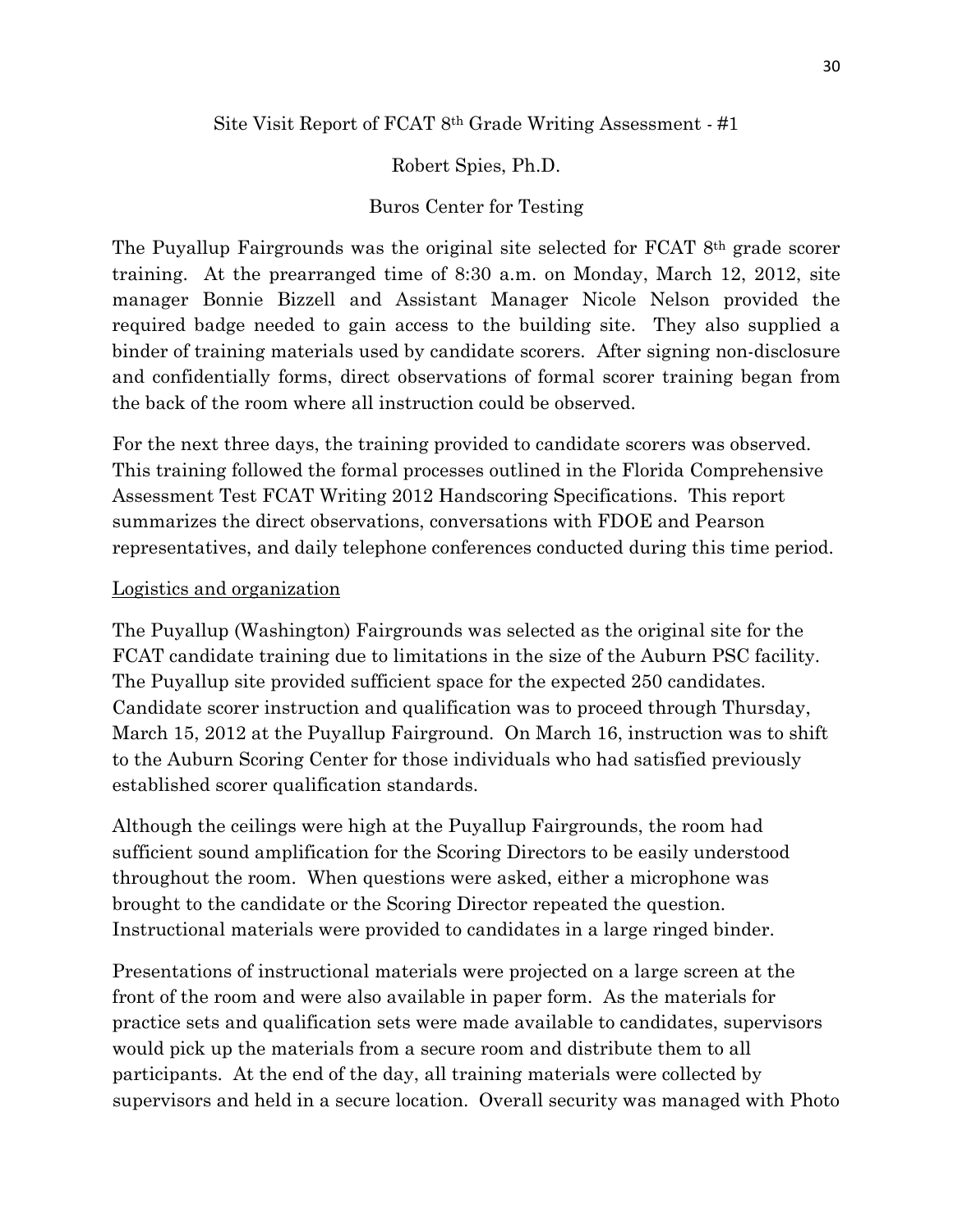ID badges, with access points monitored by supervisors and staff of the Auburn Training Center.

# Stand-up Training

 Robert Heinzman and Susan Blake (Auburn Scoring Directors) were the primary instructors for this initial group of candidate scorers. During this initial training, Helen Devitto (lead Scoring Director) was unavailable due to a family emergency. Her responsibilities were shifted to Kenna Cagle (Pearson Content Specialist) for the period of this training.

 Instruction of candidate scorers began quickly from distributed training manuals allowing candidates to read the specific persuasive writing prompt (i.e., the writing situation and the directions for writing) received by each of Florida's 8th grade students in their writing assessment. The lifecycle of the prompt, the general process followed during rangefinding meetings, the importance of accurate scoring, and the basic concepts of holistic scoring were also outlined to candidates. Training directors reviewed the general guidelines and conditions of candidate employment (e.g., attendance, security, confidentiality) along with the procedures that would be followed to qualify each candidate for FCAT scoring.

 Candidates received an explanation of six allowable interpretations of essays that might serve as tools for their scoring decisions. Potential scorers were instructed in seven strategies to avoid bias (e.g., considering length of essay response, essay neatness) with their ratings. The holistic method of scoring used by FCAT was explained in greater detail, with both verbal presentations and text illustrations for each of six score points. Three anchor papers were used to illustrate these six score points with papers illustrating one low score point, one medium score point, and one high score point within the overall range of scores. One exception to this process was score point six, which had only two anchor papers. After the rubric was restated for candidates, the overall expectations for FCAT scorers were again reviewed.

 After anchor point training, candidate scorers reviewed and scored Practice Set 1 (six essays restricted to score points 1, 2, and 3), Practice Set 2 (six essays restricted to score points 4, 5, and 6), Practice Set 3 (ten essays restricted to score points 3, 4, and 5), Practice Set 4 (fifteen essays of all score ranges), and Practice Set 5 (thirteen essays of all score ranges). The total practice responses (50) were very close to the 52 responses specified in the Handscoring Specifications, and the score point range adequately approximated the required distribution focusing on the middle score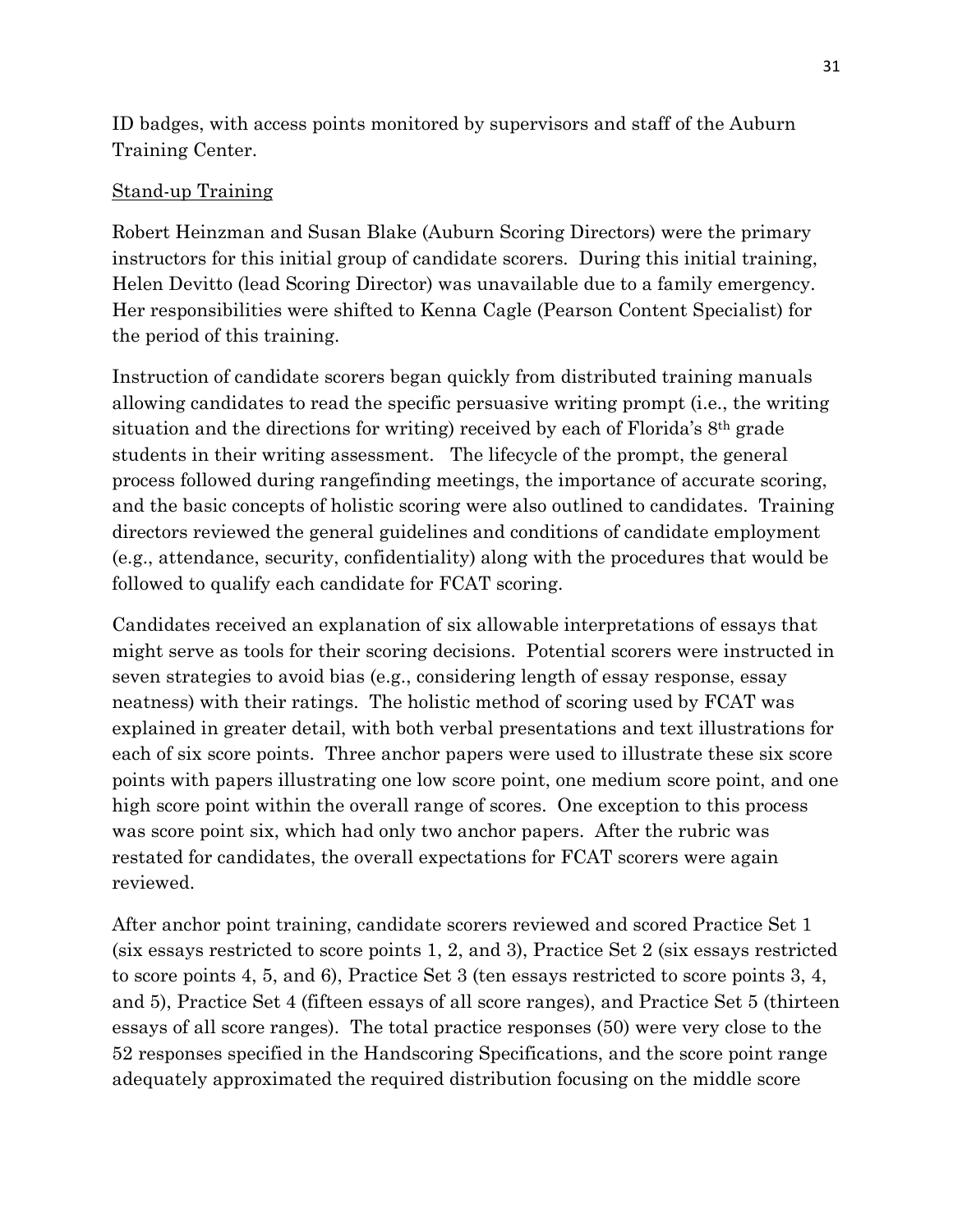point range of 3, 4, and 5. Each practice set appeared to increase in complexity and in the cognitive load requirements needed for holistic scoring.

 As these intellectual demands increased with each practice set, the tension in the room intensified. Candidate scorers who missed the "correct" practice scoring option sometimes requested Mr. Heinzman to readdress the practice set scores and justify the preferred option. During these question and answer sessions, Mr. Heinzman remained both calm and consistent in his responses. He rearticulated the FCAT scorers' goals (accurate scoring), referred to the anchor sets, cautioned candidates to consider the four writing elements, and reviewed when necessary the rationale for the specific scoring.

 On Wednesday afternoon (the last day of this observation), Qualification Set #1 was given to candidate scorers. On Thursday, the two remaining qualification sets were administered. All qualified candidates were moved on Friday to the Auburn Scoring Center where instruction was to begin using the ePEN scoring system and the pseudoscoring of essays.

## Supervisor and Scorer Qualification Procedures

 The specific flow to be followed in this training was specified in the Operational Scoring Quality Management Plan (see Appendix B of the Handscoring Guide). This process was consistently adhered to during the observational period of March 12, 2012 through March 14, 2012. Supervisor qualifications were initiated one week before this observational period. To qualify as a supervisor, at least 75% perfect agreement was needed on two sets with no scores lower than 60% on any sets and with only one non-adjacent score across all qualification rounds. In contrast to the previous year, fewer supervisors qualified than expected (62% or 13 of 21 supervisor candidates) rather than 19 of 21 supervisor candidates anticipated in the Handscoring Guide. To compensate for the lack of supervisors, procedures allowed qualifying candidate scorers to receive field promotions to supervisor in order to meet the required supervisor numbers after the first qualification round was completed.

 In contrast to supervisors, FCAT scorers were required on the first two sets to average 70% across the two qualifying sets with no set scores lower than 60% and with 100% adjacent agreement. If the third set was needed to establish eligibility, the acceptance criteria changed to averaging 70% on two of the sets with no sets below 60% and not more than one non-adjacent score between all three sets of essay responses.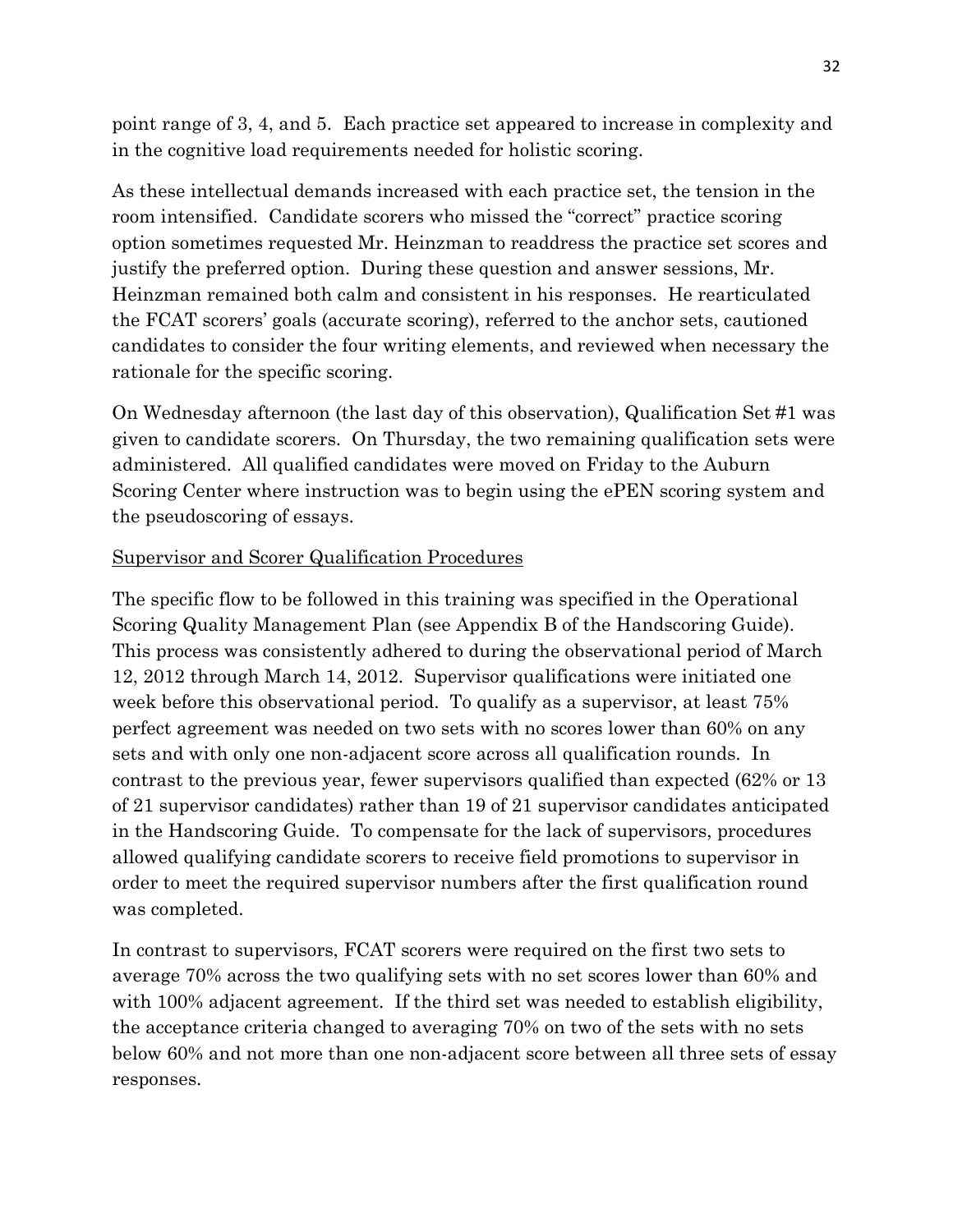It was soon obvious, however, that candidates would not approximate the qualification success rate from last year to become FCAT scorers. In the previous year, 200 of the original 252 scorers (almost 80%) qualified as FCAT scorers. It was anticipated (in the 2012 Handscoring Specifications) that the budgeted numbers for 259 candidate scores would provide for approximately 181 qualified scorers or a success rate of 70%. This projection was a reasonable estimation given the results of the previous year.

 By the early stages of candidate training and in consideration of the experience with supervisor qualification rates, preparations had begun to recruit additional waves of candidate scorers. Based on daily conference calls between FDOE and Pearson during this period, concerns were expressed that too few candidates would qualify to score current year FCAT writing essays. FDOE requested frequent updates on the process of recruiting additional rounds of candidate scorers. Similar scorer qualification problems were also noted with 10<sup>th</sup> grade FCAT scoring process.

 When the success rate for the first wave of candidates at the Auburn Scoring Center was compiled, less than 50% of first day recruits (116 out of the original 249) qualified as FCAT scorers. When too few candidates qualified on the basis of their scores, supplemental rules were implemented to allow some of the first wave candidates who were close to qualifying to retrain for the second wave or to spend additional time in the pseudoscoring process.

## Comments on FCAT Scorer Candidate Training

Six-point holistic scoring of written essays that considers the integration of four writing elements (focus, organization, support, and conventions) is a complex task involving difficult judgments for individual scorers. Training scorers for this role requires advanced planning, well-developed teaching materials, consistency and persistence. The materials and training observed during the observation period at the Puyallup Fairgrounds met these standards. The Auburn Training Center and the Florida Department of Education closely followed the procedures outlined in the 2012 FCAT Handscoring Specifications. Although the first wave of candidate training produced fewer qualified scorers than expected, the integrity of the training process was maintained during the observation period.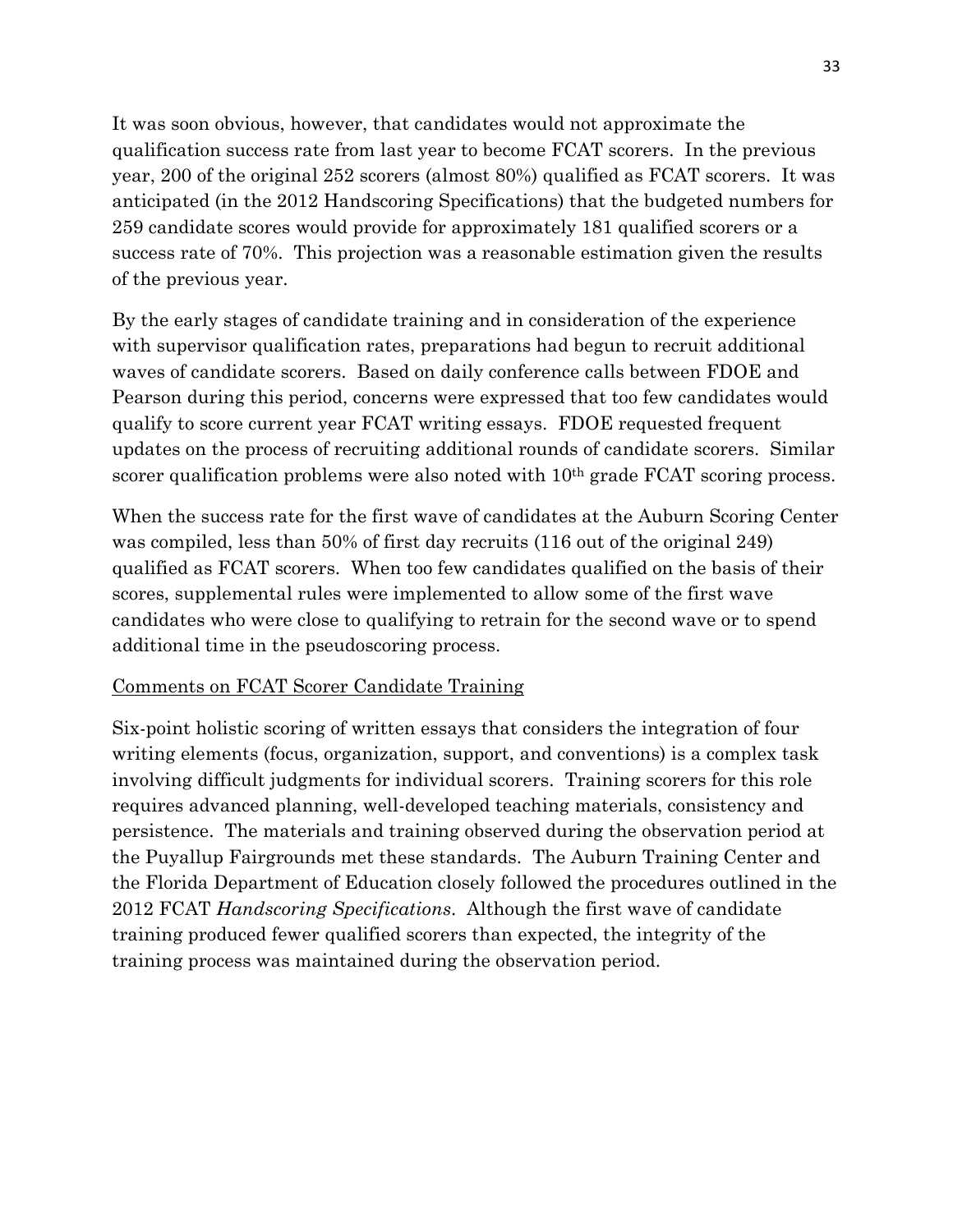## Site Visit Report on Scorer Candidate Training for FCAT 10th grade Writing

## Anja Römhild

Buros Center for Testing

 From March 12 to March 14, 2013, I observed the Scorer Candidate Training for the 2012 FCAT 10th grade Writing Test at the Pearson Scoring Center in Mesa, Arizona. This report summarizes observations and evaluation of the stand-up scorer candidate training and the four online training modules on the Pearson ePEN scoring system. Information in this report is based on observations of the stand-up and online training, conversations with the Florida DOE representative Sally Rhodes and members of the Pearson project team including the Senior Project Manager Wendi Winkie and the Pearson scoring directors Alexandra Atrubin, Milton Eichacker, and Anita Cook, and from examination of the scoring specifications manual and statistical summaries of scorer candidate progress during training.

# Observations of stand-up training

## Logistics and Organization

l.

 For the scoring of the FCAT 10th grade Writing assessment, Pearson planned to recruit 193 scorers. A substantially larger number of scorer candidates had been invited to the training to account for an expected 30% of candidates to drop from the project due to failure to qualify. Of the 319 confirmed recruits 300 were present on the first day of scoring<sup>8</sup>. Over the course of the training, an additional 17 candidates dropped out for various personal reasons. At the end of the stand-up training, 283 scorers participated in the qualifying rounds. A total of 146 candidates met the scoring quality criteria and moved on to pseudoscoring. Due to the shortfall of qualifying scorers, a second and third wave of training was quickly scheduled for the following two weeks.

 The training of the entire candidate group took place in a very large room that was equipped with microphones, speakers, and a presentation screen. Candidates were

 $8$  A local bus strike prevented some candidates from coming to the site.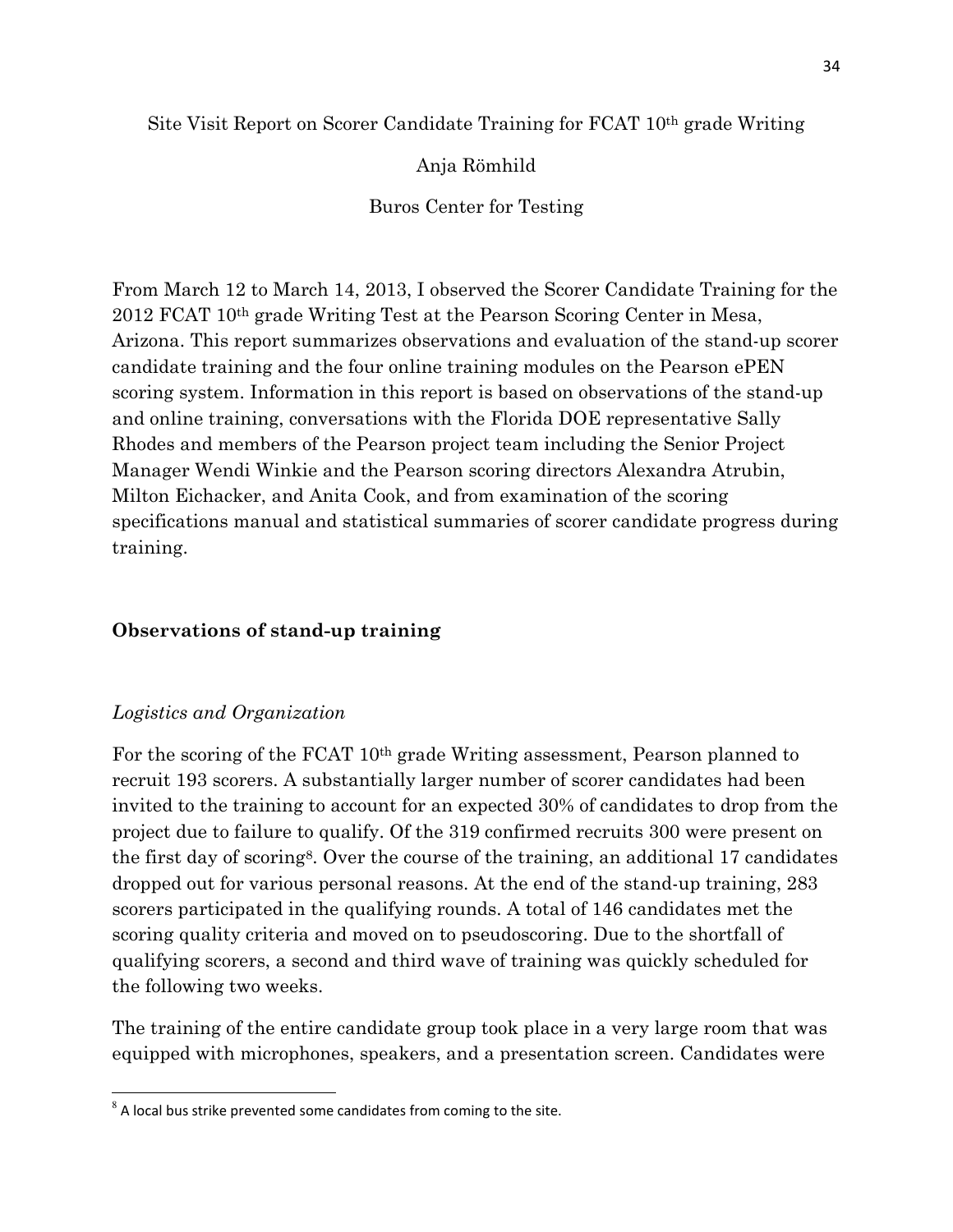seated at desks with sufficient room to spread out the training materials. Despite the size of the room, acoustics were good. When needed, candidate questions were repeated through microphone.

 For the initial orientation on the morning of the first day of training, a PowerPoint presentation had been prepared which was projected onto a large screen. Visibility of the presentation screen was limited or obstructed for candidates seated in corners and on the sides. These candidates needed to use the presentation hand-out to follow along; the small print of the PowerPoint hand-out may have made that task difficult for some.

 The presentation materials were distributed in a binder and included the PowerPoint slides, the scorer quality management plan, an information sheet about scorer bias, the writing prompt with allowable interpretations, an information sheet about the holistic scoring method, the scoring rubric, additional information about the rubric element *support*, the anchor paper set with annotations. Additional packages containing the practice papers and qualifying papers were handed out separately throughout the training. At the end of each training day, all training materials were collected by the scoring supervisors and kept locked at the site.

Site security measures included the wearing of photo-id badges by all scorer candidates upon entry of the building and during training. Scorer candidates also signed a confidentiality agreement at the beginning of training and were instructed not to discuss the project, the assessment, or individual student essays outside of the scoring center.

# Stand-up Training

 During the morning orientation of the first day, the Pearson site manager and a human resources representative addressed employment and logistical issues; the senior project manager explained the scorer qualification criteria; the lead scoring director discussed the notion of scorer bias and introduced the item prompt, the holistic scoring method, and the six-point scoring rubric. The remainder of the training consisted of a thorough review and discussion of the anchor paper set and of five rounds of practice paper scoring. Review of the anchor paper sets was repeated the mornings of the second and third day of training. At the conclusion of the practice paper review on the third day, scorer candidates participated in two qualifying rounds scoring two sets of 20 qualification papers. Those who did not immediately qualify or disqualify went on to take a third qualification set.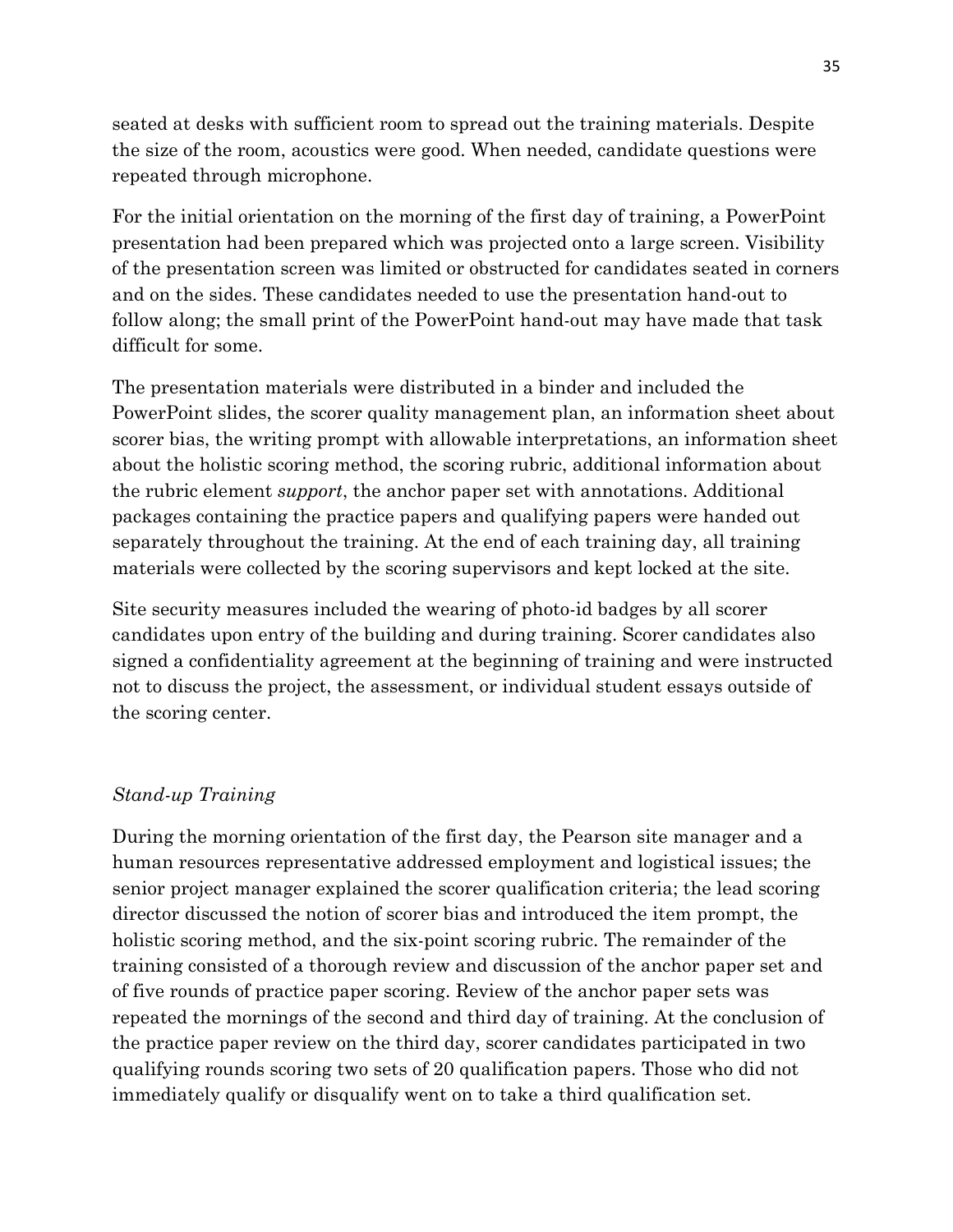The training and qualification sets were compiled from papers reviewed during rangefinding activities. The anchor set was comprised of 18 papers in total, three per score point representing low, mid, and high responses within each score point. Each anchor paper included annotations which were organized around the four major elements of the scoring rubric: focus, organization, support, and conventions.

 The practice paper sets were assembled to target specific score point ranges. The first two sets consisted of six papers representing low score points (1, 2, and 3) and high score points  $(4, 5,$  and 6). The third set included 10 papers from the middle section of the score scale (3, 4, and 5). The fourth and fifth sets included 15 papers from the full range of score points and approximated the historical score point frequency distributions.

 The review and discussion of the anchor paper and practice paper sets were mostly led by the lead scoring director with occasional assistance from the associate scoring directors. For the initial anchor paper review, the lead scoring director read out loud each anchor paper and its corresponding annotations. Scorer candidates followed along in their own materials and asked questions. As training went on, anchor papers were repeatedly referenced in the discussion of practice papers.

 For practice scoring, candidates independently reviewed papers and assigned scores. Supervisors collected the score sheets for their team and returned them with actual scores for each paper and the percent agreement achieved. This information allowed scorer candidates to gauge how well they did in reference to the scoring qualification standards. The subsequent review and discussion of the practice paper sets focused mostly on the more challenging papers which had produced higher rates of disagreement.

 Throughout training, papers were discussed in terms of the four focus elements of the scoring rubric and with reference to one or more papers from the anchor set. Scorers were instructed to evaluate each paper as a whole and to consider the four writing elements of the rubric in integration. It was explained that no single error or characteristic should limit a paper to a particular score point. In addition, it was repeatedly emphasized that scorers should try to compare a paper to one from the anchor set.

With respect to the rubric element support, an additional hand-out was provided with the materials which introduced specific labels to describe different levels of quality in the use of supporting details (bare, extended, layered, elaborated). These labels were frequently used by the scoring directors to discuss and explain a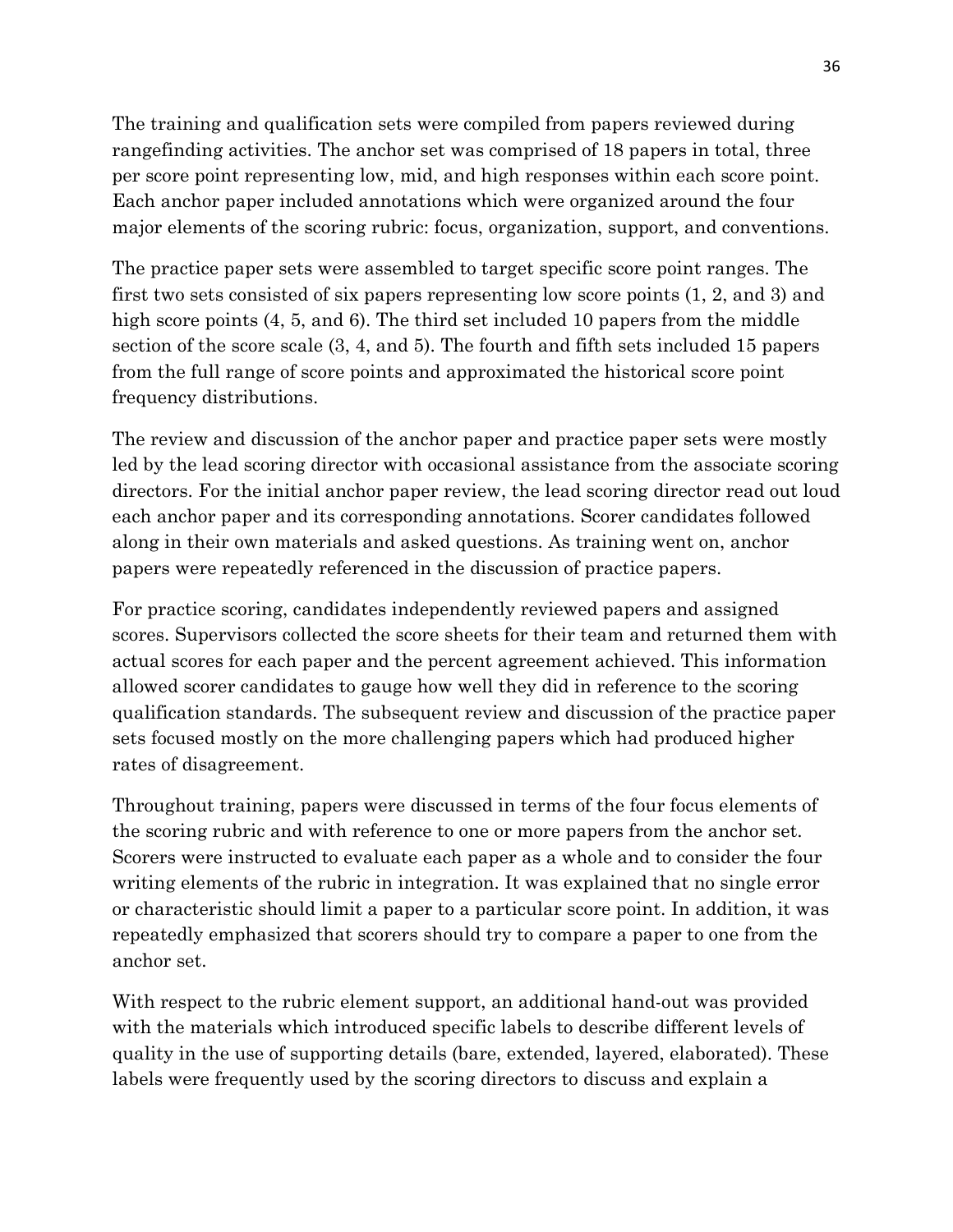particular paper's score, and provided useful common language with which scorer candidates could discuss papers and ask questions.

 Occasionally, scorer candidates questioned the accuracy of a particular paper's score. Scoring directors usually responded by asking candidates to refrain from questioning a particular score and to ask instead why a particular score point was given. Scorer candidates were also asked not to invoke hypothetical papers in discussing an actual paper or score point.

 Some scorer candidates seemed to have difficulty with the holistic nature of the scoring task and asked for more precise decision rules or criteria for assigning a particular score or asked how the individual rubric elements should be weighted. Other questions were requests to clarify or "quantify" certain attributions given as rationale for an assigned score point. Examples of these attributions are: "ample support", "tight control", "uneven development", or "good language". For the most part, questions were handled with great patience, empathy, and, most importantly, provided the needed clarification.

## Scorer qualification standards

The following information was gathered from the *Handscoring Specifications*. Scorer candidates qualify outright by reaching an average of 70% perfect agreement across two qualifying sets with a minimum of 60% perfect agreement per set. In addition, scorer candidates may not have non-adjacent score disagreements. Candidates who did not qualify with the first two qualifying sets take a third set. The same qualifying criteria apply with the exception that scorer candidates may have one non-adjacent score disagreement across the three sets.

 After the initial qualifying rounds, an insufficient number of scorers were able to qualify. A decision was made to offer scorer candidates meeting probationary qualification standards to stay on the project with additional training provided to them.

 Probationary scorers are monitored more rigorously by supervisors and spend an additional day for a total of three in pseudo-scoring. Scorers who qualified outright spend two days in pseudoscoring.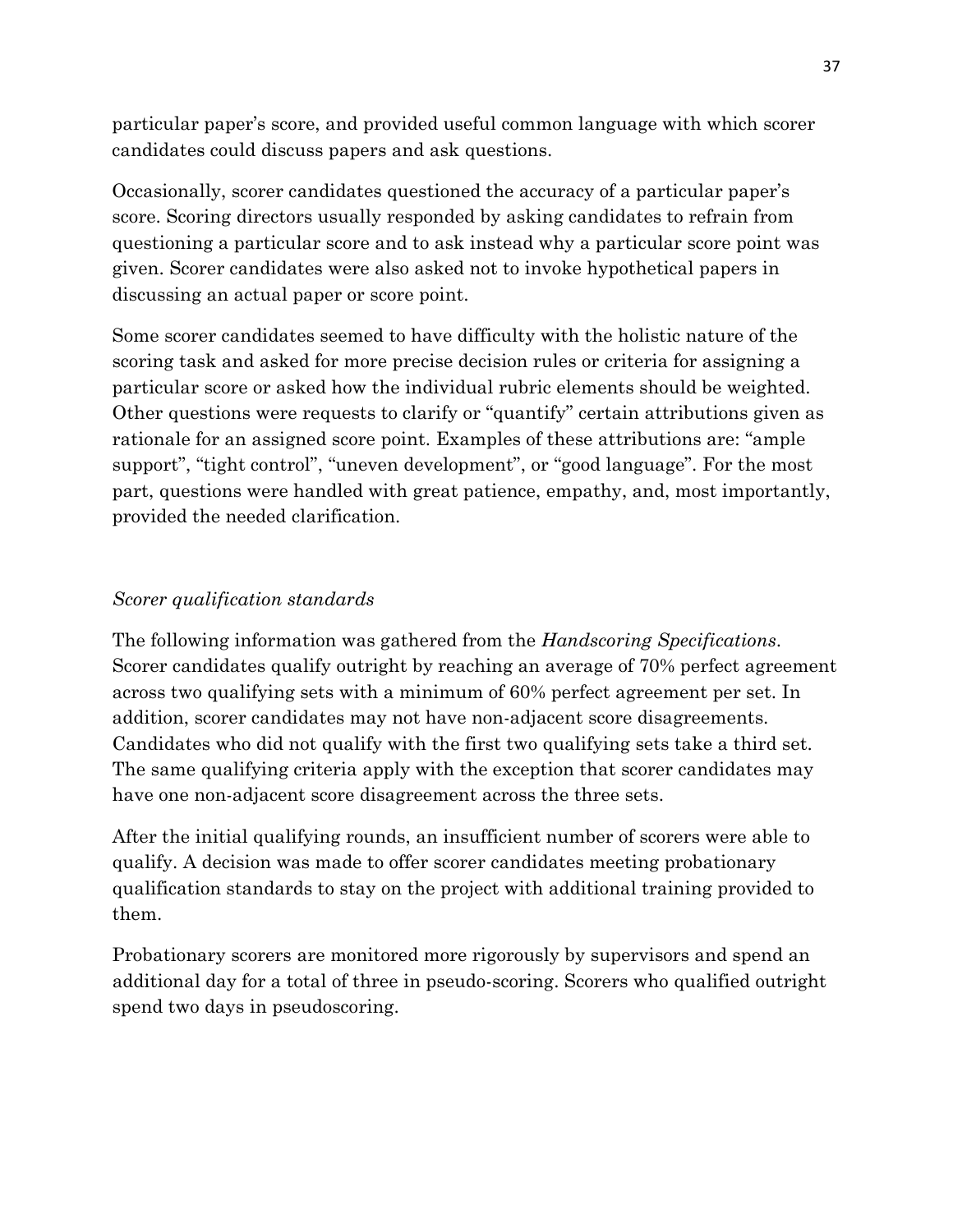#### Online training modules

Before scorers begin the pseudo-scoring on Pearson's ePEN system, they are required to complete four online training modules intended to familiarize scorers with the functionality of the ePEN scoring system, and to provide additional background information on Pearson and the work as a scorer. Scorers complete the modules in sequence. A training flow menu keeps scorers apprised of their progress.

The first module *Scoring for Pearson* introduces the concept of scoring, gives an overview of the tools and support personnel available to scorers, and explains professional expectations and rules set for Pearson employees.

The next two modules *Pearson Scoring System Part 1* and *Part 2* introduce the ePEN system and its various tools and navigation features. Before completing these modules, scorers are required to agree to the ePEN terms and conditions of use. The modules explains how to use the different tools on the screen including how to access a reference library with anchor papers; how to work in the student response window with its zoom, drag, and fit-to-screen functions; how to view daily and cumulative scorer performance statistics; how to submit an essay score using the graphical scoring grid; and how to access the scoring rubric, annotations for a particular paper, and the writing prompt. The modules also give instructions on test security, on how to send essay responses for review, and how to use the validity review feature. The validity review allows scorers to view annotations of a validity paper, whose score was missed by the scorer.

The last module *Before You Score FCAT* provides specific information and instructions on what actions to take regarding irregular essay responses including troubled child alerts, testing irregularities, condition codes, poor image quality, content or scoring questions, and blank responses.

 The online training modules were easy to follow and navigate. In some instances, they addressed important information that had not been covered as fully in the stand-up training. The *Pearson scoring system* modules which introduce the tools and functionality of the ePEN scoring interface were well designed providing opportunities to try out and become familiar with the many tools and features.

## Comments on Scorer Candidate Training

 Given that training and calibrating individuals to score essay responses accurately on a holistic scoring rubric is an inherently difficult task, the outcome of the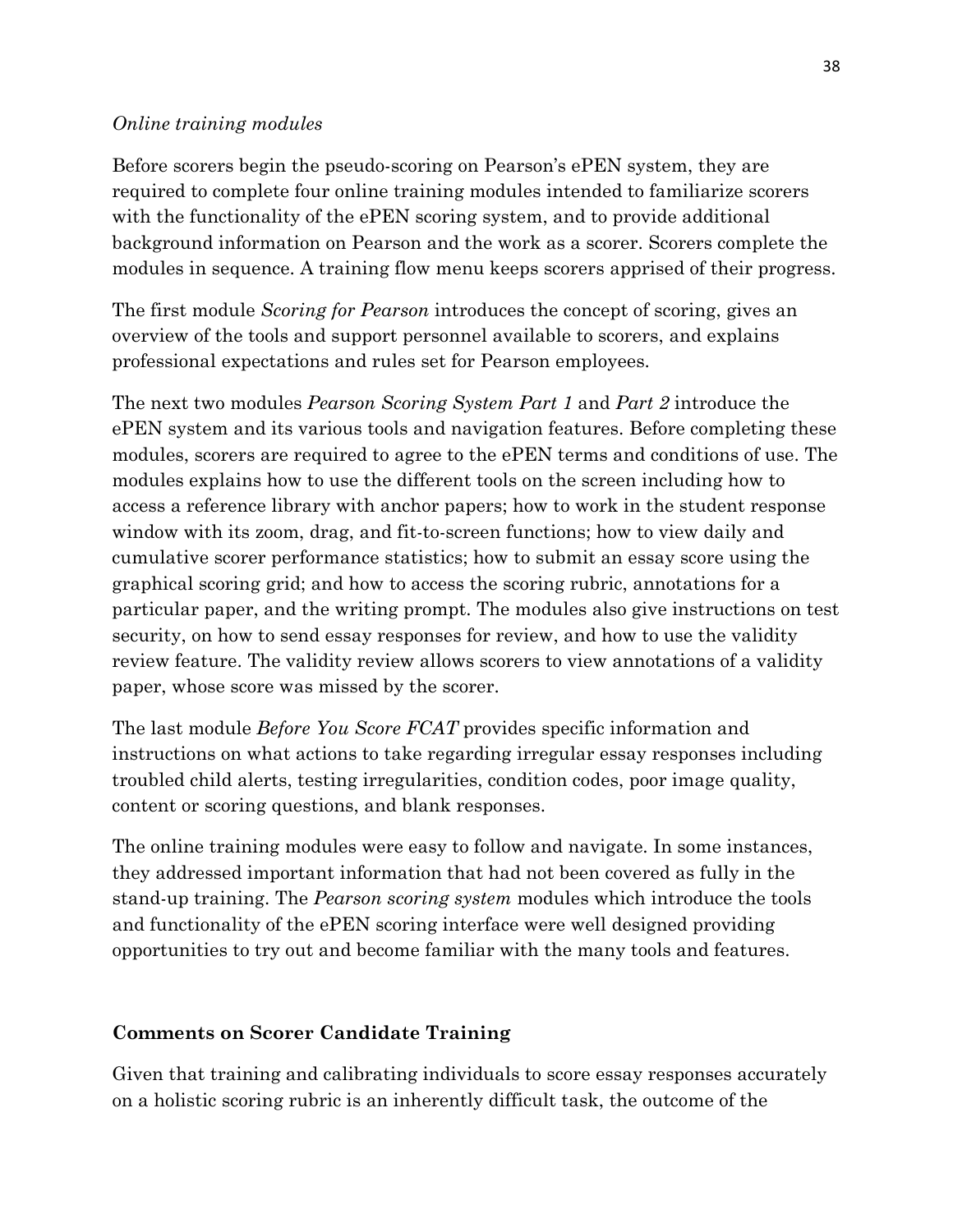observed training appeared to have been a success. The issues encountered by the scorer candidates seem to be germane to the nature of the scoring task rather than the quality of the training. In my estimation, the use of extensive practice scoring with subsequent review and discussion of student responses is well-suited to accomplish the training task.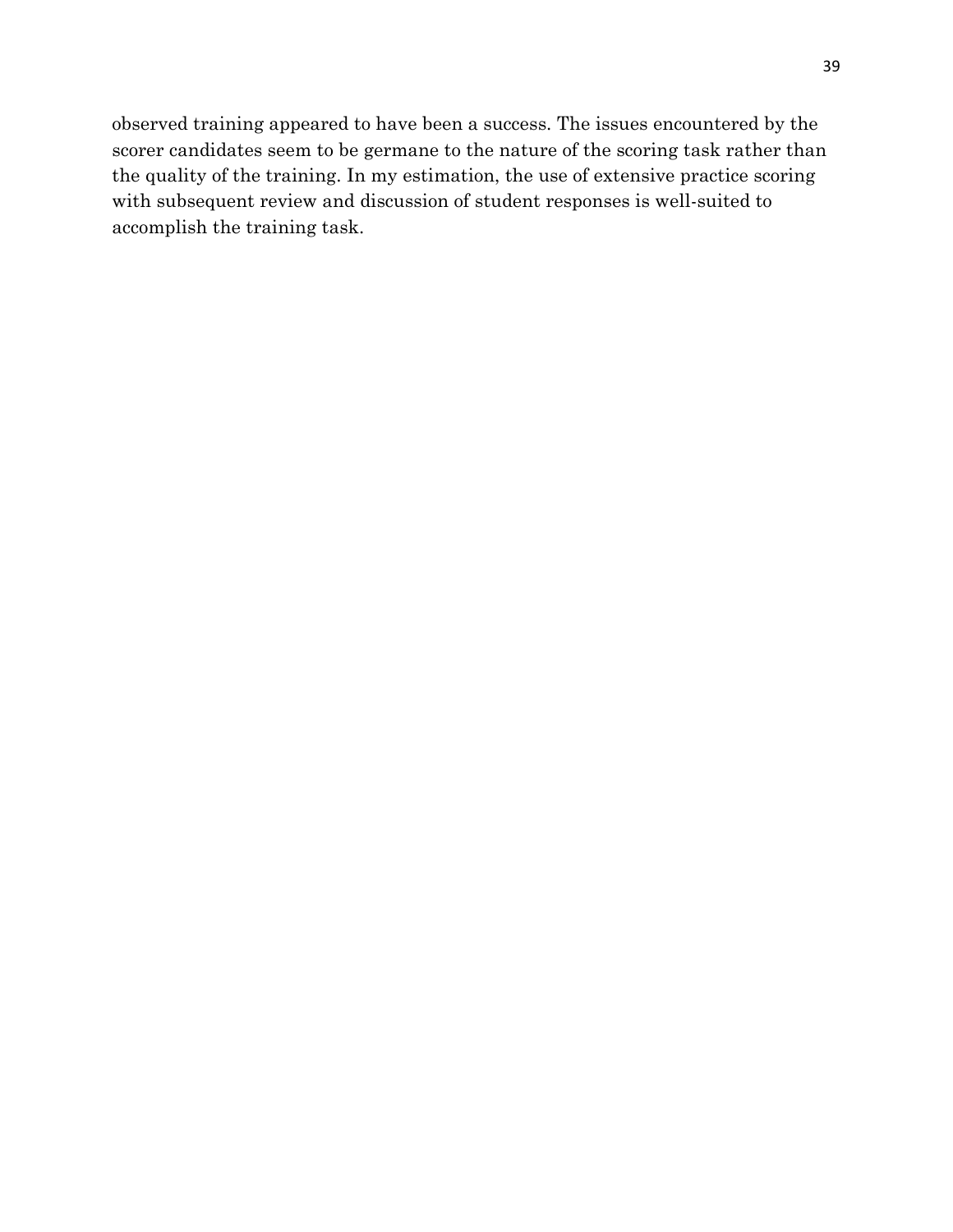Appendix B:

Reports on site visits to observe operational scoring activities in:

Jacksonville, Florida (J. Randall)

Auburn, Washington (R. Spies)

Mesa, Arizona (A. Römhild)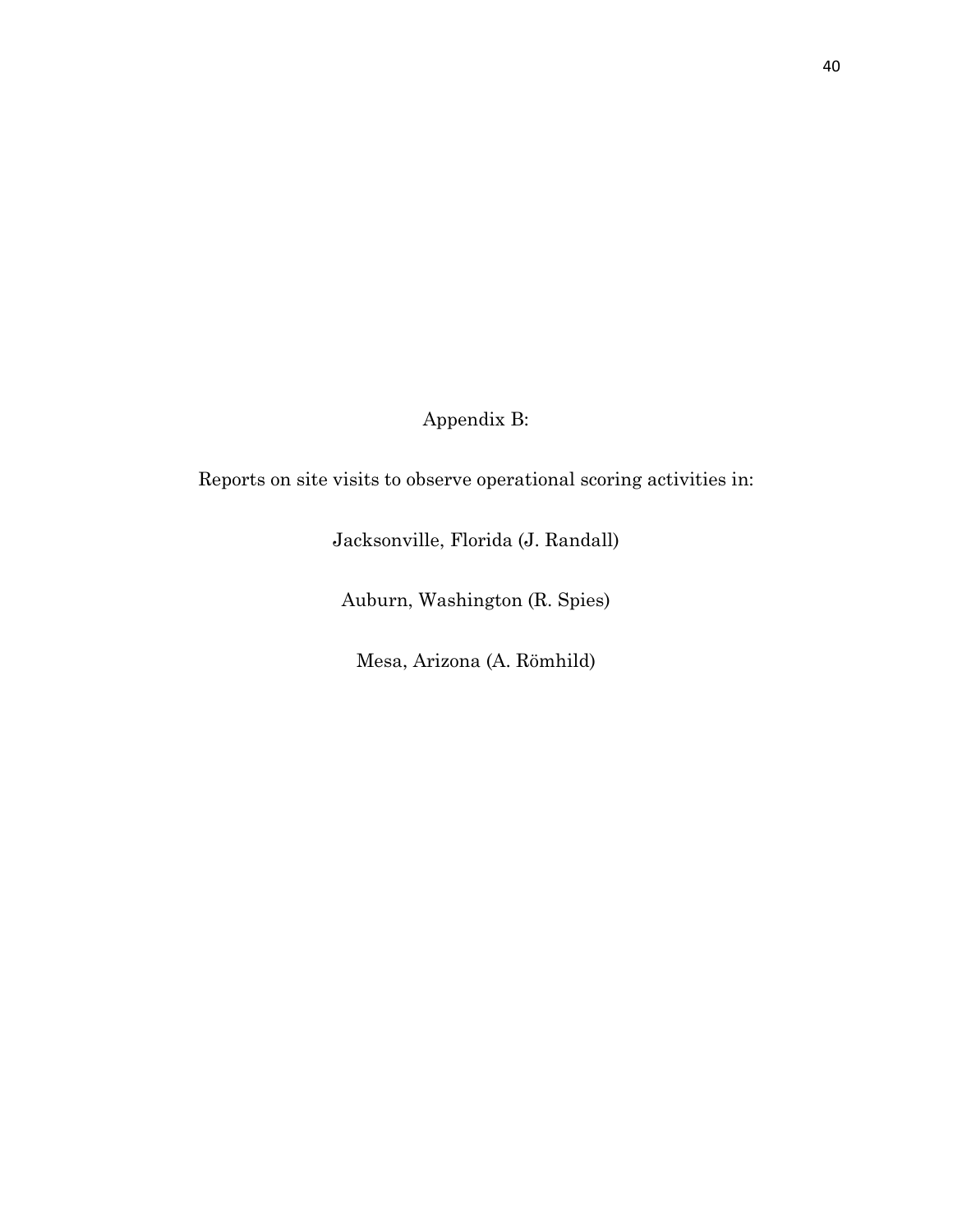#### REPORT OF OBSERVATIONS

 Dr. Jennifer Randall observed the 4th grade essay scoring from Monday 4/9/2012 through Wednesday 4/11/2012 in Jacksonville, Florida. She gathered information to evaluate the effectiveness of the scoring from interviews with Robert Owen (site aide), Dana Stimpert (site manager), the trainers/score directors (Mary McIntyre, Nancy Shafter, and Janice Tarleton), as well as supervisors and scorers, observations of scorers and supervisors during scoring, and the scoring specifications manual. The following is a summary of her observations.

#### Logistic Implementation

#### Facilities

 Each day began with a morning brief in one large room at 8:00 am. At this briefing, scorers were provided with general information/ announcements and a review of the anchor sets. Actual scoring occurred in two large rooms (the morning briefing room and an additional large room behind it); each room with the capacity to hold approximately 140 scorers each (142 & 144). In each room scorers were sitting in rows at large tables in assigned seats all facing one direction. The team supervisor for the 10 to 12 scorers faced the opposite direction of the scorers. This setup allowed scorers the opportunity to get the supervisors' attention easily by simply raising their hands. Both rooms were quiet and well lit. A smaller conference room without laptop computers was used for calibration review each afternoon and/or supervisor meetings.

 Each large scoring room also included easy access to one of two restrooms for male and female scorers. Two break rooms were also on site. The larger break room included three large refrigerators, six rectangular tables, a microwave, vending machines, and a coffee maker. The second, attached, break room included five additional tables. In addition, to improve morale and overall comfort, each scoring team was provided with a box of Kleenex and a bowl of hard candy refilled as necessary. Scorers were encourage to take brief walks, get a cup of coffee, or stretch as needed to prevent fatigue.

#### Security

 All scorers and visitors are met at the front entrance by Robert Owen, the Site Aide. All authorized visitors received a temporary pass until a picture ID could be created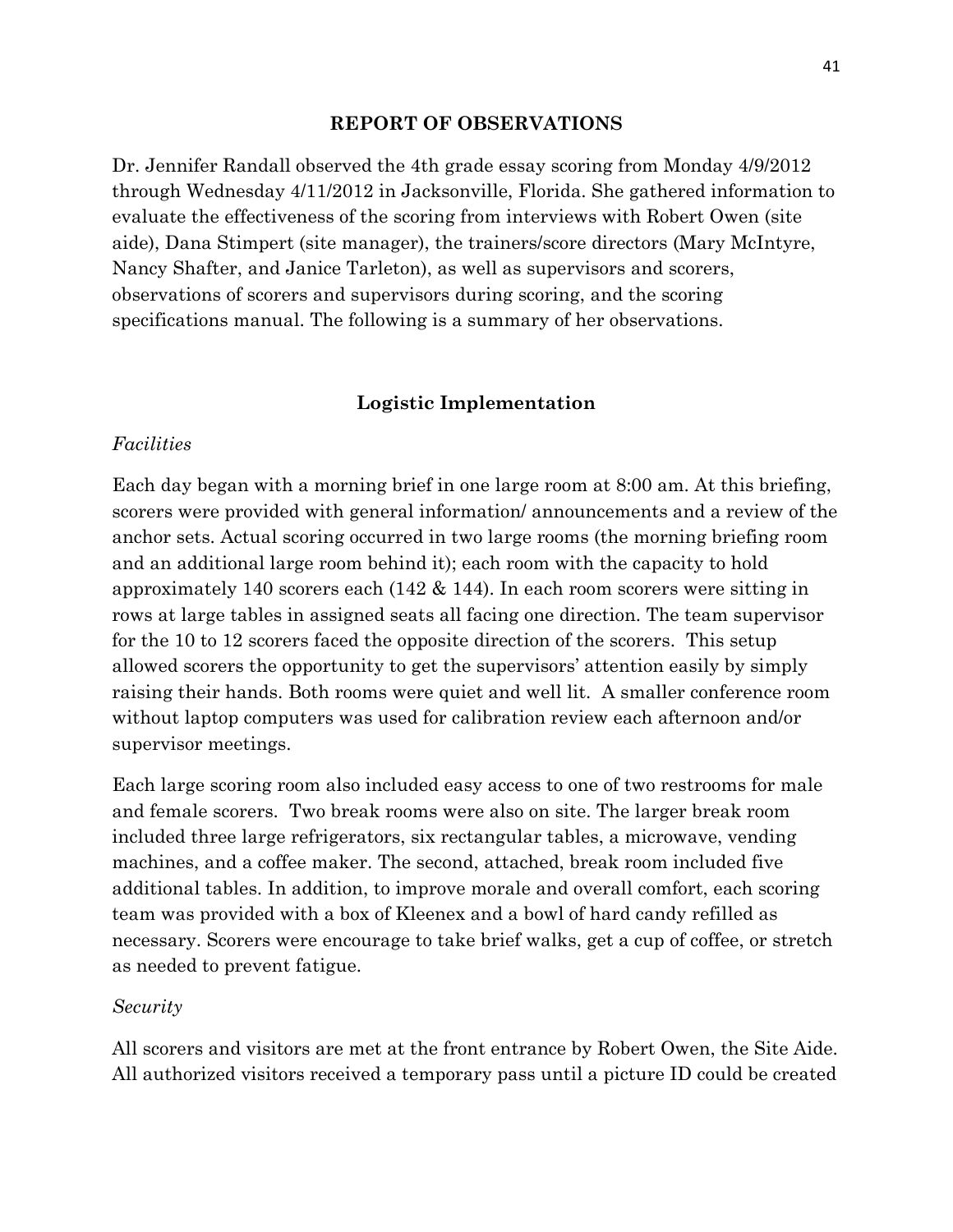(approximately 1 hour). All scorers were required to wear their security tags at all times, and were not permitted to enter the building without their tags.

## Materials

 Each scorer worked on a Dell laptop with a sufficient screen size (approximately 15 inches) to enlarge the essay when necessary. The essays' electronic image were clearly displayed on the screen. Anchor sets – discussed thoroughly during training and then briefly each day during scoring – were provided to each scorer in a three- ring binder. Most scorers referred to the anchor sets repeatedly during the scoring process and had written extensive notes, highlighted text, and annotations on the anchor essays. The scorers appeared to be concentrating on scoring the essays at all times.

## Procedures/Time Frame

In addition, to prevent fatigue there was a 15-minute break in the morning and afternoon session, as well as a lunch break for 30 minutes in the middle of the day. Breaks were staggered by room to prevent overcrowding in the break room, an excessive number of cars leaving the parking simultaneously, etc.

## Scorer/Supervisor Recruitment

# Training

 Scorer training occurred in three waves. The first, and largest, wave began Monday March 12, 2012 through Thursday March 15, 2012. Out of the original 224 trainees, 142 scorers qualified during this first wave. The second wave immediately followed pseudoscoring on Monday, March 19, 2012 and lasted three days. This wave began with 17 trainees and resulted in 12 additional qualified scorers. The second wave included brand new trainees as well as trainees who were unable to complete the first wave of training due to illness or missed days. The third wave, which began a week after the second wave and lasted three days, started with 42 trainees and resulted in 29 additional qualified scorers. As with the first wave of training, all trainees in the third wave were new (no repeats from the first or second wave of training).

 Pseudoscoring began Friday March 16, 2012. Each qualified scorer was required to complete 12 hours (6 hours/day) of pseudoscoring. Moreover, provisionally qualified scorers were required to complete 18 hours of pseudoscoring. During this time, IRR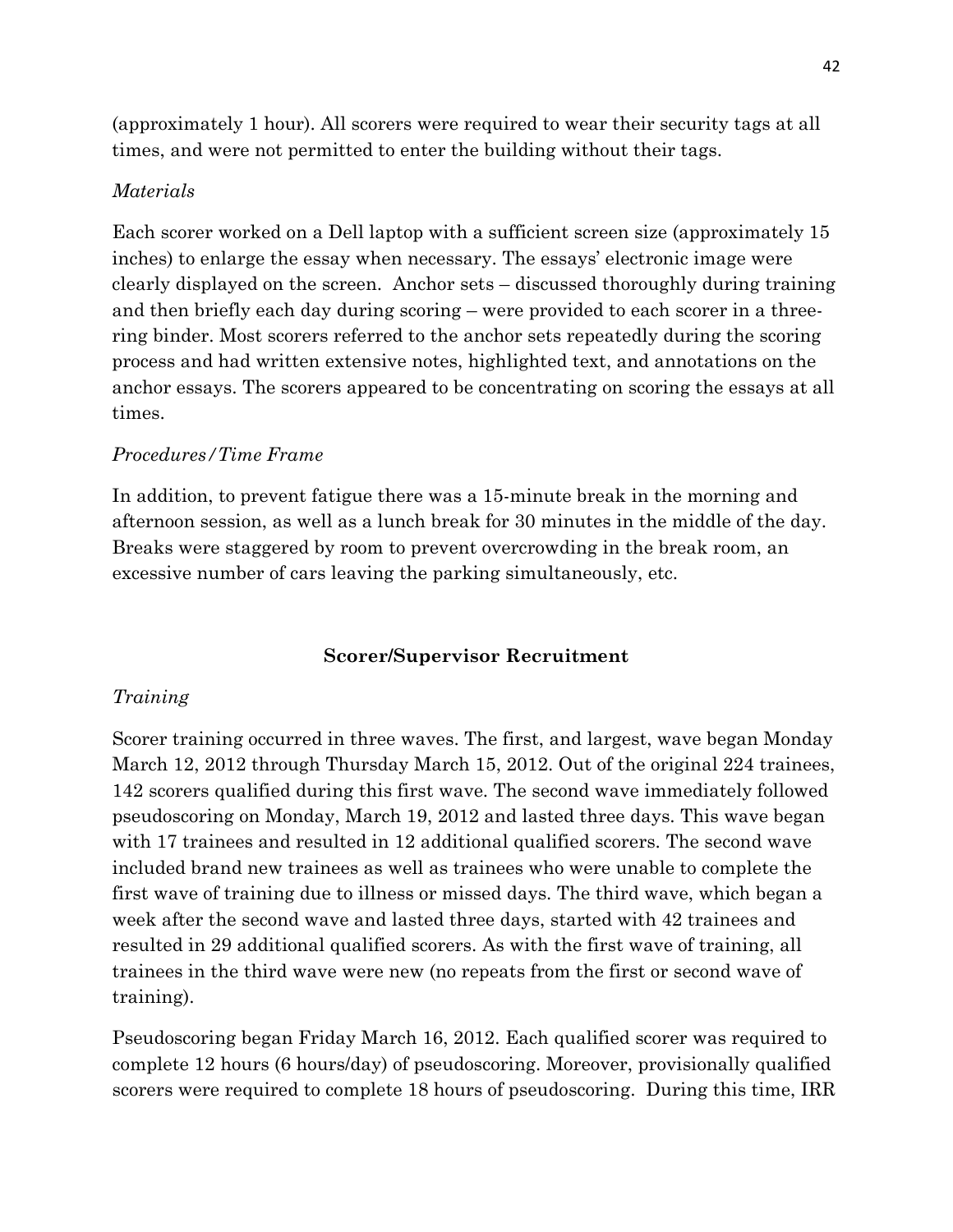and validity statistics were tracked for each scorer. If scorers performed poorly based on this evidence, they were let go during pseudoscoring. This procedure allowed the trainers/scoring directors the opportunity to identify and remediate scorers experiencing problems accurately scoring student papers before live scoring began and to assure the process that the scorers were qualified to succeed in their work.

# Scorer Experience/Eligibility Criteria

 All scorers were minimally required to hold a verifiable bachelor's degree before they were hired. Scorers on the FCAT project ranged in experience from first-time scorers to the highly experienced (since 2001 when then scoring center opened in Jacksonville, Florida).

# Quality Control

# Reliability

 Reliability was measured using an interrater reliability index (IRR). Because all papers were scored by two raters, the estimate was computed based on the exact agreement between the two scores. The standard previously set by the Florida Department of Education for the 4th grade essay FCAT was 60%.

# Validity

 Validity was measured using the percent of exact agreement scoring "true score" essays. A "true score" essay has been pre-scored by scoring directors and approved by Florida Department of education representatives before it is used for validity evidence. The validity criterion was based on 70% of true score essays with exact matching score. Each scorer received one validity paper for every seven essays scored.

# Backreading

 Supervisors are required contractually to back read at least 5% of the total student essays. In an effort to improve the quality of essay scores, supervisors focused on back reading the essays of any scorers thought to be struggling (with respect to IRR or validity). Supervisors who fell below a daily validity rating of 70% could not provide supervisory duties, including backreading.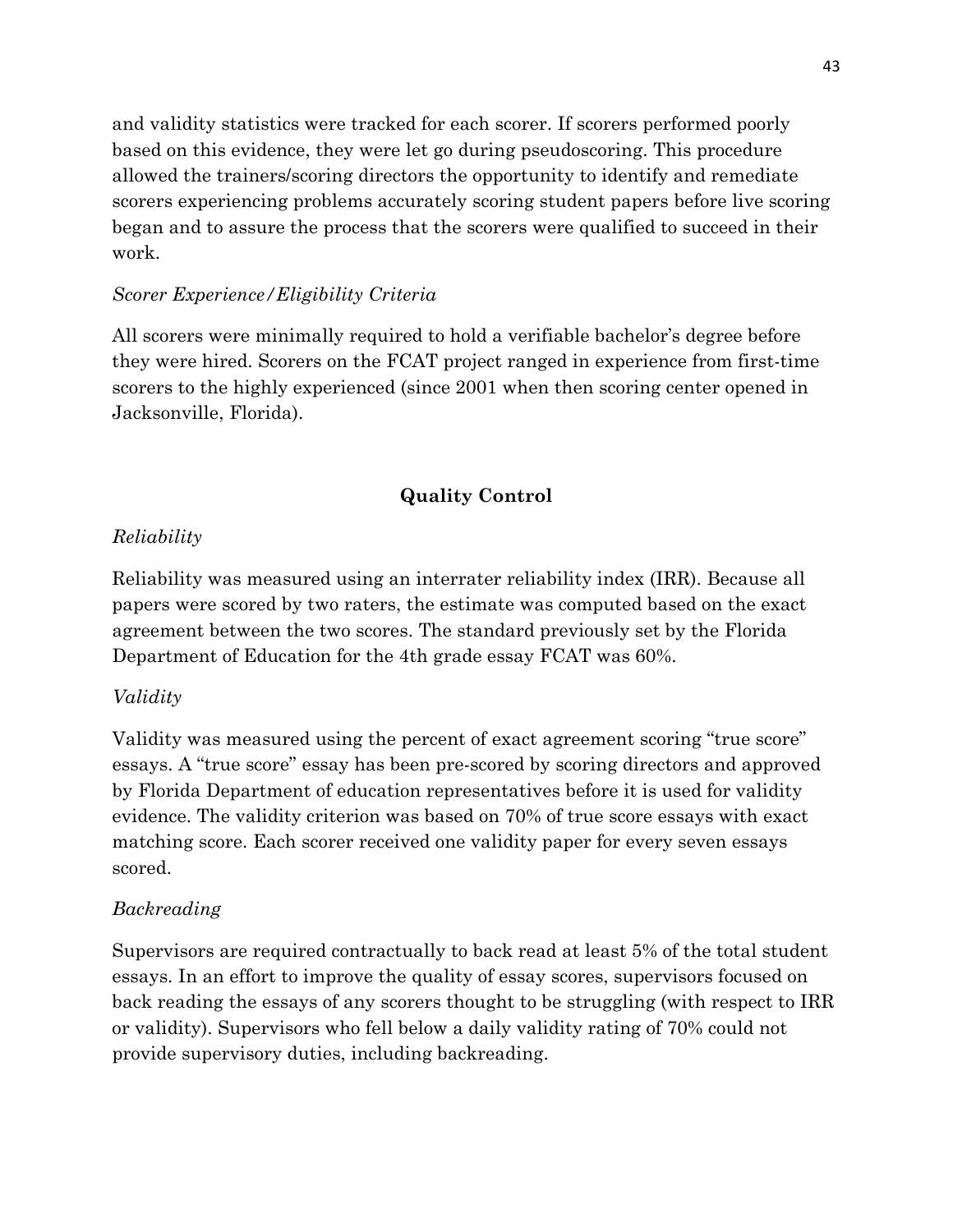#### Removal of Scorers

 The following describes the Score Exception Policy used to insure quality scoring of all papers. All scorers are required to maintain a validity score of 70% or more. When an individual's validity falls below 70%, they receive a warning message alerting them to this problem. Supervisors are also notified when a scorer receives this warning. At that point, scorers are encouraged to speak with a supervisor to receive additional assistance and/or review their anchor papers. A check point system is in place that reviews the warned scorers after an additional ten essays have been scored. If their validity continues to fall below 60%, they receive a final warning indicating that they are about to receive a set of ten Target Calibration Essays. Scorers must score seven out of ten of these papers accurately in order to continue scoring (i.e. if they fail to do so they will be locked out of the scoring queue). Again, scorers are encouraged to speak to a supervisor immediately about remediation if they receive the "Target Calibration" warning. For quality assurance, all of the papers for any disqualified scorer are reset and rescored. Moreover, score directors examine the quality statistics for any scorers who voluntarily resign from scoring to insure that these scorers also met the agreed upon quality guidelines.

 On Day 1 (Monday), three scorers were removed due to poor quality statistics and three scorers voluntarily withdrew from scoring (citing frustration with the scoring process and inability to holistically score). On Day 2 (Tuesday) one scorer voluntarily removed himself. On Day 3, one scorer was removed due to low quality and two scorers dropped because they found other jobs.

#### Observations of Ongoing Scorer Training

#### Daily Calibration

#### Morning Group Training

 Each day began with a large group morning meeting/calibration. Scorers were encouraged to ask questions, and the score director emphasized, or addressed, any issues from the previous day's scoring. On the first day (Monday) of the three day audit, an extensive anchor review was conducted by Mary McIntyre, score director/trainer. This review included a discussion of essays from every scale point (both low and high ranges). Day 2 (Tuesday) began with a more focused anchor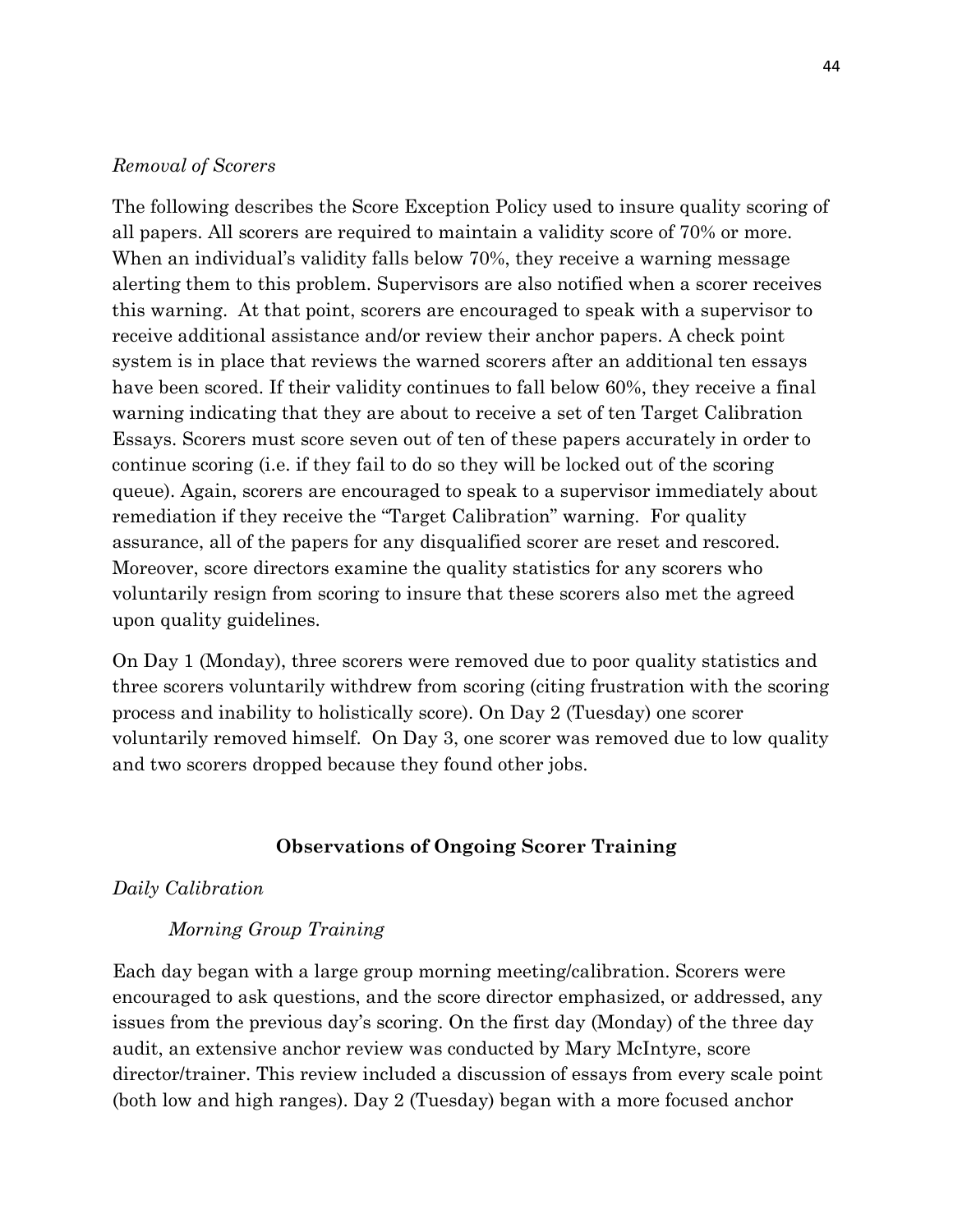review focusing on the mid-range three, four, and five scale points. Day 3 (Wednesday) began with a review of the 3/4 and 5/6 lines.

## Afternoon Group Training

 No large group calibrations were conducted in the afternoons. Instead, small group sessions were held with scorers deemed to need extra training. The focus of the small group sessions was determined by the score directors based on the quality statistics for that day.

## Calibration Essays

 All scorers received a set of calibration essays twice daily – morning and afternoon. These calibration sets ranged between one and three essays. Scorers were notified (via their computer screens) that they needed to complete a calibration set. Once they scored the calibration set, they were provided with the correct scores along with an annotated explanation for the scale score point. In addition to the whole room calibration sets, targeted calibration sets were also distributed to particular scorers when the score directors notice specific problems with their scores. For example, on Day 2 of the audit a targeted set of scale score three essays were sent to 27 scorers. All scorers had access to the calibration sets throughout the scoring process (in addition to the anchor sets provided during training).

## Supervision

At the time of the three-day audit, 15 supervisors, 3 scoring directors, a site aid, and site manager were present on site on three days. Each supervisor worked with 10 12 scorers. Supervisors were tasked with answering scorer questions, back reading essays, providing scorers with remediation (e.g. paired scoring), and tracking scorer quality statistics. Scoring directors conducted the large group morning meetings as well as the small group meetings in the afternoon. They were also available to answer scorer and supervisor questions. In addition, scoring directors tracked quality statistics and identified/distributed calibration sets based on these statistics.

# Retraining

## Small Group

 Scorers who were performing unsatisfactorily given the previous information regarding monitoring a scorer's performance (e.g. IRR and validity rates) were retrained in a small group setting. These small group sessions can, and have,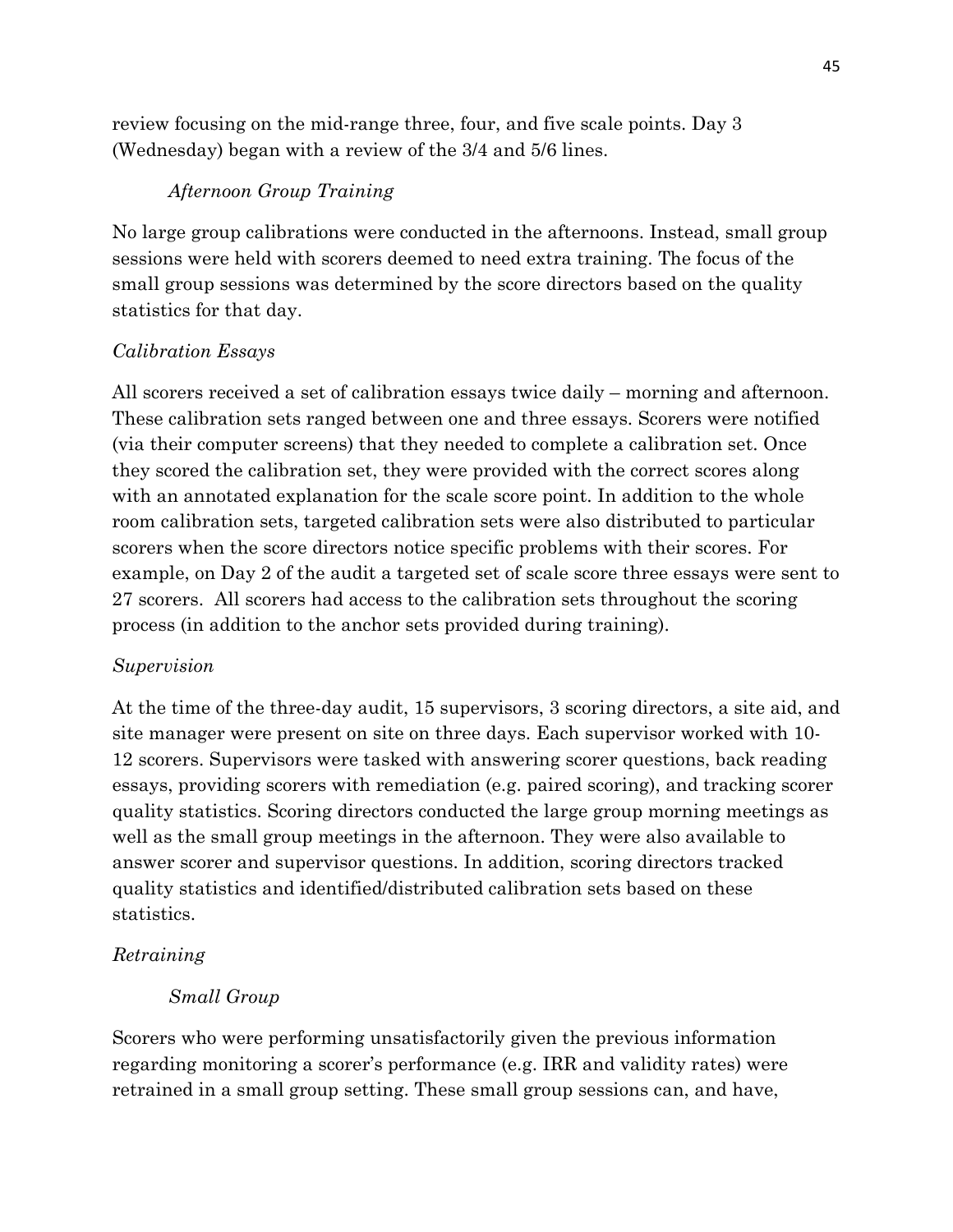included between 8 and 30 scorers. On Day 1 (Monday) I observed one small group  $(n=17)$  training session from 1:45 pm to 2:15 pm. This training session focused on working with scorers with low IRR scorers and/or high numbers of non-adjacent scores. Participants reviewed three essays with a 3/5 score point split. The trainer/score director, Nancy, answered scorer questions and explained the issues (possible components that might be confusing to scorers) with each essay. The Day 2 (Tuesday) small group  $(n=19)$  focused on the 3/4 line. Scorers reviewed one high three scale point paper and one low four scale point paper. The score director pointed out the differences in the two papers (e.g. use of precise language, controlled/focused/complete story line, lack of repetition). Scorer issues that were raised during the Tuesday small group included: (a) terrible conventions, but with a complete story, (b) horrible handwriting, (c) the ideal length of a paper, (d) good stories with no punctuation, (d) failure to complete the story – likely due to running out of time – despite having a good beginning and middle. The Day 3 (Wednesday) focused on the 4/5 split. Twenty-two scorers reviewed two papers. Again, Nancy explained the components of each essay that differentiate the 4 (lack of depth, more general, but with nice language) from the 5 (more details, more satisfying story). Scorers issues that were raised included (a) the 5/6 line, (b) the level of involvement of the camel ride, (c) students stopping in the middle of a sentence, and (d) guidelines on expository – must be the same and include a story line. Each day Nancy, the scoring director, addressed all scorer issues patiently and in great detail. For example, she explained that student handwriting was not to be considered in any way when scoring essays. Furthermore, she encouraged scorers to seek help/assistance from a supervisor if they found the essay difficult to read due to poor handwriting. She also explained, repeatedly, that there is no ideal length for each essay, and that essays should be scored based on the holistic scoring rubric only, not on the number of pages. For example, a five-page essay with no mention of a camel – even if written beautifully with no punctuation errors – should not receive a high score because all essays must at least mention the camel (although the focus of the essay did not have to be the camel).

#### Individual

 Scorers identified by a supervisor or score director as having difficulty scoring accurately received individual trainings if necessary. Specifically, these scorers would pair score (scoring each essay together) with a supervisor until the supervisor and scorer were satisfied with the latter's performance. On the third day of the audit (Wednesday), supervisors were asked to begin the morning pair scoring with the scorers with the lowest IRR values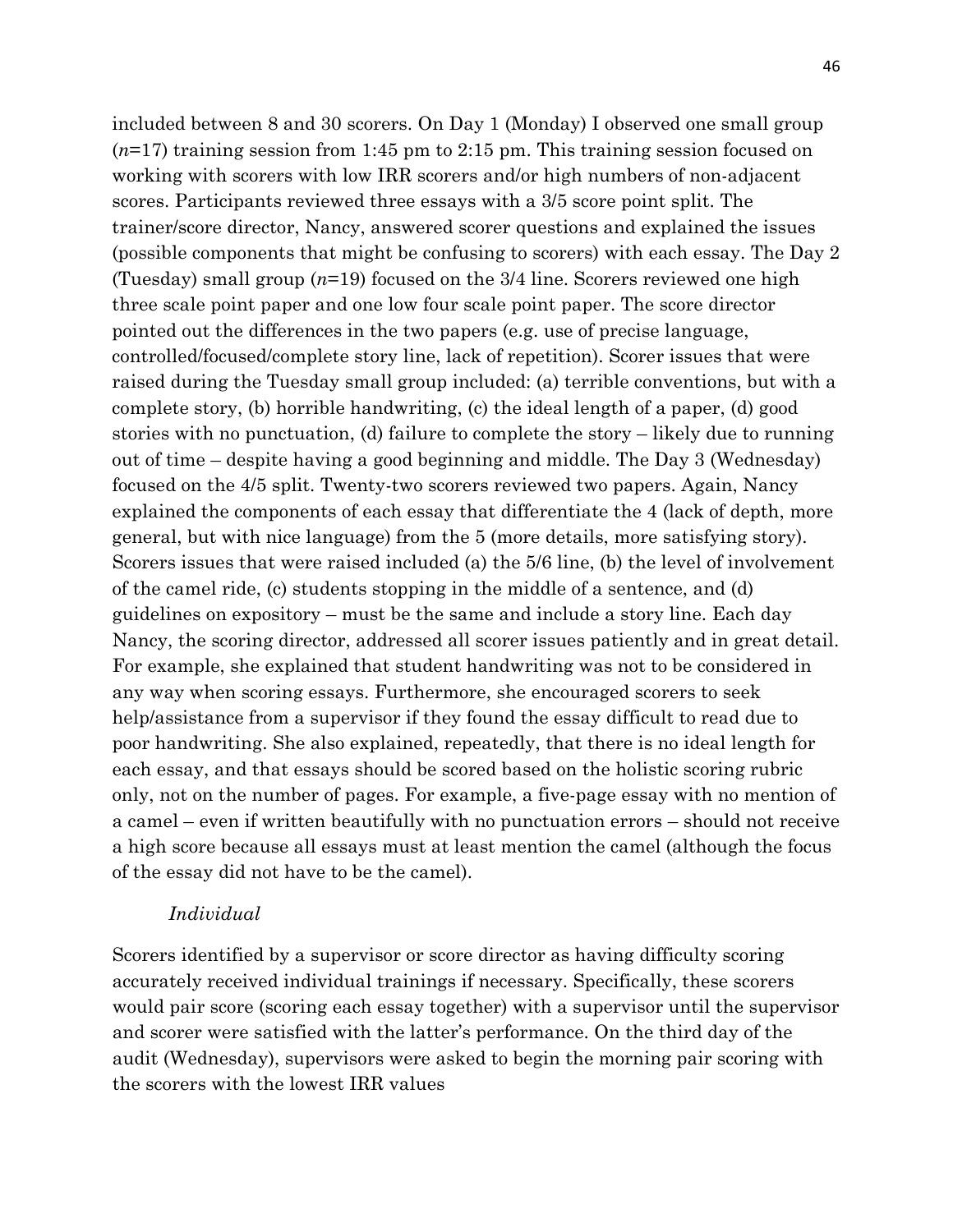Site Visit Report of FCAT 8<sup>th</sup> Grade Writing Assessment - #2

Robert Spies, Ph.D.

#### Buros Center for Testing

 The following report on FCAT scoring at the Auburn Performance Scoring Center (PSC) was based on direct observation from March 27 through March 29, 2012, daily telephone conference calls, and interviews from March 12 through May 4. Among those individuals being interviewed were Nicole Nelson (Assistant Site Manager), Helen Devitto, Robert Heinzman, Susan Blake (Scoring Directors), and Kenna Cagle (Pearson Content Specialist). In addition, Rick Brennenan (Pearson Content Specialists) and Jeremy Bleil (Pearson Scoring Manager) were on-site during three of the days of direct observation. This information was subsequently confirmed (where possible) in the Handscoring Specifications manual, conference calls records, personal contacts, and system reports. However, not all reports have been fully compiled. For additional information, see the first report on the Auburn PSC during March 12 through March 14, 2012.

Observations of the live scoring process

#### Time frame

 Scorer training originally began on March 12, 2012 with four days of training and qualification rounds. The 8th grade FCAT scoring project was completed on May 2, 2012 when the last essay was officially scored.

 Based on the 2012 FCAT Handscoring Specifications, an estimated 198,995 essays were to be scored by a total of 181 qualified scorers and 19 supervisors. The completion date for FCAT scoring was originally estimated at April 18, 2012 but was later changed to April 20, 2012.

 Based on numbers compiled from a variety of sources (including Robert Heinzman in a telephone communication on May 4), the 8th grade FCAT scoring project had approximately 312 scorers successfully complete their qualification rounds, although we note that there were never more than 227 scorers on the roster of scorers on any given day of scoring. A maximum total of 24 supervisors were present during scoring with 100% of essays receiving two scorer ratings. Because of problems with the qualification and retention of scorers, four training waves were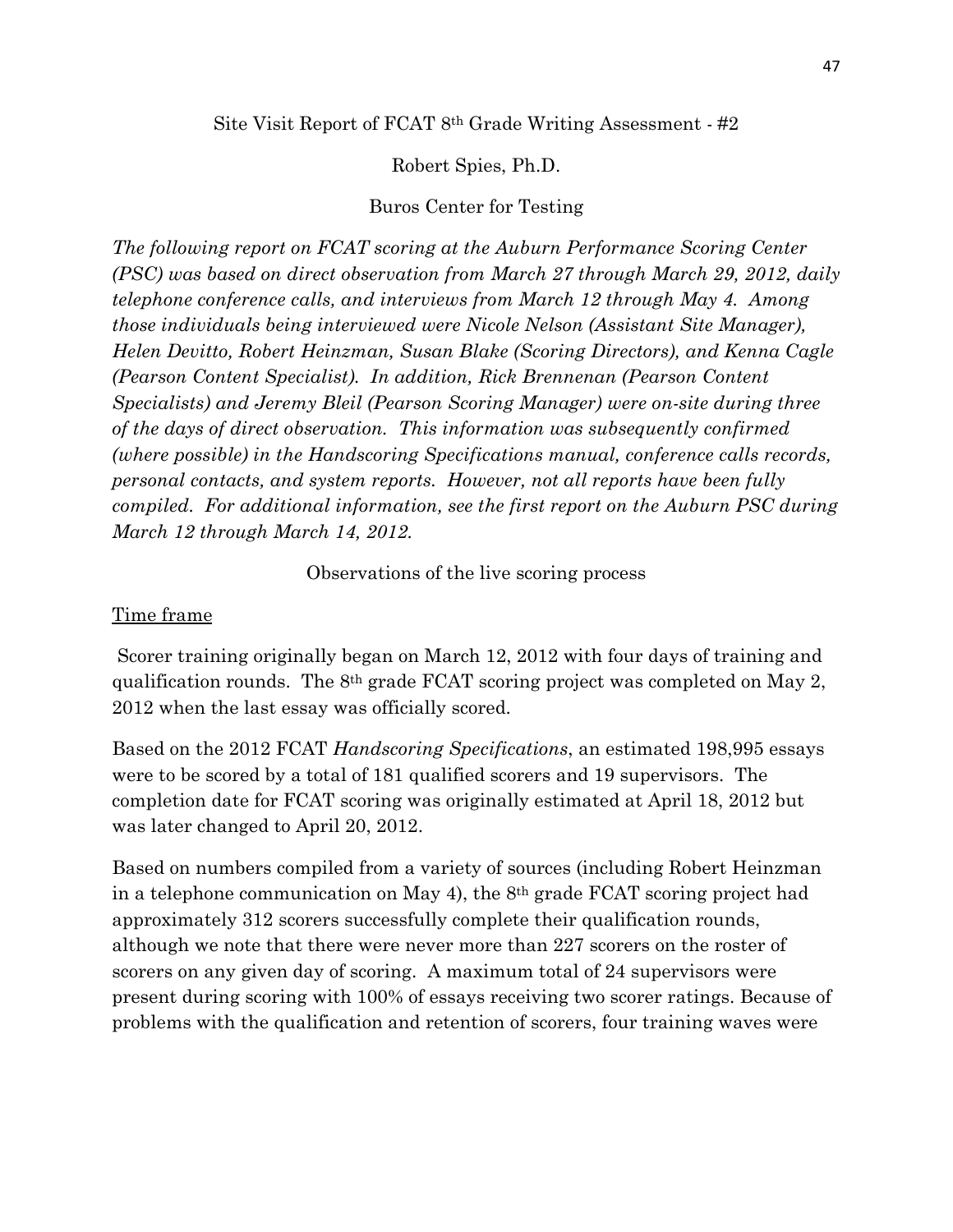initiated by the Auburn Scoring Center. A total of approximately  $565^{\circ}$  first-day candidates received scorer training for an overall 63% scorer qualification rate.

#### Facilities

l.

First wave training: The Puyallup Fair & Events Center was designated as the site for the first wave of candidate scorer training due to the facility size. A total of 249 candidate scorers attended the first day of training. All candidate scorers faced toward the front of the room during their instruction. After the initial training period ended on March 15, 2012, all future training transitioned to the Auburn PSC.

Second, third, and fourth wave training: At the Auburn PSC, a maximum of 200 candidates could be accommodated in a large rectangular area. The second and fourth wave of candidates had group sizes that could easily be accommodated in the Auburn PSC. However, with the large group of 168 first day scorers in the third wave, approximately 60% of the candidate scorers faced the middle part of the room in rows of 10-12 candidates, and the other 40% sat faced the opposite direction. The scoring director was orientated to the sides of candidate scorers. The advantage of this spacing arrangement was that most scoring candidates were within a relative close proximity to the scoring director's presentation. The primary disadvantage was that the scoring director did not directly face candidates. The suitability of the Auburn PSC was somewhat marginal in the third wave given the number of candidates. At both of the training facilities, the volume level of the sound system adequately carried the voice of scoring directors so that they easily could be heard regardless of candidate's location.

Scoring areas: When candidates transitioned to become scorers, they moved to a large area of the Auburn PSC with 15" computer monitors connected to the ePEN computerized scoring system. All 8<sup>th</sup> grade essays appeared on these monitors and could be enlarged or reduced in size where necessary to accommodate the needs of the scorers. During the time of observation, all scorers were in one large room in row configurations and with supervisors in close proximity. Supervisors were typically responsible for between 8 and 15 scorers during the observation period. When the third wave of scorers was to transition from the training room to the scoring room at the Auburn PSC, an additional area previously

 $9$  This number counts those candidates who repeated training as two candidates.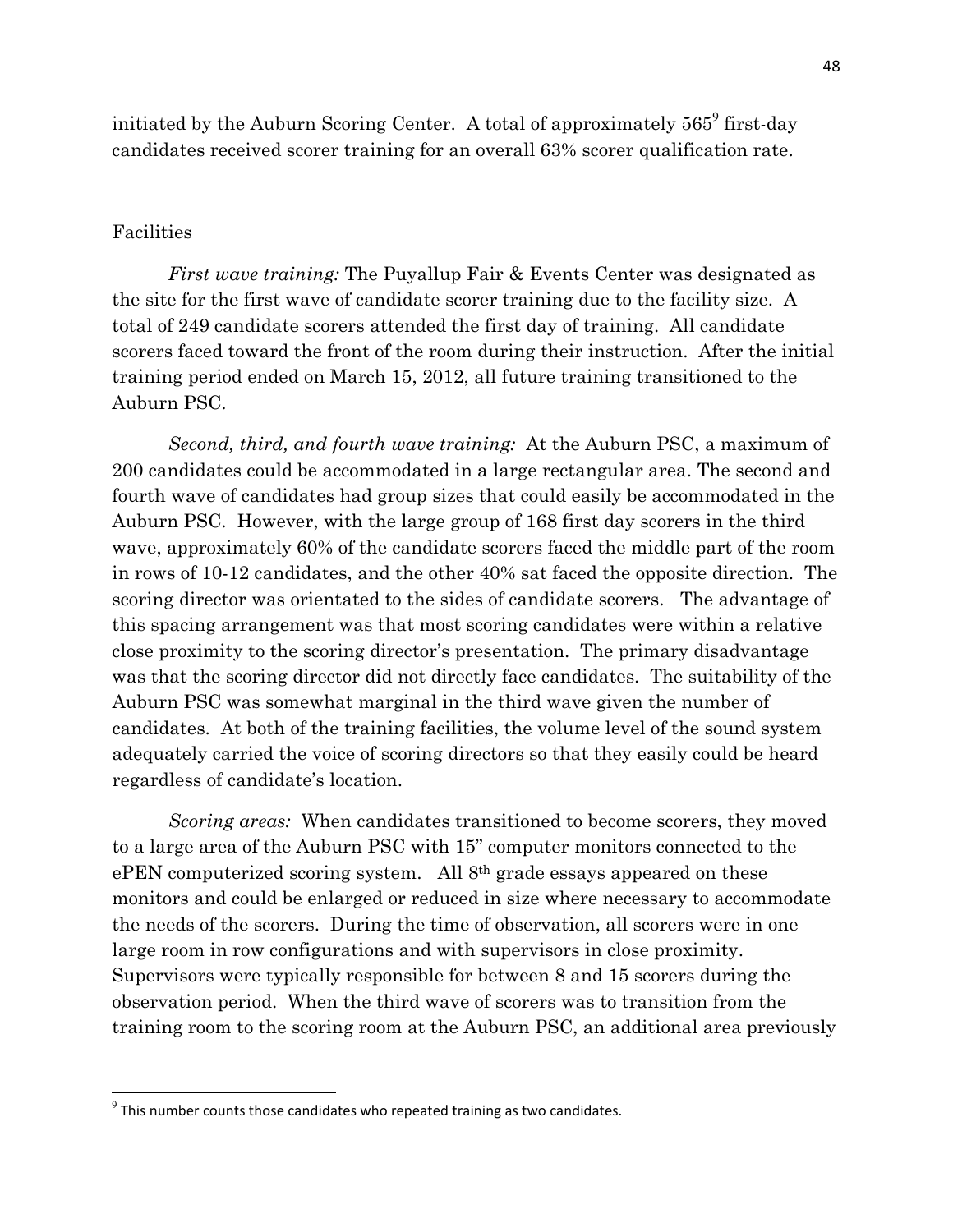hidden by movable wall panels was set up to accommodate the increase in scorer numbers.

# Pace, breaks, & overtime

 During the two observed training sessions, the pace of training scorers could be described as proceeding at a moderate to rapid pace, depending on the questions asked and overall comfort levels of each candidate group. When candidates raised questions, the scoring directors provided additional clarification and would often widen the context of the training. Little lag time existed for scorers to become complacent.

 During scorer candidate training, breaks were variable and depended on the progress of the group. However, candidates received at least one mid-morning and one mid-afternoon break of 15 minutes with an additional 30 minutes for lunch. Short individual breaks were allowed when necessary.

 After qualifying to become scorers, breaks were observed on a more systematic and predictable schedule. However, as unexpected situations developed, the schedule could become flexible and scorers might break at unpredictable times. On two days of the 2nd observation period, Pearson's computer software system (ePEN) experienced problems that caused computers to shut down and the Auburn PSC to alter its normal schedule. Unplanned training was swiftly initiated but scorers ultimately had to be sent home early.

 The typical day began at 8:00 a.m. and ended at 4:30 p.m. Monday through Friday. Due to the large number of scorers at the Auburn PSC, individuals were assigned specific groups that took breaks at different times to avoid too many scorers accessing the Auburn PSC facilities at any one time.

 After qualifying as a scorer, the Auburn PSC allowed individuals to work an additional hour in the morning (7:00 a.m. to 8:00 a.m.) and an additional hour or two (sometimes more) in the late afternoon and evening if accurate statistics were maintained. On most weekends during FCAT scoring, both scorers and supervisors were also requested to work overtime on Saturdays and Sundays.

# Security

 During both of the scheduled visits, security procedures specified in the Handscoring Specifications were consistently maintained. Badges with photo identification were provided candidates and collected after an individual left the project. At both the off-site training (Puyallup Fairgrounds) and at the Auburn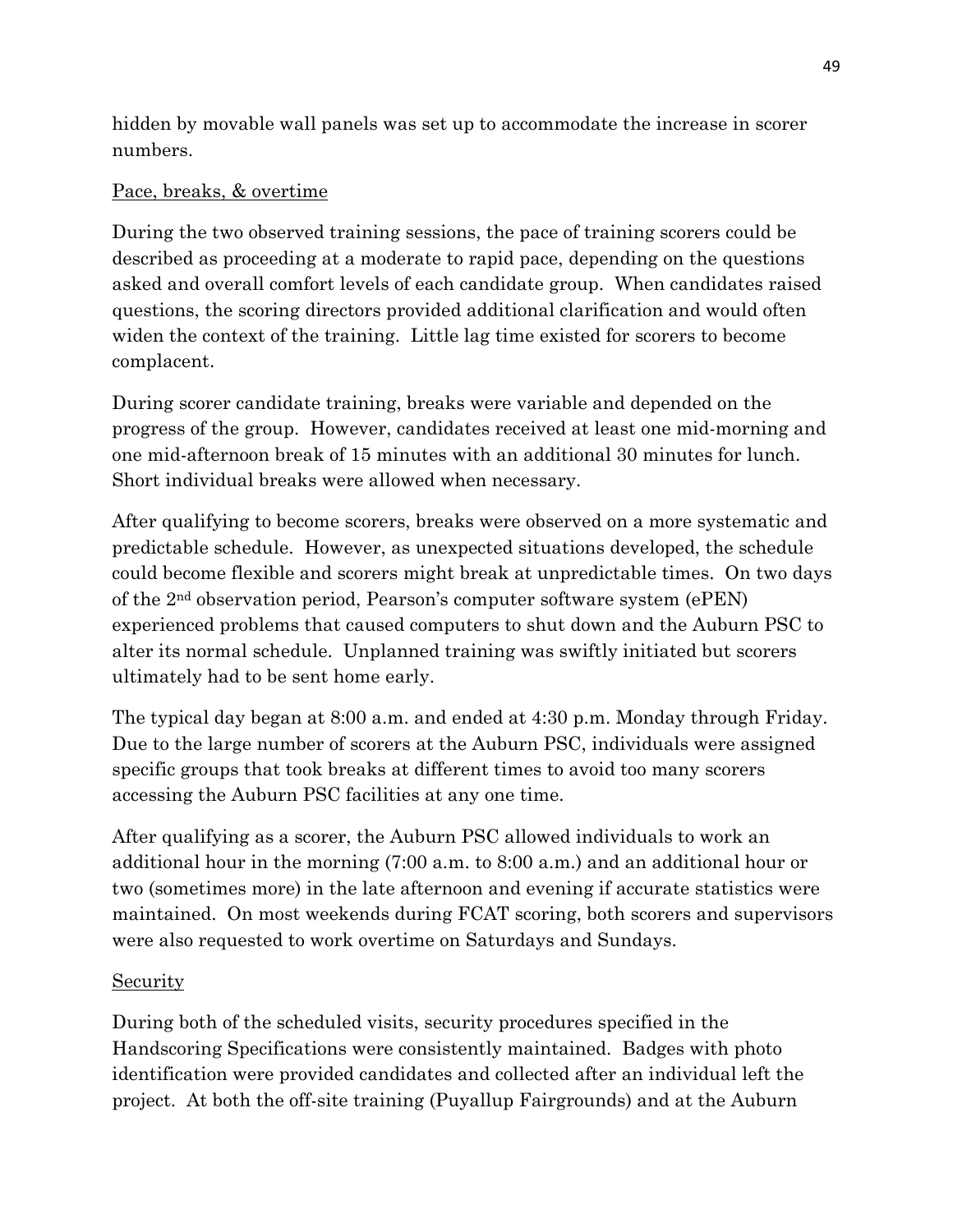Performance Scoring Center, badges were required to be displayed and were consistently checked when entering the worksite to ensure that unauthorized individuals not gain access to either the off-site location or the Auburn PSC. Phones and other media were not allowed in the scoring or training areas and were physically stored in a specific location away from the scorers' work area. During all of the days of my observation, Ginny Kortesoja (receptionist), Susan Cochran (site tech), Nicole Nelson (Assistant Site Manager) and two other temporary staff members consistently monitored the front desk to limit access to only authorized employees.

 All training materials were stored in a secure room prior to the daily instructional sessions. Candidates were able to use these materials during their practice and qualification sets. However, these materials (primarily anchor, calibration, and scoring papers) were subsequently collected at the end of each day. When candidates transitioned to become qualified scorers, materials stayed on their desk and were secured by limiting access through locked doors.

#### Supervisor/Scorer Recruitment

Supervisor Recruitment: Supervisors from previous projects were contacted and requested to attend training to become supervisors for the 2012 FCAT Writing scoring. At the Auburn site, only 13 of 21 applicants (62%) qualified as supervisors. When additional need existed on site, scorers with exemplary accuracy (i.e., determined by their reliability and validity numbers) would be promoted as supervisors. Approximately half of the supervisors used in this project were promoted in this manner.

Scorer Recruitment: The Human Resources (HR) department in the Auburn PSC contacted previous scorers who met the specific guidelines for work on this project. In addition, HR advertised for new scorers via public media, job sites, and social media. From the complete list of potential scorers, only those meeting specific qualifications were invited to participate. All candidate scorers at a minimum were required to hold a Bachelor's degree and be legally permitted to work in the United States. Verification of candidate qualifications was made through the National Student Clearinghouse. In the third wave of scorer candidate recruitment, two temporary work agencies (i.e., Advantage, AppleOne) were also used to add potential candidates. Of 168 third wave candidates, somewhat over 50% were reported by the Auburn HR Department to have been recruited by these agencies.

#### Operational scoring process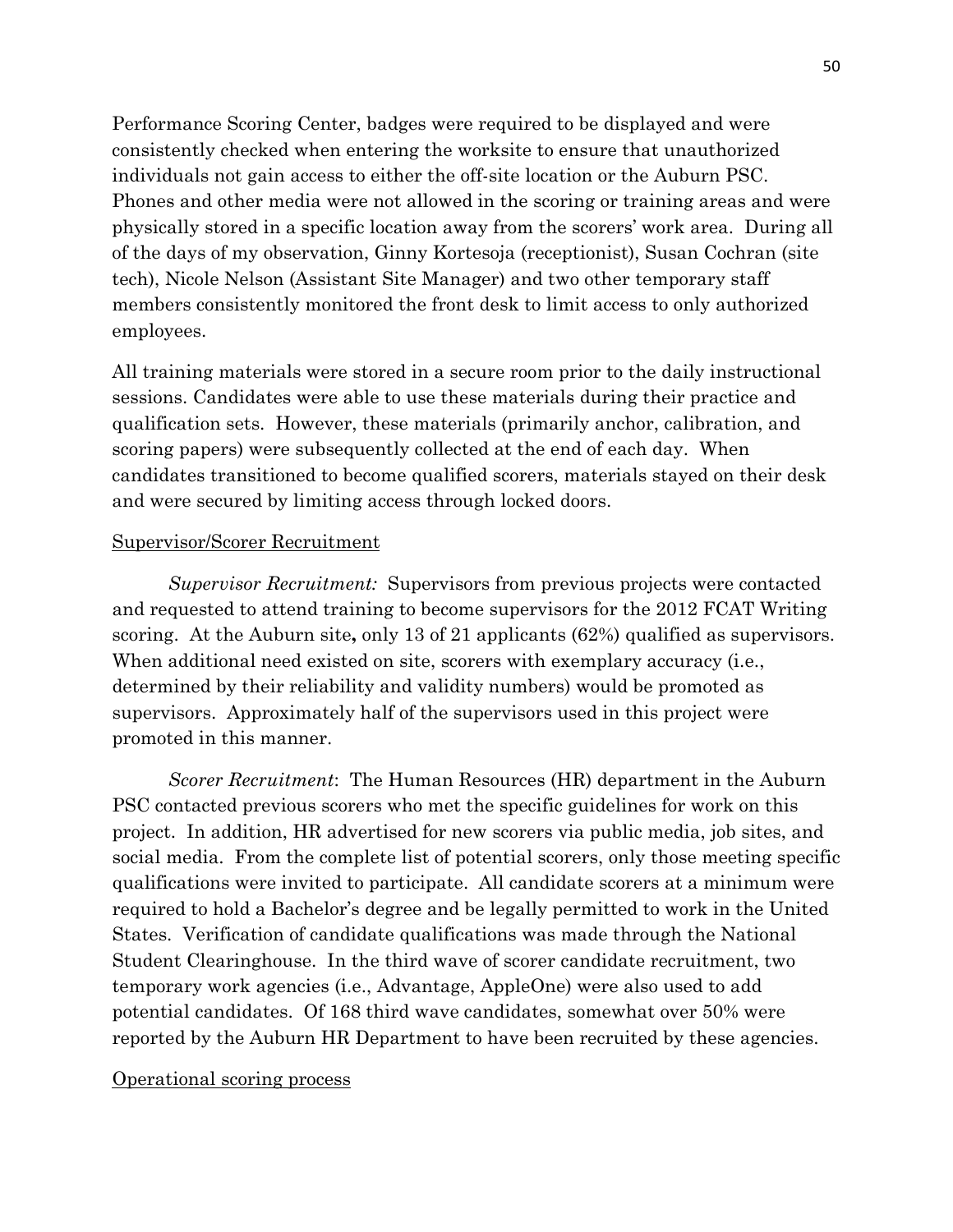The 8th grade FCAT writing assessment consisted this year of a prompt that described both a precise writing situation and specific directions for writing a persuasive essay. Students were given 45 minutes to prepare their written response.

FCAT essays written by 4<sup>th</sup>, 8<sup>th</sup>, and 10<sup>th</sup> grade students in Florida were scanned and turned into electronic documents. After essays were processed, each essay was grouped and assigned to the appropriate Pearson PSC. Each PSC used the ePEN scoring system that automatically placed essays into a queue and controlled the order of their presentation.

 Two scorers evaluated each essay and assigned a score of one to six. Essays were to be evaluated in terms of the integration of four writing elements: organization, focus, conventions, and support. When the two scores were identical or adjacent, the score average was used. When scores were not adjacent, the essay was referred to the resolution process that involved another round of evaluation. When the third score matched either one of the previous scores or was adjacent to one of the scores, the final score was the average of the matching or adjacent scores. In very unusual cases where the third resolution score was not adjacent to either of the two previous scores, additional processing with a fourth score was required.

Child in danger alerts: Danger alerts were to be reported by scorers to their supervisors upon viewing the writings of troubled children. These responses were then forwarded to the Florida DOE for investigation.

 Testing irregularity escalation: All observed irregularities in testing were forwarded to the Florida DOE for investigation.

## Quality Management

Reliability: Reliability in test measurement refers to the stability of a score or scores. In the case of FCAT scoring, the IRR (inter-rater reliability) is defined as the exact agreement between the first and second score of the two independent raters who evaluated the same test response. All essays were rated at least twice during the FCAT scoring process. The cumulative standard used by the FDOE was  $60\%$  inter-rater agreement for the  $8<sup>th</sup>$  grade writing assessment.

 Validity: Validity in test measurement describes the process of gathering evidence to support the interpretation of test scores. In the case of the FCAT, validity evidence was built using the process of designating a "true score" for the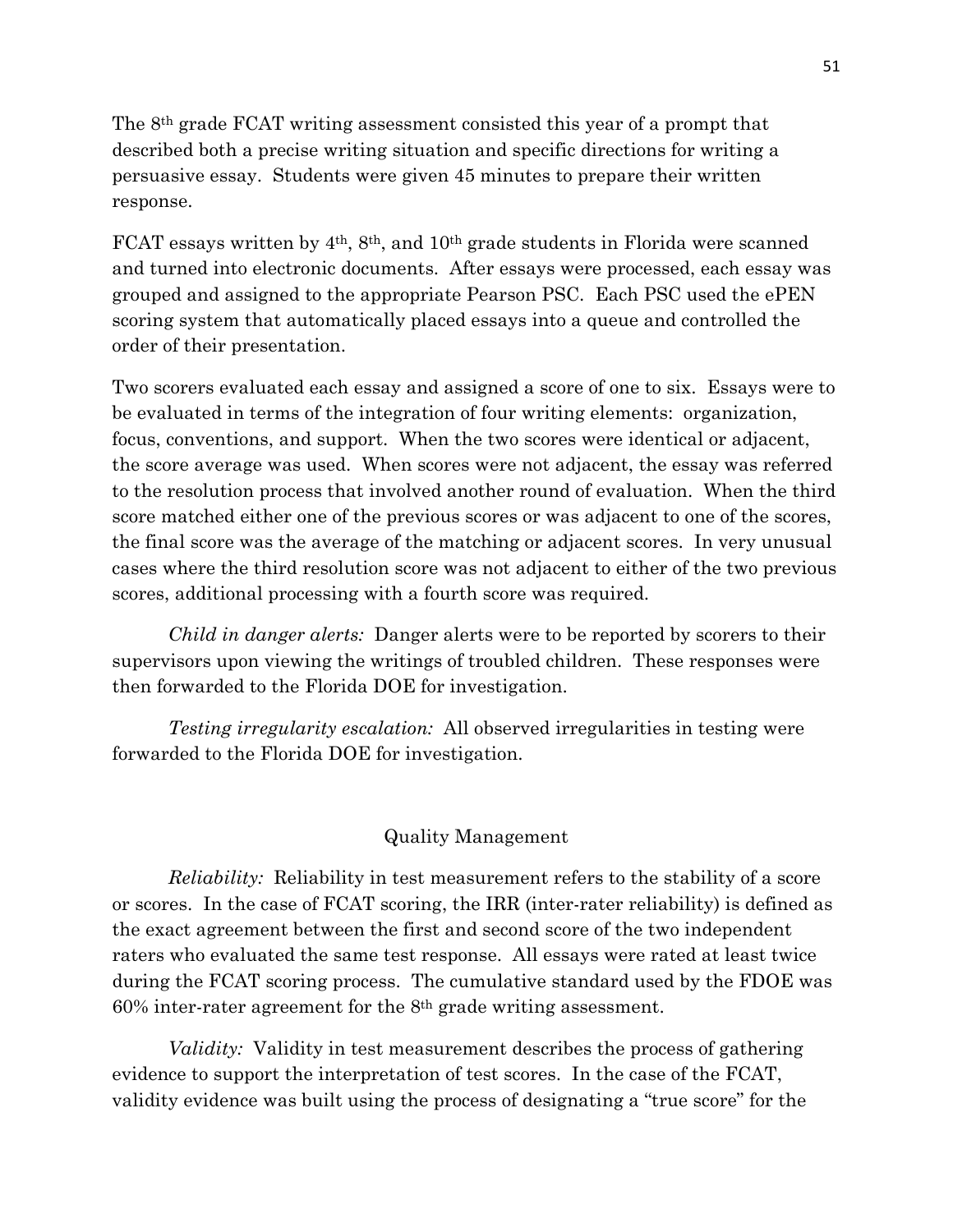essays written by Florida students. To determine the "true score" of an essay, experts with specialized training from the FDOE and from Pearson rated specific essays. The percent of scorers' exact agreement with those validity scores defines the validity agreement. The cumulative standard used by the FDOE was over 70% for the 8th grade writing assessment.

Scorer qualification and retention: After scorers passed their qualification sets, they entered into the "pseudoscoring" phase for a period of two days (expanded to three days in specific circumstances) when they were provided extra practice time. If scorers accuracy fell below minimum standards, they were administered a 10-paper calibration set of essays. Warnings were issued via ePEN with a scorer exception when quality indicators fell below the required standards. When candidates failed to maintain cumulative validity expectations during pseudoscoring and did not pass their targeted calibration set, they were released from the project without entering the live scoring process. Candidates passing the pseudoscoring process to become active scorers were subject to continuing validity checks. Pearson's ePEN software computed statistics based on cumulative scores for every 10 validity essays as part of the "scorer exception process" that continued throughout FCAT scoring. Scorers were expected to maintain at least 70% exact agreement and 90% adjacent agreement. When scorers fell below 60% agreement and/or 90% adjacent agreement, an alert was issued. Scorers were encouraged to speak to their supervisor about improving their level of performance when they received this alert, and supervisors often tried to intervene prior to that point. Subsequently, when scorers fell below the 60% agreement level, they received a targeted ten-paper calibration set to determine their continuing eligibility to score FCAT essays. When individuals no longer qualified to score the FCAT, their previously scored responses were rescored by other scorers in an effort to maintain quality control.

#### Observations of ongoing scorer training

#### Daily calibrations

 Each day typically began with an anchor review followed by a targeted review designed for scorers to distinguish between specific score points. Frequently, this instruction was more focused on the middle range of scores that had been problematic for the entire group. Scorers used the morning large group instructional time to ask questions or discuss their concerns about some of the fine points of scoring. Scoring directors would provide organizational updates, logistical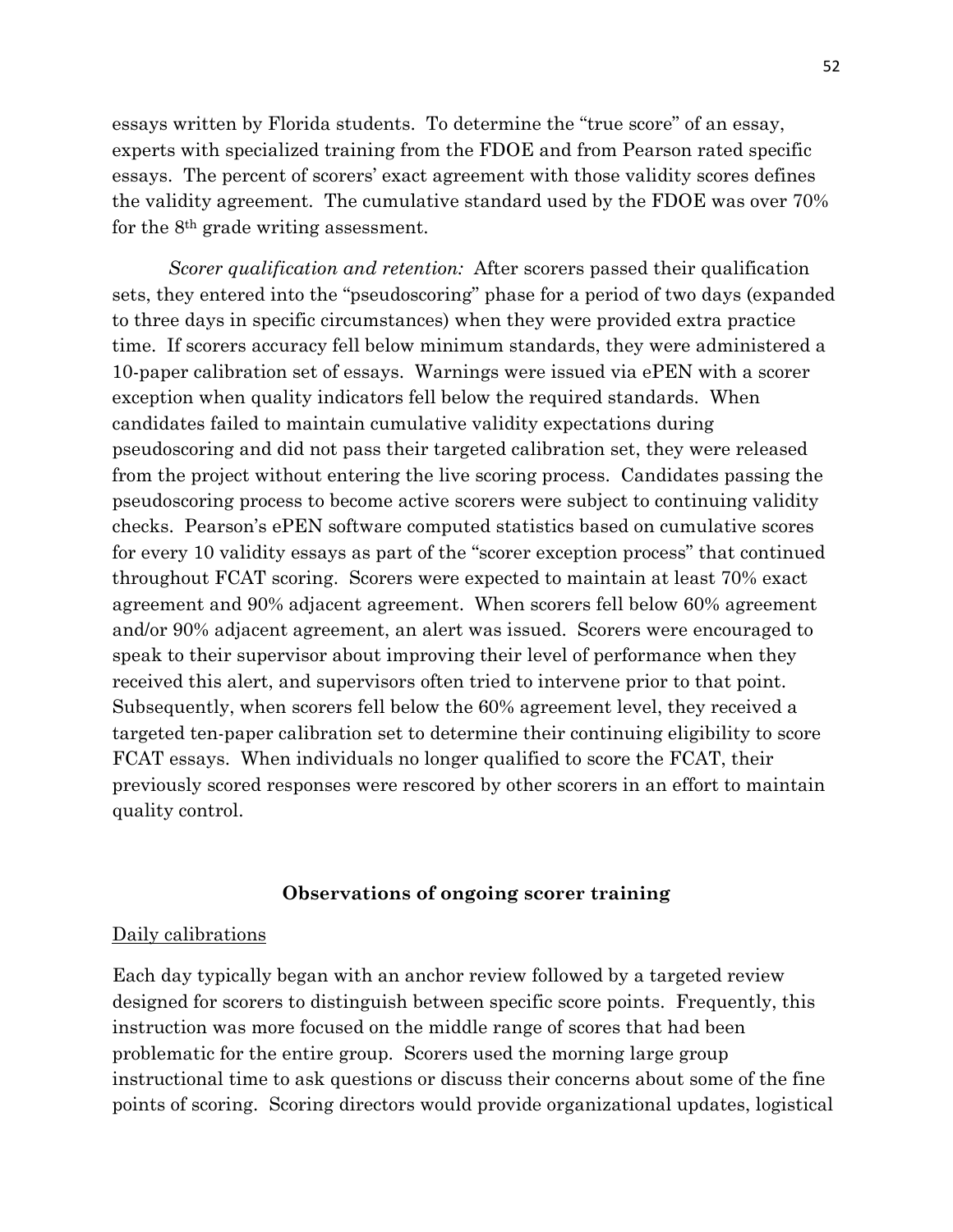clarifications, and group statistics on the Auburn PSC. To inject some variation to the normal routine, scoring directors requested volunteers recruited from available scorers to read essays to the group. In an attempt to improve (or at least maintain morale), lotteries were held of food items or gift coupons to break up the repetition of scoring.

 At the discretion of the scoring directors, specific score points would also be discussed in the afternoon along with an occasional elaboration on different writing elements (e.g., conventions, organization) that were subject to potential misunderstanding. Consistently in most afternoons, small group instruction would be held for scorers identified by supervisors or by scoring directors as needing additional training in specific scoring areas.

 Daily calibrations were subject to a fair amount of flexibility depending on the perceived needs of the scorers. During one of the observation days (March 28), the ePEN system crashed in the early morning hours and was completely unavailable over the course of a full day. The scoring directors responded with a complete anchor review, followed by a focused review illustrating the low end and high end of a specific score point. Because scoring could not proceed without ePEN, scorers were dismissed around noon when it became obvious the system would not be available for the rest of the day. The third wave training class continued at the Auburn PSC without any discernable impact.

## **Supervision**

 In conjunction with the ePEN scorer exception process providing supervisors and scoring directors with IRR and validity data, one of the primary supervisor roles was to read at least 5% of scorer essays. Supervisors had a shared responsibility with scoring directors for the effective remediation of scorers when IRR and validity scores reached borderline areas and scorers were in danger of missing their performance goals. The Auburn PSC eventually hired 24 individuals to act as supervisors.

 During the second observation period, supervisors primarily worked either to identify scorers with lower validity and lower IRR statistics or worked directly with scorers to improve their overall performance. Supervisors would approach individual scorers with notes, would sometimes speak privately with scorers, or use electronic notification procedures to inform scorers of their concerns. In addition to monitoring the statistics of scorers, supervisors also were required to maintain their own scoring statistics (i.e., 70% exact agreement and 95% adjacent agreement across 11 validity papers). If supervisors failed to maintain their scoring statistics,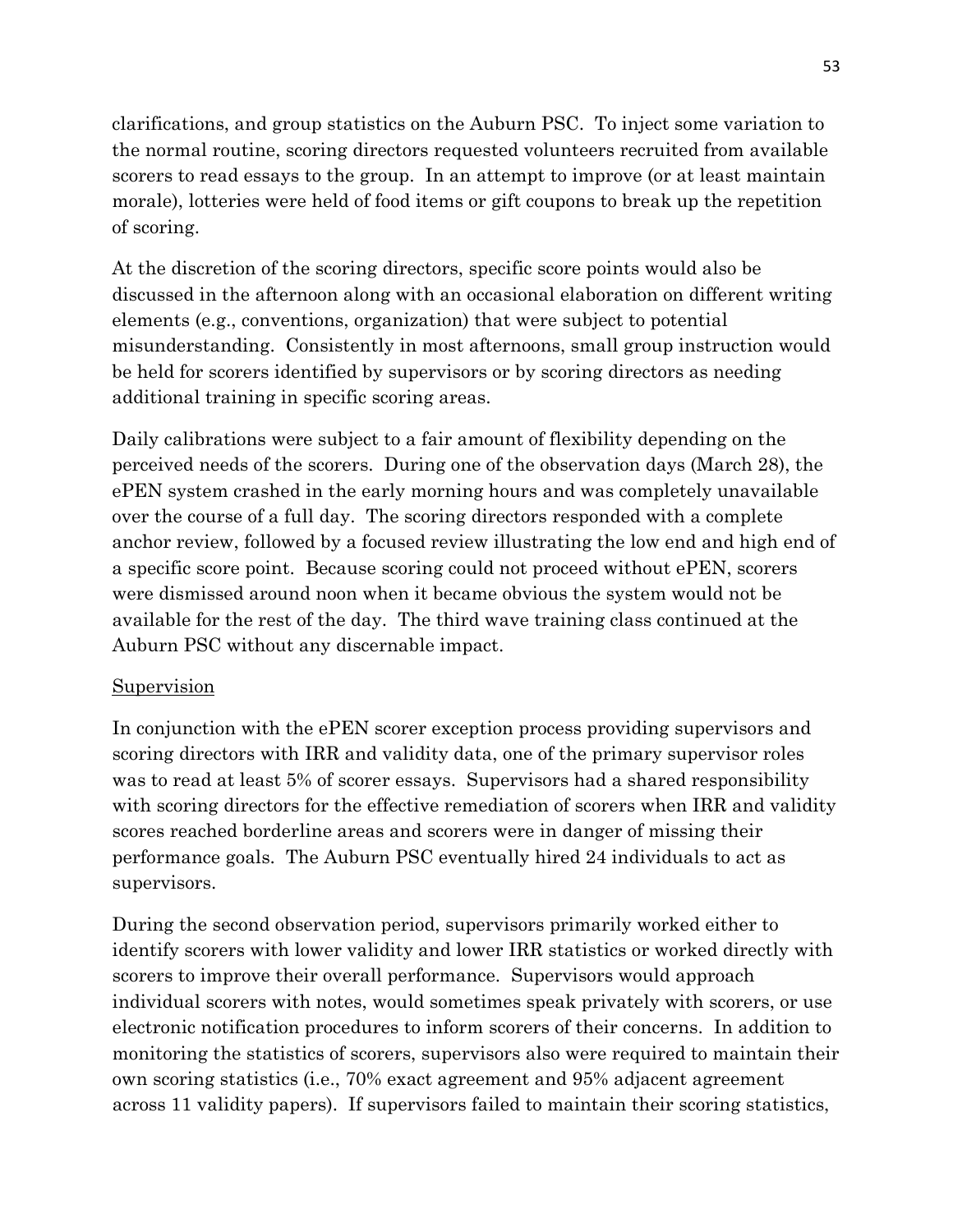they were no longer allowed to continue in their supervisory role. Scoring directors automatically monitored the work of supervisors through ePEN.

## Retraining and scorer disqualification

 The training and retention of scorers after their initial qualification round existed at three different levels. On a more global level, anchor reviews and calibrations (delivered online) were initiated on a daily basis in large groups by scoring directors and content specialists. On an individual level, supervisors would intervene with scorers when the accuracy of a scorer's ratings began to deteriorate based on ePEN statistics and the backreading of scorers' essays. Finally, at a small group level for individuals at risk of being discharged, scoring directors would highlight essays in a specific range of score points. During small groups sessions, scoring directors could also clarify the integration of the four writing elements (focus, organization, support, and conventions) in greater detail. Identification of participants for small group sessions was typically made by supervisors based on their backreading agreement or by scoring directors based on their ePEN statistics (IRR, validity).

## **COMMENTS**

 The task of scoring the 2012 FCAT 8th grade persuasive writing essay proved a difficult undertaking as described below. Scorers applied the identical six-point holistic method that was the same as the previous year with increased expectations for the writing elements of support and conventions. Rather than 20% second reads for FCAT essays designated in the previous year, in 2012 100% of FCAT essays were scored twice. This FDOE policy provided an important assurance to individual students and all stakeholders that the assigned writing scores were trustworthy and consistent.

 Lower supervisor and scorer qualification rates compared to the previous year were immediately noted at the Auburn PSC. Supervisors had been expected to qualify at a 90% rate (19 of 21) that was even higher than the 81% qualification rate (17 if 21) observed in 2011. However, only 62% (13 of 22) of supervisors qualified during the training period completed one week prior to the first wave of candidate training. Instead of 70% of candidates projected to succeed as scorers (181 of 259 candidates), only 55% of first day candidates (including those repeating training) across four waves of training (312 of 565) eventually qualified. Compared to last year, higher numbers of qualified scorers also dropped out or did not meet their quality metrics for validity and targeted calibration testing, resulting in their disqualification from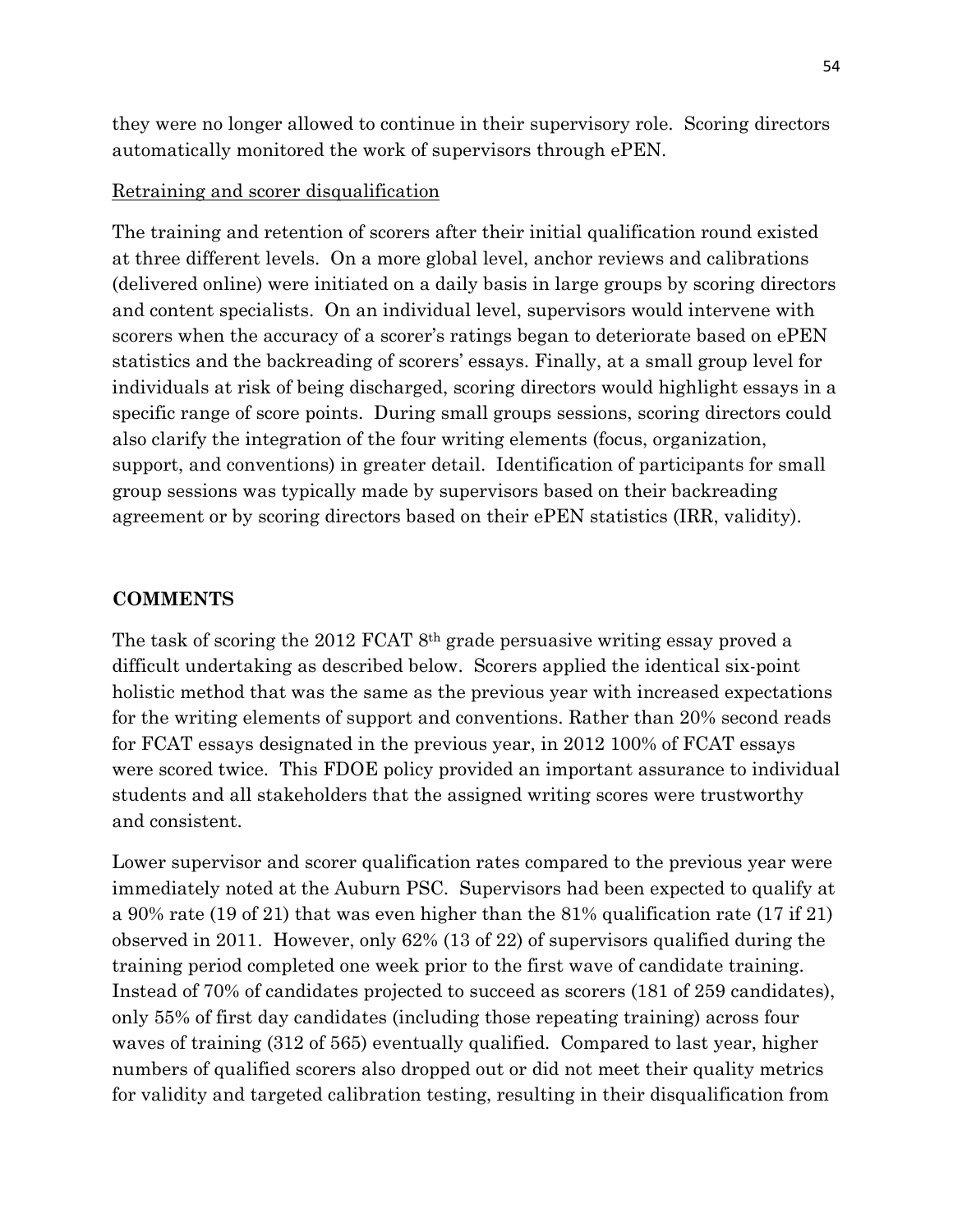FCAT scoring. Four waves of scorer training were ultimately required in order to qualify an adequate numbers of eligible scorers. The delay in the completion of 8th grade FCAT scoring (finishing May 2, 2012 rather than April 20, 2012) was related to the gradual acquisition of enough qualified scorers.

 To their credit, the Florida Department of Education and Pearson acted quickly and employed innovative strategies to add potential candidates to successive waves of training classes. To add to training numbers, some first wave candidates who initially failed to qualify as FCAT scorers were allowed to retrain in the second training wave, and pseudoscoring was extended for a third day (from two days) for some scorers. Temporary work agencies were also solicited to bolster candidate numbers. These strategies without question added successful candidates to the ranks of scorers. However, qualifying reviewers and keeping them qualified throughout the time needed to score all 8th grade FCAT continued to prove a very difficult task.

The delay experienced with the completion of the 2012 8<sup>th</sup> grade FCAT scoring was likely not the result of training, materials, experience, or the level of FDOE and Pearson support. With the 2011 8<sup>th</sup> grade FCAT scoring, these two parties produced a timely result with substantially the same personnel. Based on exchanges that took place during regular telephone conferences over the course of 8th grade scoring, it was evident that FDOE and Pearson took prompt and appropriate actions to rectify the number of qualified scorers needed. It was also unlikely that the increase in second reads for essays compared to last year (100% compared to 20%) was a substantive factor in this delay. Both 4th grade and 10th grade also required 100% second reads and did not experience significant delays in their project completion date.

 Instead, the reason for this scoring completion delay is more likely due to a combination of three interrelated factors. First, higher expectations for the 2012 FCAT writing essay were obvious compared to the same exam last year. Secondly, when compared to the 2011 8<sup>th</sup> grade expository essay, the 2012 8<sup>th</sup> grade persuasive essay required students to demonstrate considerable organizational and conceptual skills. Statistics were not available to compare previous FCAT results, but the complexity of persuasive writing for students has been consistently documented in the research literature.

Finally, the 2011 8<sup>th</sup> grade writing prompt (visiting a favorite place) was much more concrete for students compared to the 2012 writing prompt of making a specific recommendation to a principal regarding school policy. When viewed together,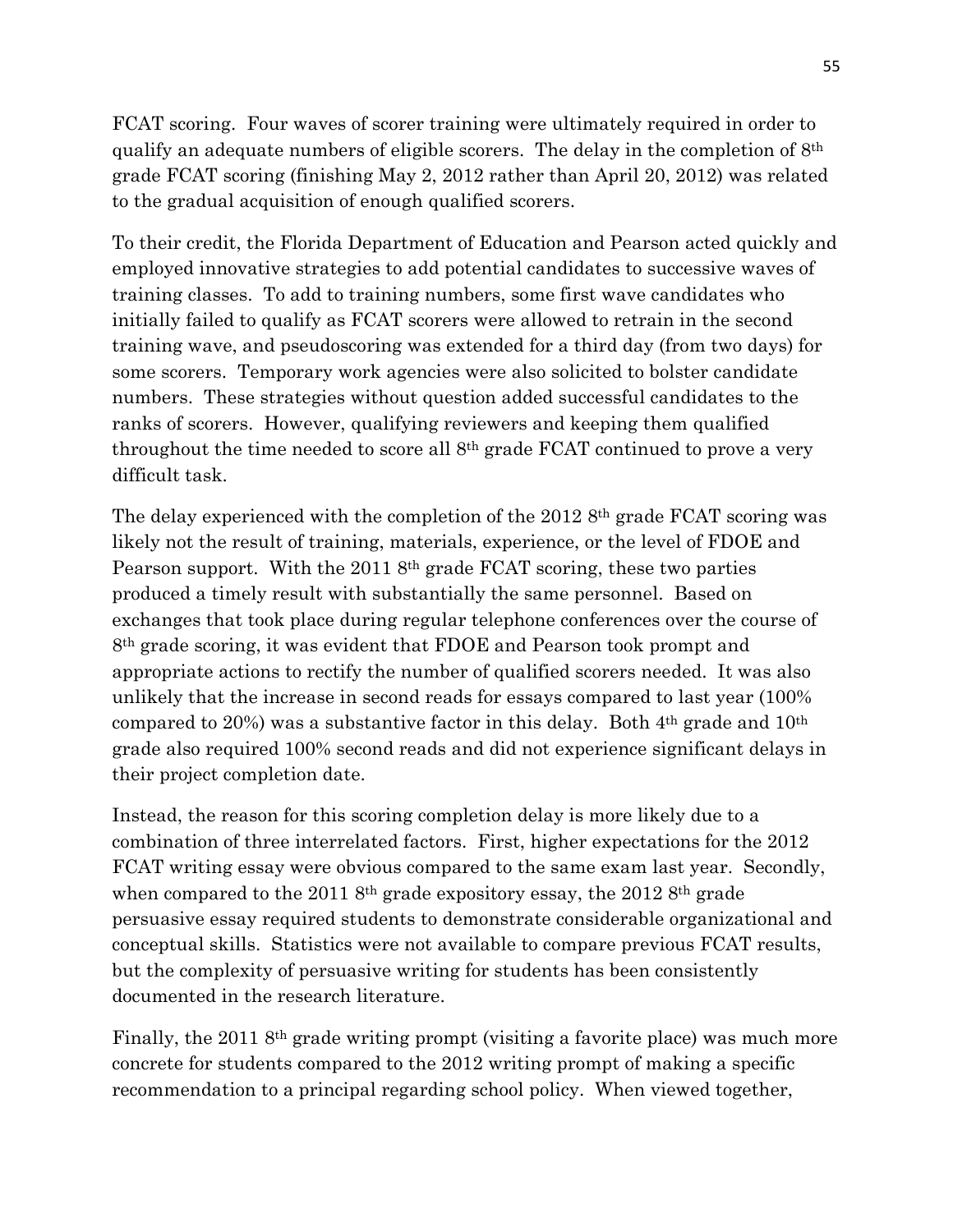these three factors were considered likely to produce a decline in student FCAT scores and account for the majority of the difficulty experienced during 8<sup>th</sup> grade FCAT scoring in terms of the qualification and retention of scorers.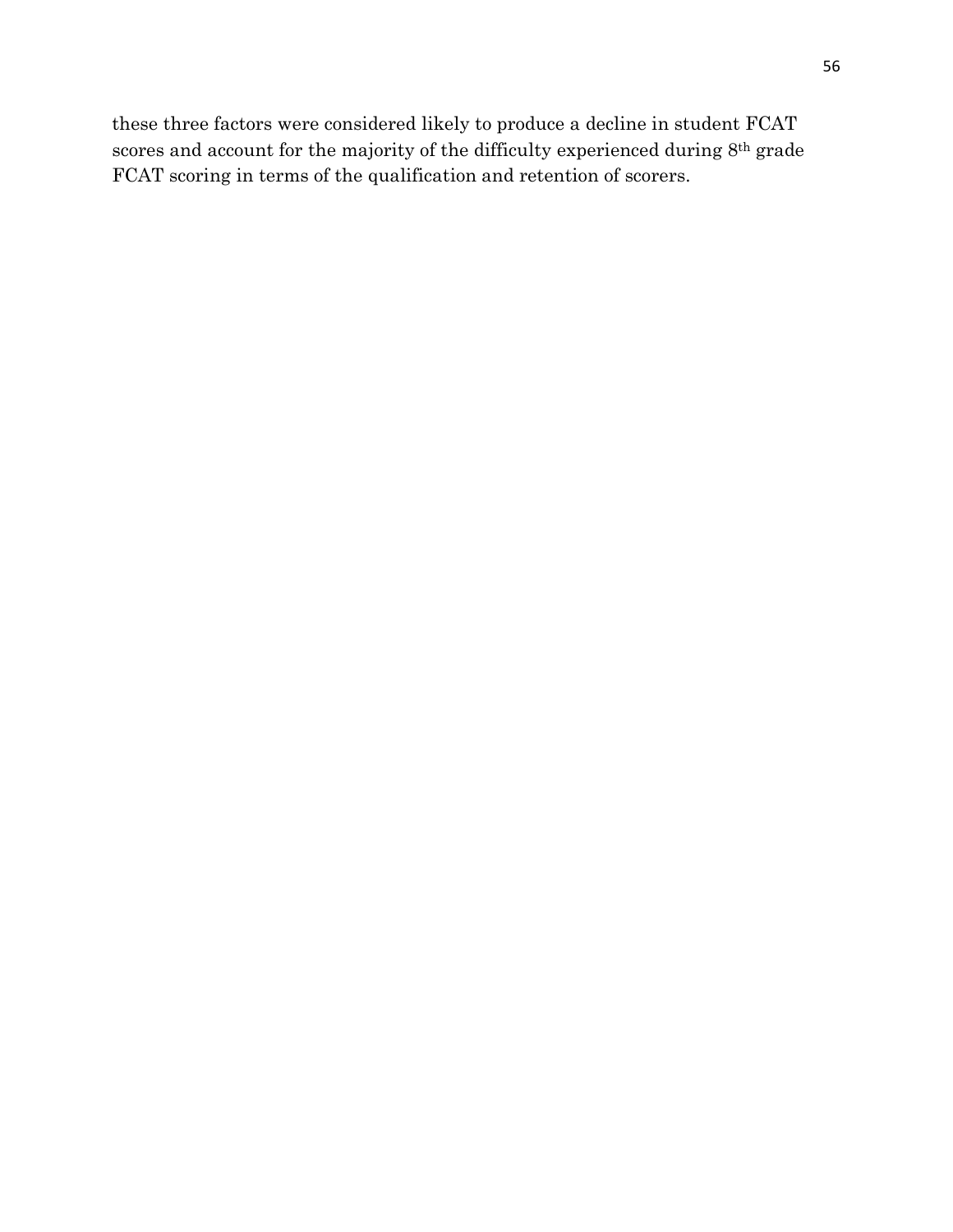# Site Visit Report on Operational Scoring of FCAT 10th grade Writing

# Anja Römhild

# Buros Center for Testing

 From April 4th to April 6th, 2012 I visited the Pearson scoring center in Mesa, AZ to observe and evaluate on-going operational scoring activities for the 2012 FCAT 10th grade Writing Assessment. This report provides a summary of my observations and impressions. The information gathered for this report is based on conversations with various Pearson project team members including the lead scoring director, Alex Atrubin; the associate scoring directors, Anita Cook and Milton Eichacker; one scoring supervisor, Joseph Townsend, two Pearson HR representatives, the site manager, Betsy Newville; and Pearson content specialist, Mel Jurgens. In addition, information was gathered from the Handscoring Specifications document and from observations of the activities of the scoring directors, supervisors, and scorers.

# 1. Observations of life scoring process

# 1.1. Logistic implementation

# Time frame.

The operational scoring window for the FCAT 10<sup>th</sup> grade Writing Assessment is approximately 4½ weeks starting March 16 and ending April 18. During this window, an expected 202,683 essays were scored. Pearson planned for 193 scorers and 20 supervisors to accomplish this task. The initial training wave did not qualify the expected number of scorers prompting two additional training waves from March 17-21 and March 26-29. With the additional training waves, the project eventually recruited 249 scorers and 21 supervisors. The initial shortfall of qualifying scorers caused a lag in scoring output at the beginning of the operational scoring window. To make up ground, Pearson offered overtime to scorers and supervisors during the first three weeks of scoring. By the end of the third week and by the end of this site visit, the Mesa site was back on schedule having completed more than 60% of essays.

# Facilities.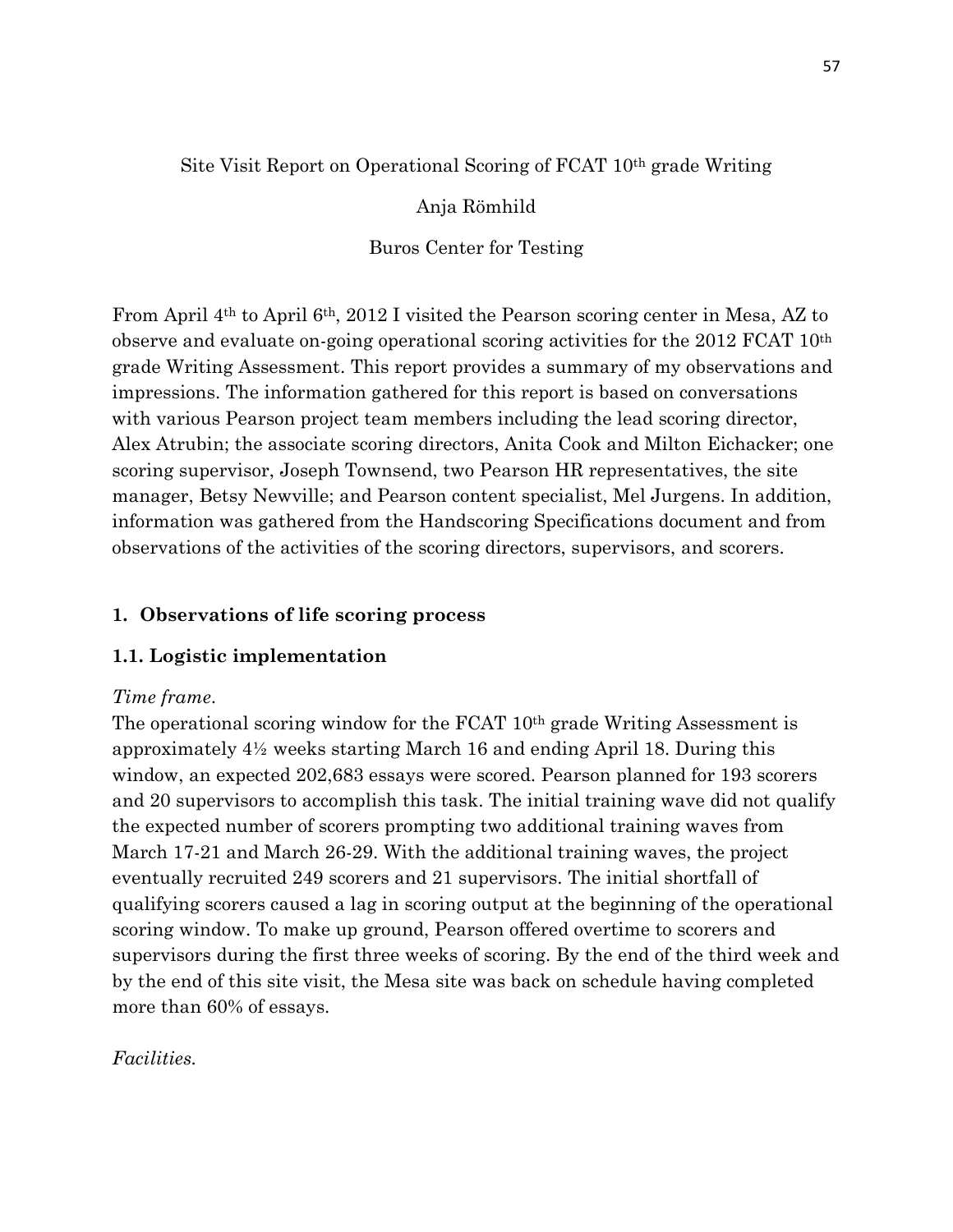The Pearson scoring center in Mesa is set up to accommodate multiple scoring projects simultaneously. At the time of this site visit, one other scoring project was ongoing. It was apparent that the activities from this project did not interfere with FCAT scoring operations. For the FCAT Writing project, the center utilized one very large room and two smaller sectioned-off areas in adjacent rooms to seat scorers and supervisors. Scorers work on computer desks with 15-inch monitors and adequate room for notebooks and materials. The desks are arranged in rows with between 6 and 15 seats per row. Supervisors usually sit at the end of a row, next or near to their scoring team. Though scoring directors have a separate office, two of them usually work on computers in the main room and within easy reach for supervisors and scorers. Scoring directors and supervisors were frequently sought out by scorers and supervisors to ask questions and discuss papers. Noise level in all rooms was low and a calm work environment was maintained throughout.

#### Pace, breaks, overtime.

 Scorers were expected to work from 8 am to 4:30 pm on weekdays with two 15 minute breaks around 10 am and 2:15 pm and one 30-minute lunch break. In addition, scorers were allowed to take short individual breaks as needed. To monitor productivity, scorers' time logged into the ePEN system was monitored by supervisors and scoring directors. Scorers with consistently low productivity (percent time logged into ePEN) and/or consistently low rates of scored papers (10 or fewer per hour) were approached by their supervisors or scoring directors to improve their scoring output. The payment structure for scorers also provided some incentive to strive for high scoring productivity. In addition to a minimum hourly rate for time spent scoring and time spent in training, scorers also earn an amount for every paper scored. A subset of scorers was hired through an agency; these scorers only received an hourly wage without additional performance-based payments.

 The site offered overtime to scorers and supervisors during the first three weeks of operational scoring. At the peak of activities, overtime was offered for one hour in the morning from 7 am to 8 am, in the evening from 4:30 pm to maximally 8pm, and on weekends. As the project progressed and scoring output began to improve, overtime was reduced and limited to supervisors and scorers meeting higher scoring quality standards.

## Security.

 All staff and visitors are required to wear a badge inside the building. Scorers are given photo-id badges which they return when leaving the project. Visitors wear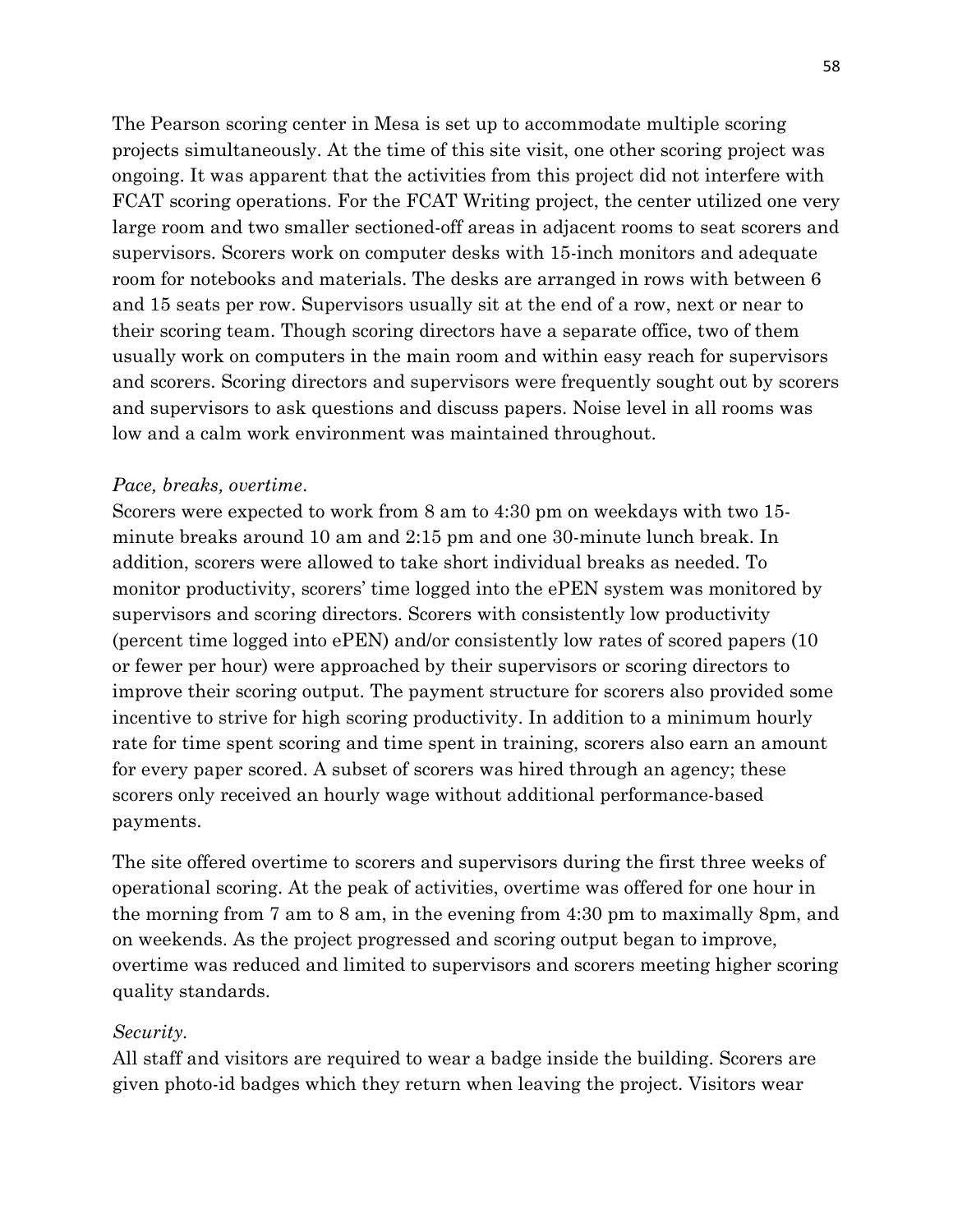non-photo-id badges and sign in and out of a visitor log book for the duration of their visit. The facility has one main entrance with a reception area where badges are checked upon entering. All scoring-related materials used by scorers and supervisors (i.e., notebooks with anchor and calibration papers) remain in the building. Scorers and supervisors in the main scoring room leave materials on their desks at the end of each work day. The room is locked overnight. Those scorers and supervisors working in adjacent rooms with access from other areas of the building lock their materials in a secure box which is stored in the locked main room at the end of the day.

## 1.2. Scorer and supervisor recruitment

 Pearson recruited a portion of the scorer candidates and all supervisor candidates for the FCAT 10th grade Writing Assessment from its own pool of experienced scorers and supervisors, some of which were said to have participated in previous scoring projects of Writing assessments. Additional scorer candidates were recruited through online announcements, radio and tv ads, and through referrals from previous Pearson scorers. All scorer and supervisor candidates were required to have at least a Bachelor's degree and needed to have completed college level writing-based course work. Professionals from Florida's Test Development Center (TDC) approved the education qualifications of each individual scorer.

 For the first wave of scorer training, 130 invited trainees had previous scoring experience. The remaining 170 were new hires. Only 146 of the 300 candidates had qualified to score for this project, falling short of the 193 scorers needed. Due to the lower than expected qualification rates from the first wave of training, two additional trainings were conducted. The second wave of training included 48 repeat trainees from the first wave, who had narrowly missed the qualification criteria. These repeat trainees were identified by the scoring directors and TDC staff. For the third wave of training, Pearson employed the services of an agency to recruit 95 additional candidates, who had no prior scoring experience, and invited 32 additional candidates from its own pool of previous scorers.

#### 1.3. Operational scoring process

 The FCAT 10th Grade Writing assessment consisted of a single writing prompt to which Florida 10<sup>th</sup> graders composed a handwritten response on a maximum of two pages within a 45-minute time limit. The responses were scored on a six-point holistic rubric which describes levels of achievement in terms of four writing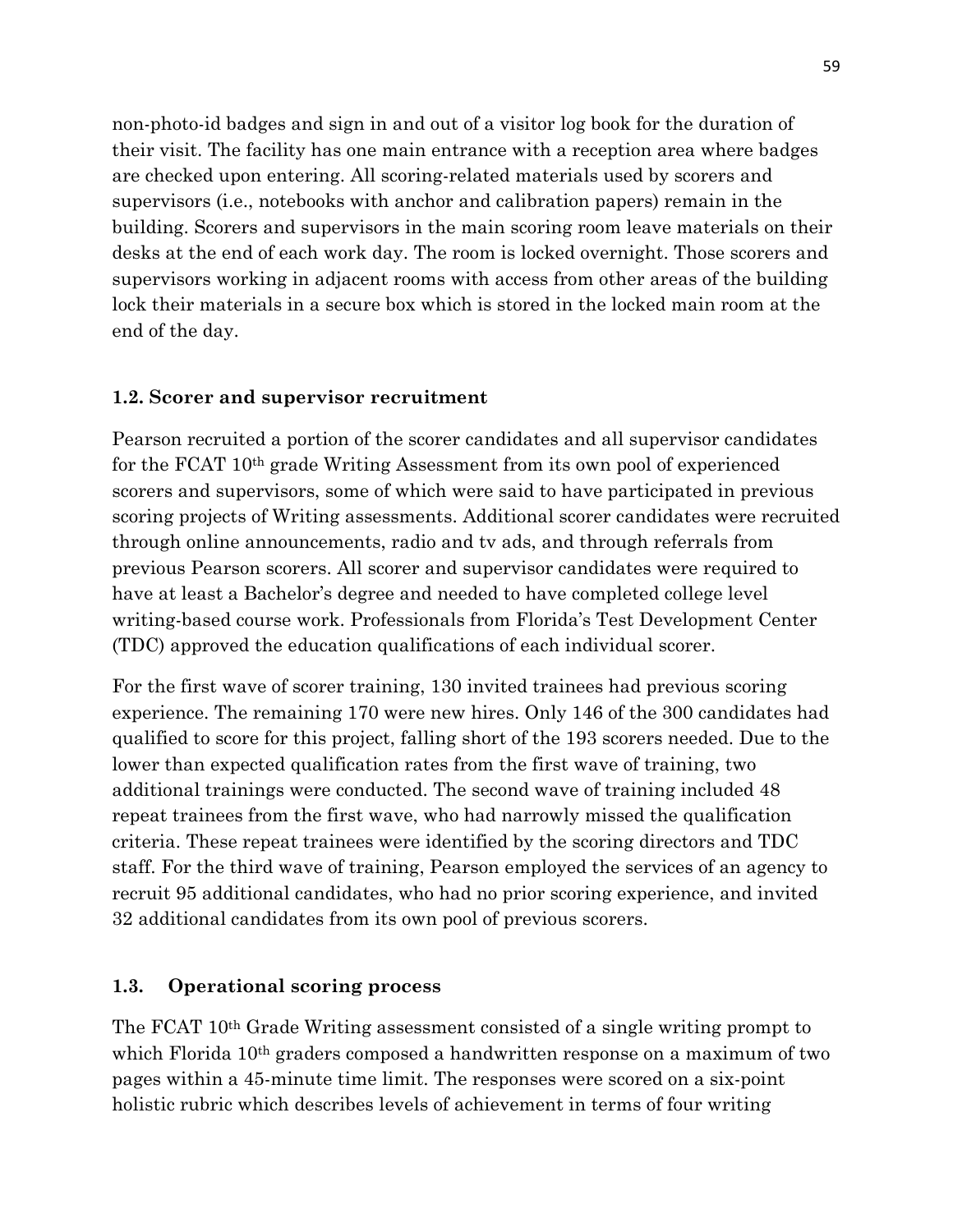elements: focus, organization, support, and conventions. Scorers were instructed to evaluate the overall quality of the response and to consider the integration of the four writing elements. The scoring criteria were modified for the 2012 FCAT 10th grade Writing to include expanded expectations on the correct use of writing conventions and use of supporting detail.

 Starting in 2012, all essays were independently scored by two readers. When the two assigned scores are identical or adjacent, the final score is computed as the average of those scores. With this decision rule, it is possible for students to receive a half-point score as their final essay score. For example, an essay given a score of 4 by one reader and a score of 5 by the second reader would be assigned a final essay score of 4.5. When an essay received two non-adjacent scores, then the essay was automatically assigned to resolution scoring. A supervisor or a scorer with high scoring accuracy performance would read the essay and assign a resolution score. The final essay score was then computed as average of the resolution score and the identical or adjacent original score or scores. Should the resolution score be non- adjacent to either of the original scores, then the essay was escalated to adjudication scoring where a final score would be determined and approved by a FDOE representative.

Aside from rubric-based score points, essay responses may be assigned a condition code marking a response as blank; as illegible, incomprehensible and/or insufficient content; as off-topic; or as a response in a foreign language. All essays were scanned for potential alerts concerning a child in danger or testing irregularity. Essays suspected of such content were brought to the immediate attention of the scoring director who issues an alert report to the FDOE.

 Central to the scoring operations of the FCAT 10th Grade Writing was Pearson's scoring system ePEN which facilitates the viewing and scoring of the essays and the delivery of various training and calibration tools to scorers via web interface. Various tools in ePEN allow scorers to zoom, drag, or fit-to-screen the essay they are reading; to access a reference library with anchor and calibration papers; and to access the scoring rubric, the writing prompt, annotations available for some validity and calibration papers, a glossary, and a help system. Scorers typed scores into a graphically displayed score scale or select condition codes. Messaging tools allowed scorers to send a paper for review. Overall, the navigation design of the ePEN system appears to be straightforward. Given the number of navigation tools and windows available on the screen of the 15-inch-sized monitors, space to view an essay was somewhat restricted but the viewing experience is enhanced by tools such as the zoom and drag functions.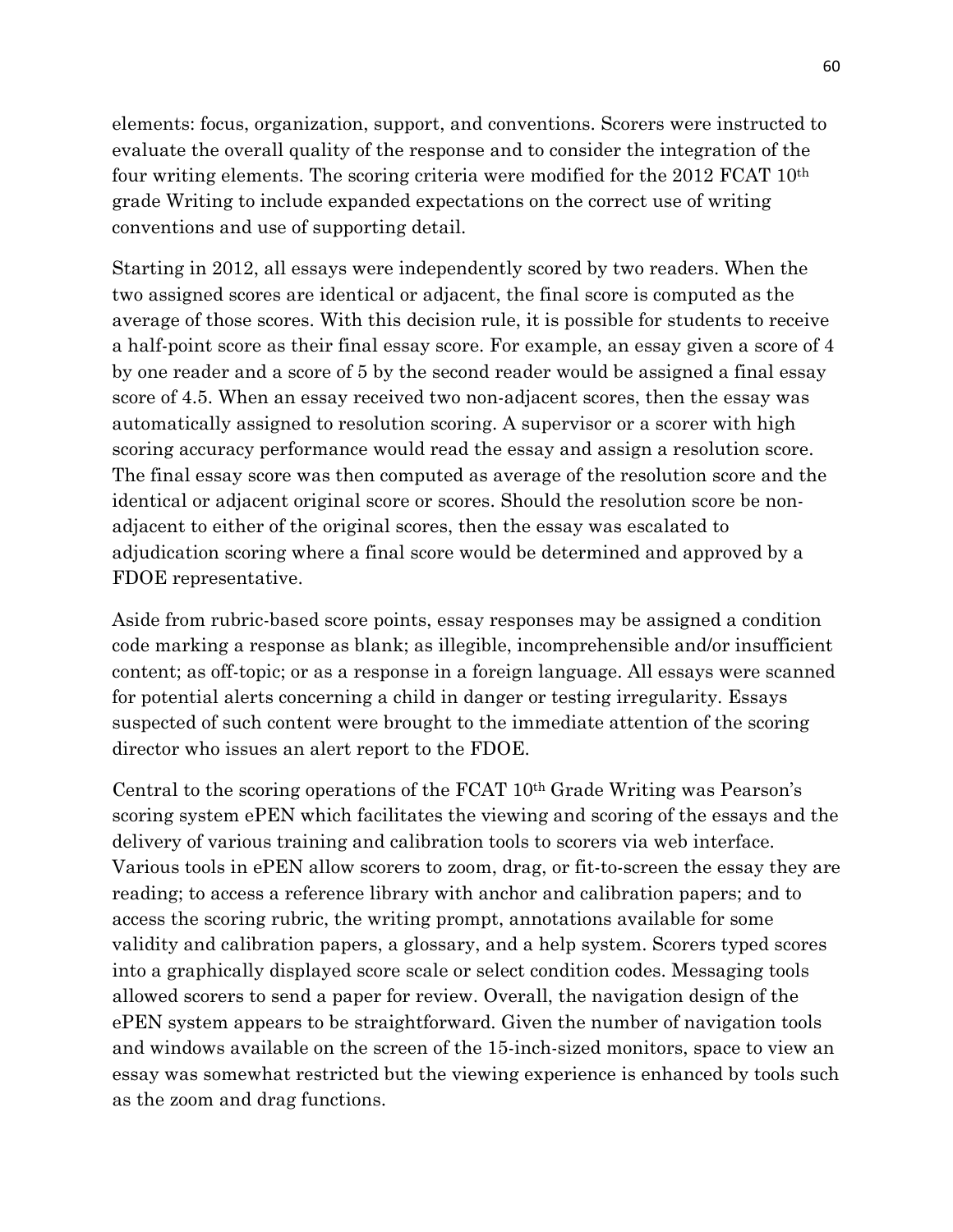## 1.4. Quality monitoring and scorer disqualification

 The scoring quality of the FCAT 10th Grade Writing was managed through test papers called validity papers, monitoring of scorer performance metrics, remediation and training measures targeted at scorers whose scoring performance falls below scoring quality standards, and through daily calibration efforts focused on the entire pool of scorers.

 Scorer performance was evaluated through measures of score agreement with validity papers and measures of inter-rater reliability. Validity papers were embedded in a scorer's queue of essays where approximately one in seven essays read by the scorer is a validity paper. Validity agreement was computed as percent perfect agreement with the paper's pre-assigned and FDOE approved validity score. During operational scoring, scorers needed to maintain a daily minimum validity agreement of 70%. Scorers who fell below the standard are monitored and might be given one or more remediation actions. Scorers whose cumulative validity performance falls below 60% perfect agreement or 90% perfect and adjacent score agreement receive an initial warning along with targeted training measures. A final warning was issued if the scorer's validity performance does not meet the 60% perfect agreement and 90% perfect and adjacent score agreement after an additional 10 validity papers. The scorer would then be administered a targeted 10 paper calibration set which he or she must pass with 70% perfect agreement and 100% perfect and adjacent score agreement or be released from the project. All essays scored by scorers who were released from the project for scoring quality reasons were reset and rescored.

 While validity agreement was the primary metric by which scorers are evaluated, supervisors also monitored scorers' inter-rater reliability which is computed as percent agreement between an essay's first and second score. Intervention needs for individual scorers are determined based on the IRR that is percent perfect and adjacent score agreement, i.e. a scorer's tendency to assign non-adjacent scores.

Scorer performance was monitored primarily via the above-mentioned scoring quality metrics and through the backreading of scored essays by supervisors. Supervisors are expected to backread approximately 5% of a scorer's work. While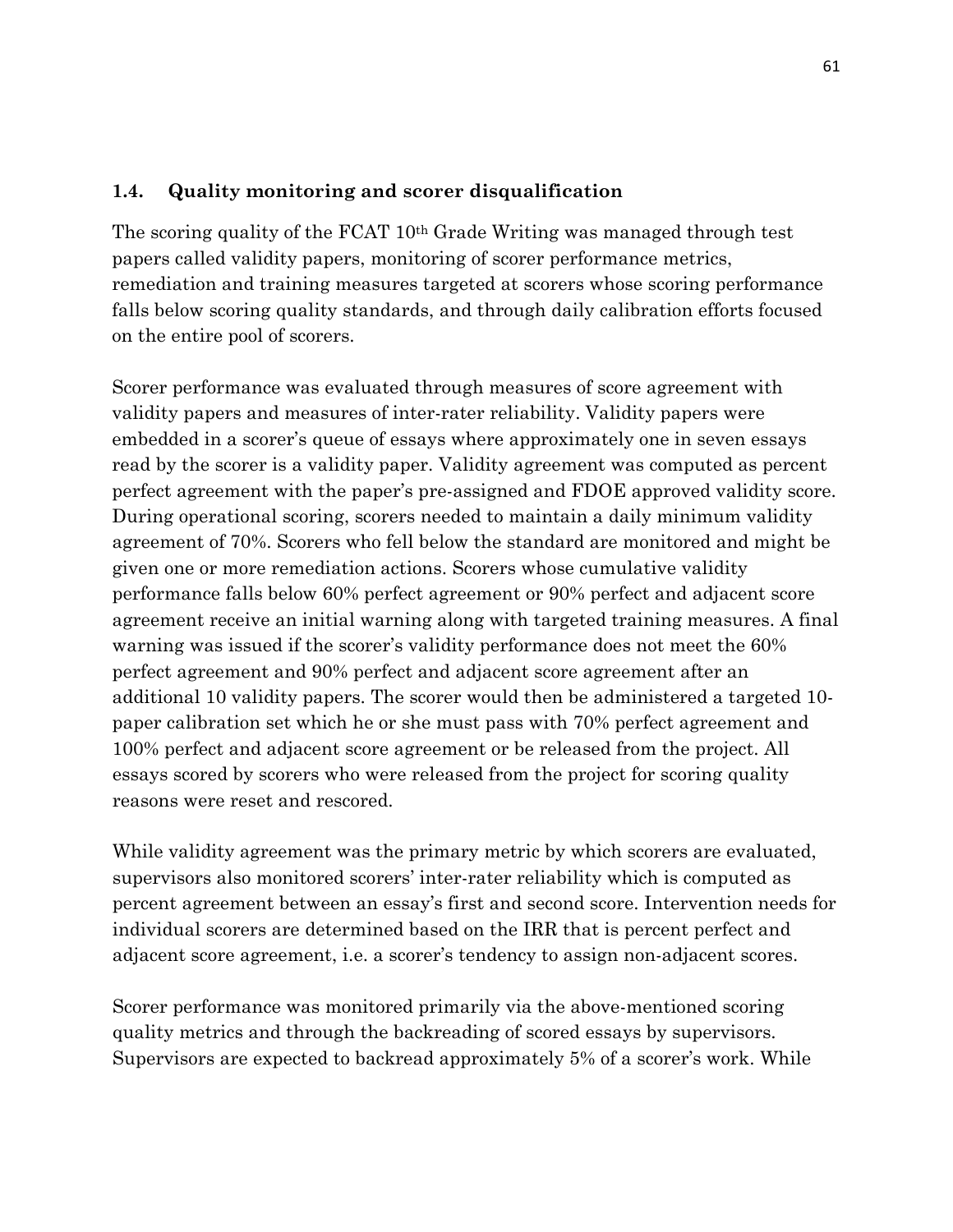backreading does not override operational scores, it allows supervisors to identify problematic patterns or misunderstandings by individual scorers.

# 2. Observations of ongoing scorer training

## 2.1. Daily calibrations

 Each morning, scoring directors conducted a focused anchor review that targeted specific score points or score point ranges. The morning reviews were also frequently used to address logistical issues such as overtime and to update scorers on the progress of the project with information on project-wide daily and cumulative inter-rater reliability, validity agreement, and completion rate. While on site, a full group calibration followed the anchor review every morning. For example, on the first morning of the site visit, scorers were given a paper exemplifying the low end of score point 3. After scorers read and scored the paper independently, the associate scoring director Anita Cook reviewed the paper for the entire group. Scorers used the opportunity to ask questions.

 Additional calibrations were administered throughout the day, many of them online vie ePEN. Unlike validity papers, scorers were notified when they are reading a calibration paper. The papers are annotated to provide instant feedback. Online calibrations may be directed at the entire group or to specific scorers in need of additional training. Scorers who joined the project after live scoring began, for example those who qualified in the third wave of training, were required to complete all online calibrations that had been administered up to that point. In addition to online calibrations, scorers also receive instant feedback from annotated validity papers they may have missed.

## 2.2. Supervision

 At the time of the site visit, the project employed 21 scorer supervisors for a total of 216 scorers. From a cursory look across the room, it appeared that supervisors worked with teams of 8 to 12 scorers. Their primary responsibilities were to monitor the daily and cumulative scoring quality metrics of individual scorers and to backread a portion of the essays scored by their team. In addition, supervisors were expected to score essays for at least 2 hours a day, assist scoring directors with identifying suitable validity papers, and serve as point person for those scorers on